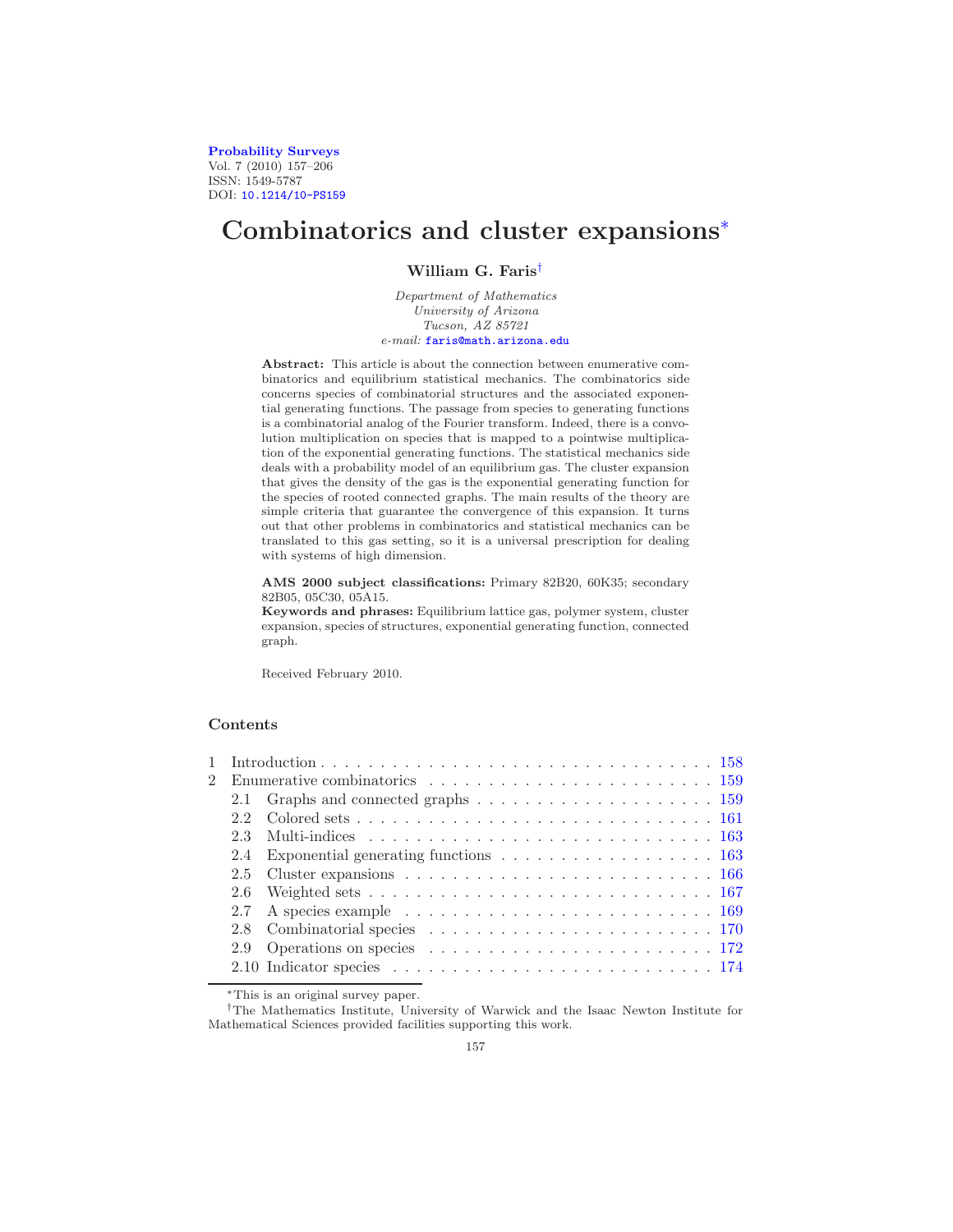| 3              |     | Combinatorial fixed point equations $\ldots \ldots \ldots \ldots \ldots \ldots \ldots 175$             |  |  |  |
|----------------|-----|--------------------------------------------------------------------------------------------------------|--|--|--|
|                |     |                                                                                                        |  |  |  |
|                | 3.1 |                                                                                                        |  |  |  |
|                | 3.2 | The connected graph fixed point equation $\ldots \ldots \ldots \ldots 177$                             |  |  |  |
| $\overline{4}$ |     | The equilibrium gas $\ldots \ldots \ldots \ldots \ldots \ldots \ldots \ldots \ldots \ldots \ldots 179$ |  |  |  |
|                | 4.1 | Equilibrium statistical mechanics $\ldots \ldots \ldots \ldots \ldots \ldots \ldots 179$               |  |  |  |
|                | 4.2 |                                                                                                        |  |  |  |
|                | 4.3 |                                                                                                        |  |  |  |
|                | 4.4 | Convergence of the cluster expansion $\ldots \ldots \ldots \ldots \ldots \ldots 185$                   |  |  |  |
|                | 4.5 | Cluster expansion convergence via tree fixed point $\dots \dots \dots 187$                             |  |  |  |
|                | 4.6 | Cluster expansion convergence via partitioning and tree bounds . $188$                                 |  |  |  |
| 5.             |     |                                                                                                        |  |  |  |
|                | 5.1 |                                                                                                        |  |  |  |
|                | 5.2 | Hard-core self-repulsion $\ldots \ldots \ldots \ldots \ldots \ldots \ldots \ldots \ldots 191$          |  |  |  |
|                | 5.3 |                                                                                                        |  |  |  |
|                | 5.4 |                                                                                                        |  |  |  |
|                | 5.5 | Cluster representations as polymer partition functions $\dots \dots \dots$ 195                         |  |  |  |
| 6              |     |                                                                                                        |  |  |  |
|                | 61  |                                                                                                        |  |  |  |
|                | 6.2 | Cluster expansion for perturbations of a product measure $\ldots$ 199                                  |  |  |  |
|                | 6.3 | Convergence of the cluster expansion $\ldots \ldots \ldots \ldots \ldots 201$                          |  |  |  |
| 7              |     |                                                                                                        |  |  |  |
|                |     |                                                                                                        |  |  |  |
|                |     |                                                                                                        |  |  |  |
|                |     |                                                                                                        |  |  |  |

### <span id="page-1-0"></span>1. Introduction

The Rosetta Stone has text carved on its surface with the same passage in two Egyptian language scripts and in classical Greek. One version aids the comprehension of the other. Something like that can happen in mathematics, when ideas turn out to be common to more than one subject. In the case at hand, enumerative combinatorics has a substantial overlap with cluster expansions in statistical mechanics. These expansions themselves come in more than one variant; a particle picture gives rise to a rather different polymer representation. The theory of species of structures is a Rosetta Stone that translates between the combinatorics and the two versions of the cluster expansion.

The first main subject, enumerative combinatorics, is about how to count combinatorial objects, such as subsets and partitions and graphs. The systematic use of exponential generating functions is a particularly useful device when the objects are built from an underlying set (the label set). This practice has been systemized in the theory of species of structures, for instance as presented in the book of Bergeron, Labelle, and Leroux [\[2\]](#page-48-2).

The second main subject, cluster expansions in statistical mechanics, arises in classic form in the equilibrium statistical mechanics of particles interacting in pairs. Here for technical simplicity the particles are taken to occupy a discrete set of locations. The fundamental quantity is the power series for the expected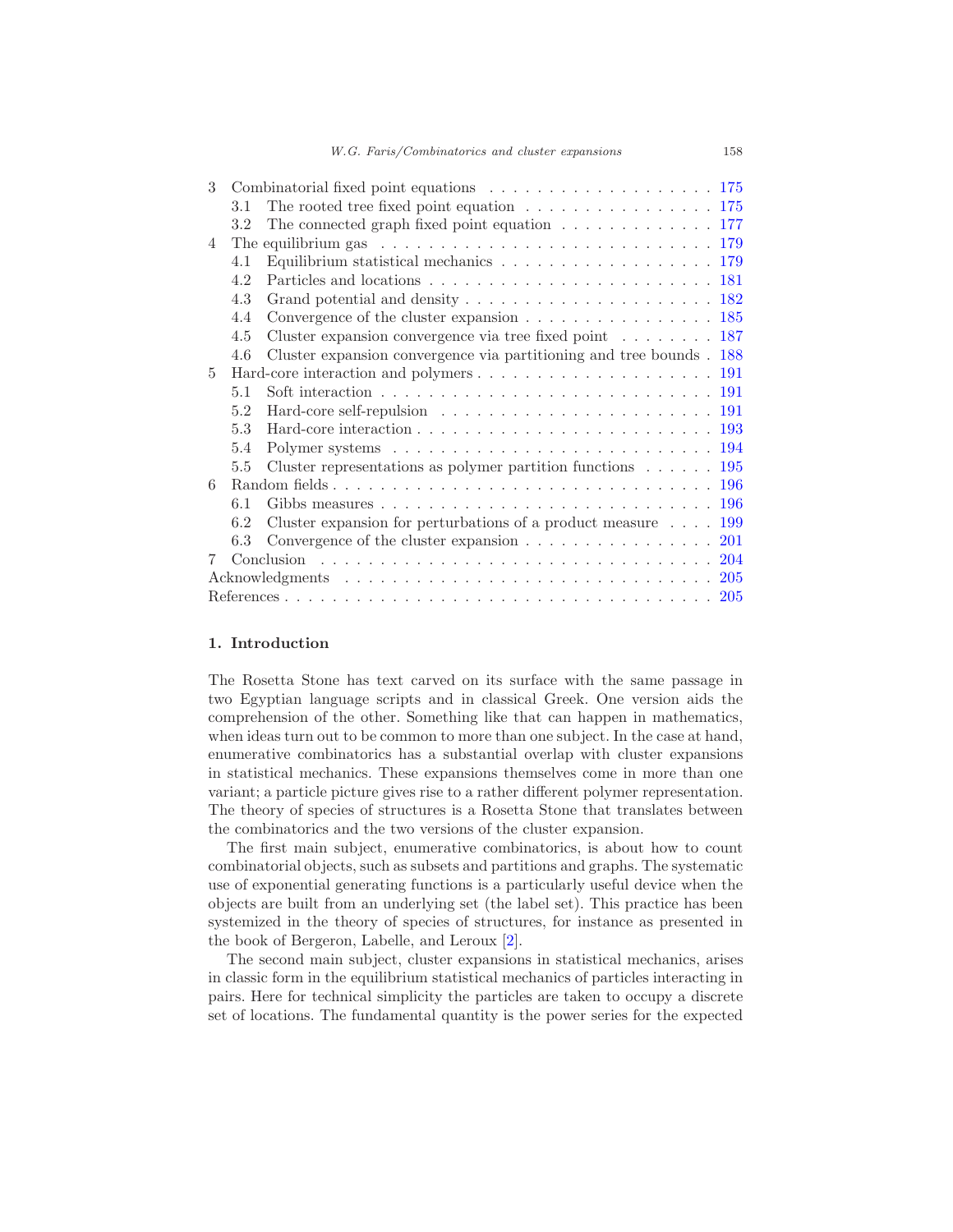number of particles at a given location as a function of activity parameters associated with the locations. This is one version of the cluster expansion. The main theorem is that for a gas with sufficiently weak interaction or sufficiently small activities the cluster expansion has a non-zero radius of convergence, uniformly in the size of the system.

The equilibrium gas interpretation is just one way of looking at the cluster expansion; its importance is much more general in the study of infinite dimensional systems. The locations in the gas picture play the role of coordinates in the infinite dimensional space, and the assumption is that there is some control over the dependence between the coordinates. The conclusion is the existence of a well-defined probability model that depends on parameters in a nice way. A variety of expansion problems in statistical mechanics and combinatorics may treated in such a framework via a polymer representation. An overview of some of these ideas may be found in the book of Malyshev and Minlos [\[16\]](#page-49-0).

It is a remarkable fact that these two subjects overlap, and where they overlap their results coincide. This is not so apparent, since they have different histories and have developed diverging terminologies. The plan is give a unified picture in terms of the combinatorial theory of species of structures. Thus, the first part of this discussion is the combinatorics, and the second part deals with statistical mechanics and with the convergence of cluster expansions. Two approaches to the convergence problem are presented. One uses a partition of the set of connected graphs such that each set in the partition has exactly one tree. The other one uses the fixed point equations for the exponential generating functions for rooted connected graphs and for rooted trees.

Most of what is presented in this survey is part of the lore of mathematical physics, but it may be useful to have the perspective that is given by the connection with combinatorics. The aim is not to give the most powerful result, but to present the simplest case and direct the reader to recent literature for improvements.

# <span id="page-2-1"></span><span id="page-2-0"></span>2. Enumerative combinatorics

#### 2.1. Graphs and connected graphs

In the present context the combinatorial object that is most useful is a *graph*. In most of the following this will denote a set of points together with a set of two-point subsets. The points are the vertices of the graph; the two-point subsets are the edges of the graph. Sometimes this is called a simple graph, to emphasize that there are no loops or multiple edges. A graph with all possible edges is called a complete graph. The opposite extreme is a graph with no edges. A graph can have only one vertex, in which case it has no edges. There is also an empty graph with no vertices and no edges. If U is a finite set, then  $G[U]$ will denote all graphs with  $U$  as vertex set. Counting graphs is easy. If the set U of vertices has n points, then there are  $\binom{n}{2}$  possible edges, so there are a total of

$$
|G[U]| = 2^{\binom{n}{2}} \tag{2.1}
$$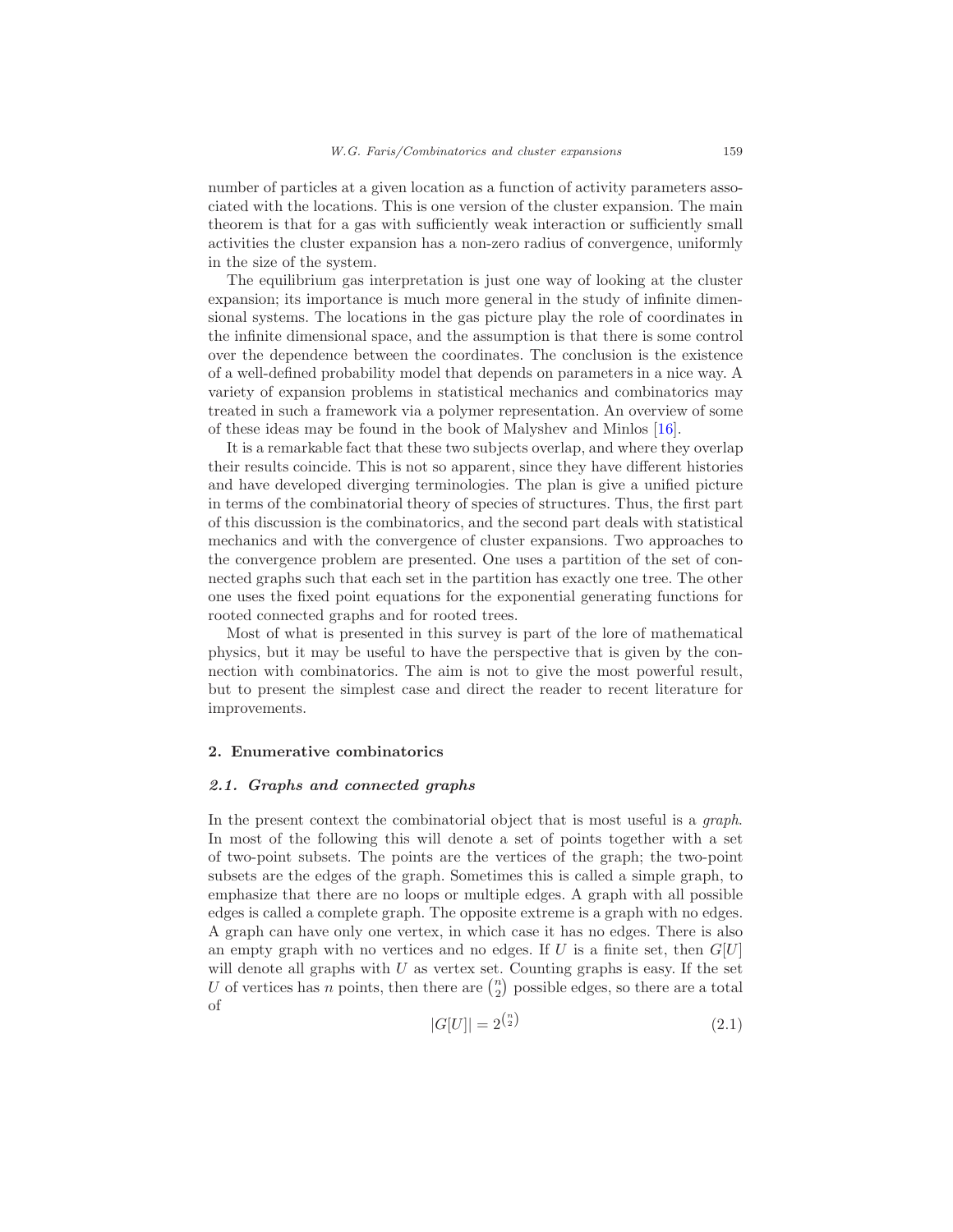graphs with this vertex set. Thus the number of graphs on  $n = 0, 1, 2, 3, 4, 5, 6$ vertices is 1, 1, 2, 8, 64, 1024, 32768.

Consider a graph with a non-empty vertex set. There may be a partition of the vertex set into non-empty parts such that every edge of the graph is a subset of some part. A connected graph is a graph with non-empty vertex set such that the only such partition has just one part, the vertex set itself. It follows that every vertex is connected to every other vertex by a path of edges. Sometimes a connected graph is called a spanning connected graph, to make the point that no vertex can be omitted. A graph with only one vertex is connected. The empty graph is not connected. This last fact is important for counting purposes. If U is the vertex set, write  $C[U]$  for the corresponding set of connected graphs. Counting connected graphs is not so easy. The number of connected graphs on a vertex set with  $n = 0, 1, 2, 3, 4, 5, 6$  elements is  $0, 1, 1, 4, 38, 728, 26704$ . There are many connected graphs, in fact, most graphs are connected. This is confirmed by the following argument. Fix a connected graph with n vertices and  $n-1$ edges (a tree graph). Every graph whose edge set includes the edge set of this particular tree graph is connected. The number of edges that are not in the tree graph is  $d_n = \binom{n}{2} - (n-1)$ . So the number of graphs that include the tree is  $2^{d_n}$ . That is,

$$
|C[U]| \ge 2^{\binom{n}{2} - (n-1)}.
$$
\n(2.2)

This crude lower bound for the number of connected graphs is already huge.

A tree is a minimal connected graph with a given vertex set. Sometimes this is called a spanning tree. Each tree on a vertex set U with n points has  $n-1$ edges. Let  $T[U]$  denote the set of all trees with vertex set U. A famous theorem of Cayley says that there are

$$
|T[U]| = n^{n-2} \tag{2.3}
$$

trees. The number of trees on a vertex set with  $n = 0, 1, 2, 3, 4, 5, 6$  elements is 0, 1, 1, 3, 16, 125, 1296. There are many fewer trees than connected graphs.

It is important to distinguish graphs on a set from isomorphism classes of graphs. The number of isomorphism classes of graphs on a vertex set with  $n = 0, 1, 2, 3, 4, 5, 6$  elements is  $1, 1, 2, 4, 11, 34, 156$ . The number of isomorphism classes of connected graphs on a vertex set with  $n = 0, 1, 2, 3, 4, 5, 6$  elements is  $0, 1, 1, 2, 6, 21, 112$ . The number of isomorphism classes of trees on a vertex set with  $n = 0, 1, 2, 3, 4, 5, 6$  elements is  $0, 1, 1, 1, 2, 3, 6$ . The numbers counting isomorphism classes are considerably smaller, but they are harder to calculate. Isomorphism classes will play little or no role in the following. They may show up in examples.

Every graph has a partition of its vertex set into non-empty parts on which there is a connected graph. This is even true of the empty graph, since in that case the partition is itself empty. One can think of a connected graph as a graph on a non-empty vertex set that is minimal under partitioning. Thus connected graphs are the natural constituents of graphs. A tree is a connected graph on a non-empty vertex set with a minimal edge set. The goal in the following is to understand connected graphs in terms of trees.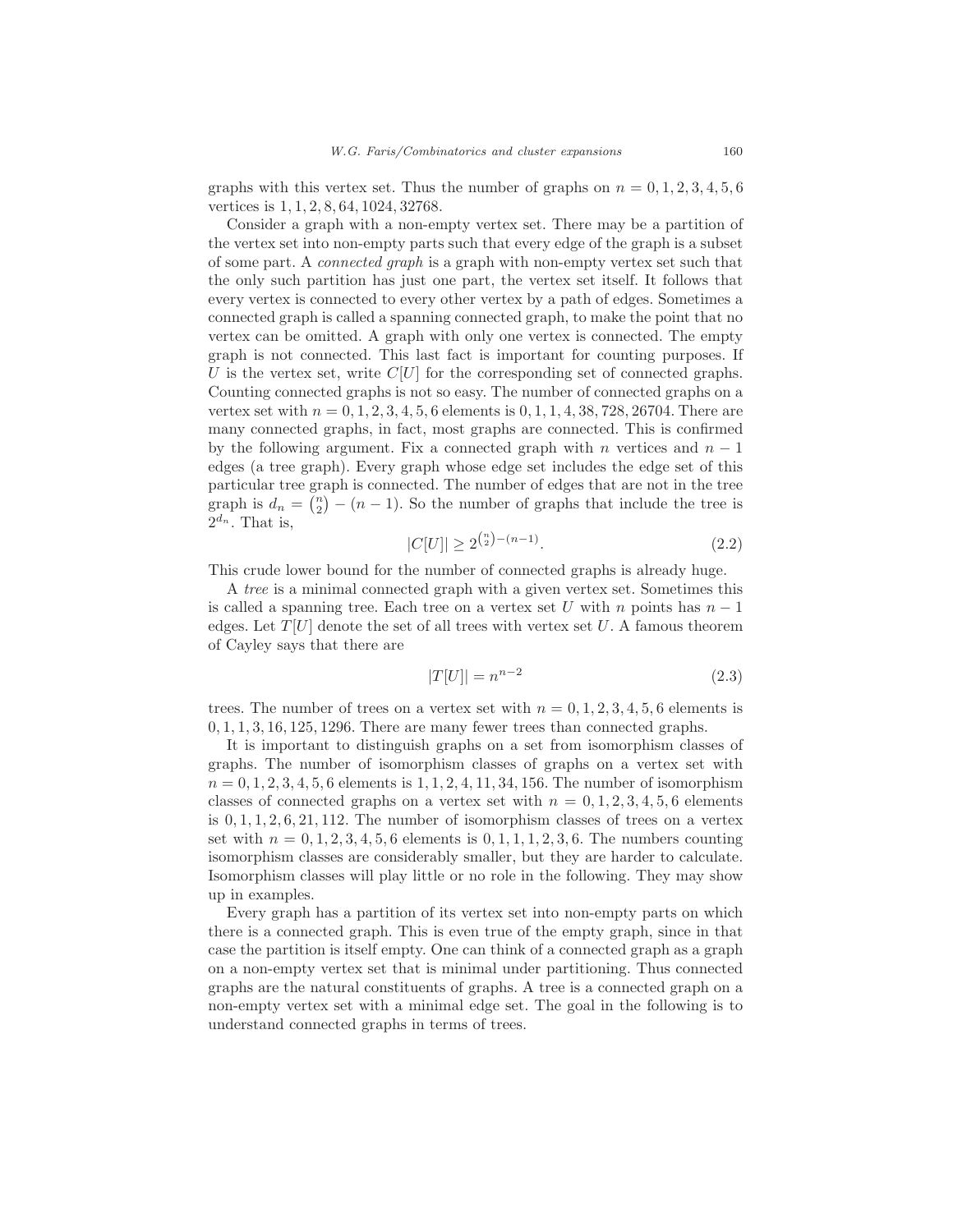### <span id="page-4-0"></span>2.2. Colored sets

In enumerative combinatorics it is common to count a set of structures that are built from an underlying set  $U$ , often called the label set. In the following it will be helpful to have a somewhat more general starting point. Fix a set  $P$ . This is the palette of colors. Thus, for instance, its elements could be red, blue, green. A colored set is given by an underlying finite set U and a function  $a: U \to \mathcal{P}$ . Thus for each j in U there is a color  $a(j)$ .

The special case when the color palette  $\mathcal P$  has only one color is called *monochro*matic or scalar. In this situation the colored set may be identified with the label set U.

There are various interpretations of the notion of colored set. In probability the elements in U are called balls, and the elements of  $P$  are called urns. A colored set is a way of placing balls into urns. There is also an important physics interpretation. The set  $P$  is a fixed set of locations. These could be locations in space, but all that is important for many purposes is that each location is a box that can be occupied by particles. The set  $U$  is a set of particles, and a function  $a: U \to \mathcal{P}$  is a particle configuration, in which particle j is placed at location  $a(i)$ .

There is a notion of isomorphism for colored sets. An isomorphism from  $a: U \to \mathcal{P}$  to  $b: V \to \mathcal{P}$  is a bijection  $\phi: U \to V$  with  $b \circ \phi = a$ . One maps colored sets using bijections that preserve the colors. Two colored sets that are related in this way are regarded as the same in all important respects. That is, the identities of the points in the set is not important, but the distribution of colors must be preserved. Colored sets with maps given by this notion of isomorphism form a category.

The most basic operation on colored sets is taking a subset. If  $a: U \rightarrow \mathcal{P}$ is a colored set, and  $V \subseteq U$  is a subset, then it inherits the colors. Thus the restriction  $a_V : V \to \mathcal{P}$  is the corresponding colored subset.

Taking subsets is fundamental in combinatorics. Given a set, there is a fundamental combinatorial operation that consists of splitting it into an ordered pair of complementary subsets in all possible ways. Another fundamental operation is to partition it into non-empty subsets in all possible ways. It will turn out that another useful operation is that of adjoining an external point of given color.

The colored set idea applies to graphs, where the set  $U$  is the vertex set, and the graph is defined by giving a specified set of edges joining pairs of vertices. Both in combinatorics and in physics one wants to do more than simply count graphs. In many applications there is a given assignment to each pair of colors  $p, q$  of a corresponding color pair weight  $t(p, q)$ . It is assumed symmetric:  $t(p,q) = t(q,p)$ . Then for a given colored set a and a given edge  $\{i, j\}$  with  $i \neq j$ , there is a edge weight  $t(a(i), a(j))$  computed from the colors of the two vertices.

This also has a physics interpretation. For a given particle configuration a and for a given pair i, j of particles, there is an edge weight  $t(a(i), a(j))$  computed from the locations of the two particles (which could be the same location). This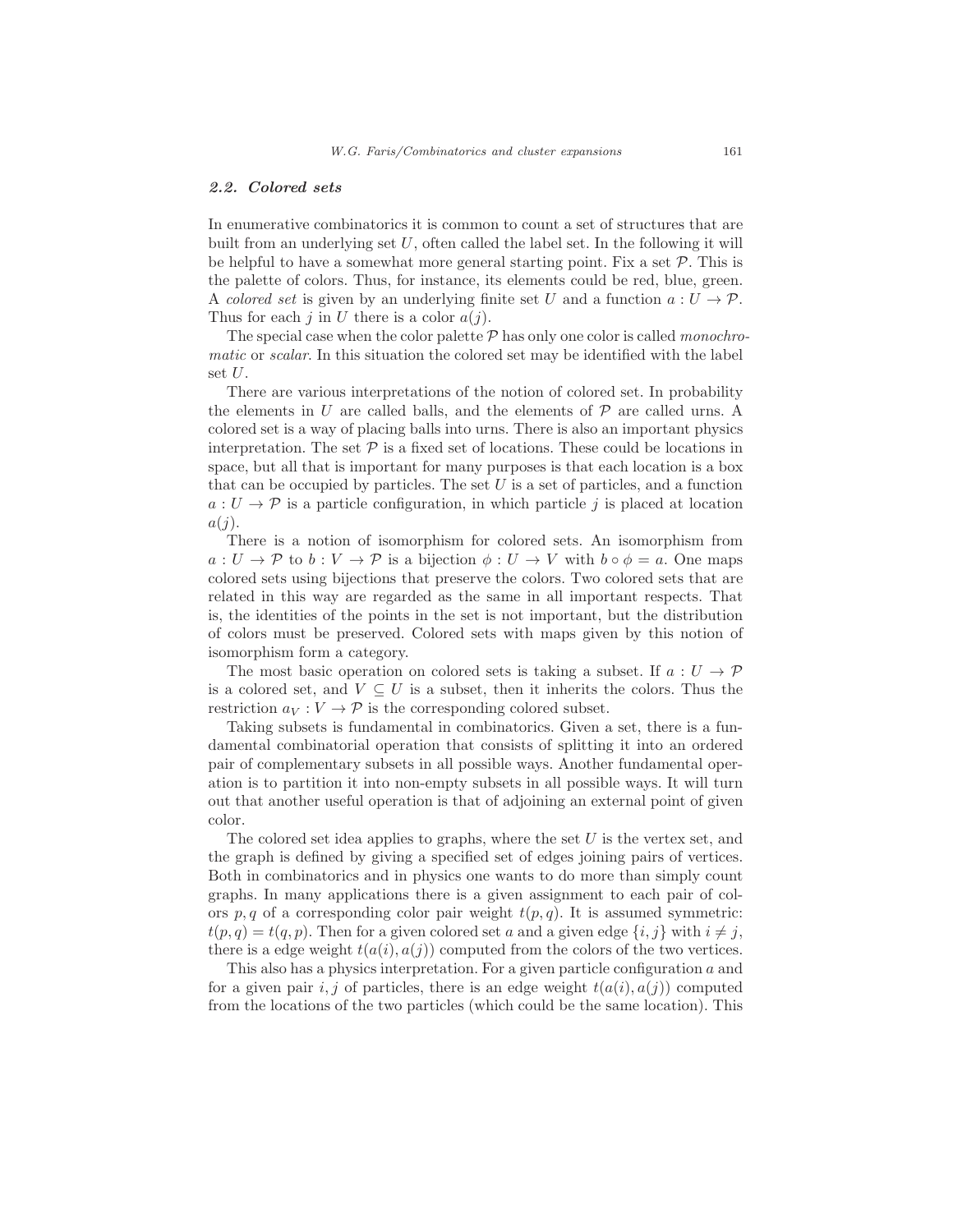is a measure of the interaction between this pair of particles. This picture will be considered in more detail in later sections.

For a graph on a colored set there is a notion of graph weight. Let  $a: U \to \mathcal{P}$ be a colored set. Consider a graph  $g$  with vertex set  $U$ . To each such graph is associated the graph weight given by the product over all edges:

$$
wt(g) = \prod_{\{i,j\} \in g} t(a(i), a(j)).
$$
\n(2.4)

The total weight associated with all the graphs associated with the colored set a is

$$
\sum_{g \in G[U]} \text{wt}(g) = \sum_{g \in G[U]} \prod_{\{i,j\} \in g} t(a(i), a(j)). \tag{2.5}
$$

By the distributive law, this can be expressed in the simple form

$$
\sum_{g \in G[U]} \text{wt}(g) = \prod_{\{i,j\}} (1 + t(a(i), a(j))), \tag{2.6}
$$

where the product on the right is over all two-element subsets of U.

The total weight associated with the connected graphs  $g$  associated with the colored set a is

$$
\sum_{g \in C[U]} \text{wt}(g) = \sum_{g \in C[U]} \prod_{\{i,j\} \in g} t(a(i), a(j)). \tag{2.7}
$$

Unfortunately, there is no simplification of this sum. Connected graphs are combinatorially difficult.

There is an operation called combinatorial exponential that takes the weighted connected graph construction into the weighted graph construction. It works like this. Say that  $a: U \to \mathcal{P}$  is a colored set. Consider an arbitrary partition  $\Gamma$  of U into a collection of disjoint non-empty subsets. For each subset  $V$  in the partition, consider a connected graph corresponding to this vertex set. These fit together to define a graph with vertex set U whose connected components are precisely the subsets V in the partition. For each such V let  $a_V : V \to \mathcal{P}$  be the restriction of a to the subset V. The graph weight given by the coloring  $\alpha$  of the graph on U is the product over V in the partition  $\Gamma$  of the graph weights given by the colorings  $a_V$  of the connected graphs on  $V$ .

If we allow all possible partitions, then we get all graphs in this way. It follows from the distributive law that the total weight given by the coloring  $a: U \to \mathcal{P}$ of the graphs with vertex set  $U$  is given by

$$
\sum_{g \in G[U]} \text{wt}(g) = \sum_{\Gamma} \prod_{V \in \Gamma} \sum_{g \in C[V]} \text{wt}(g),\tag{2.8}
$$

where the last sum is the total weight for connected graphs  $q$  with vertex set  $V$ . This combinatorial operation is based on the simple observation that for each graph on a vertex set there is a unique partition of the vertex set with a connected graph on each set in the partition. It is at the heart of the combinatorics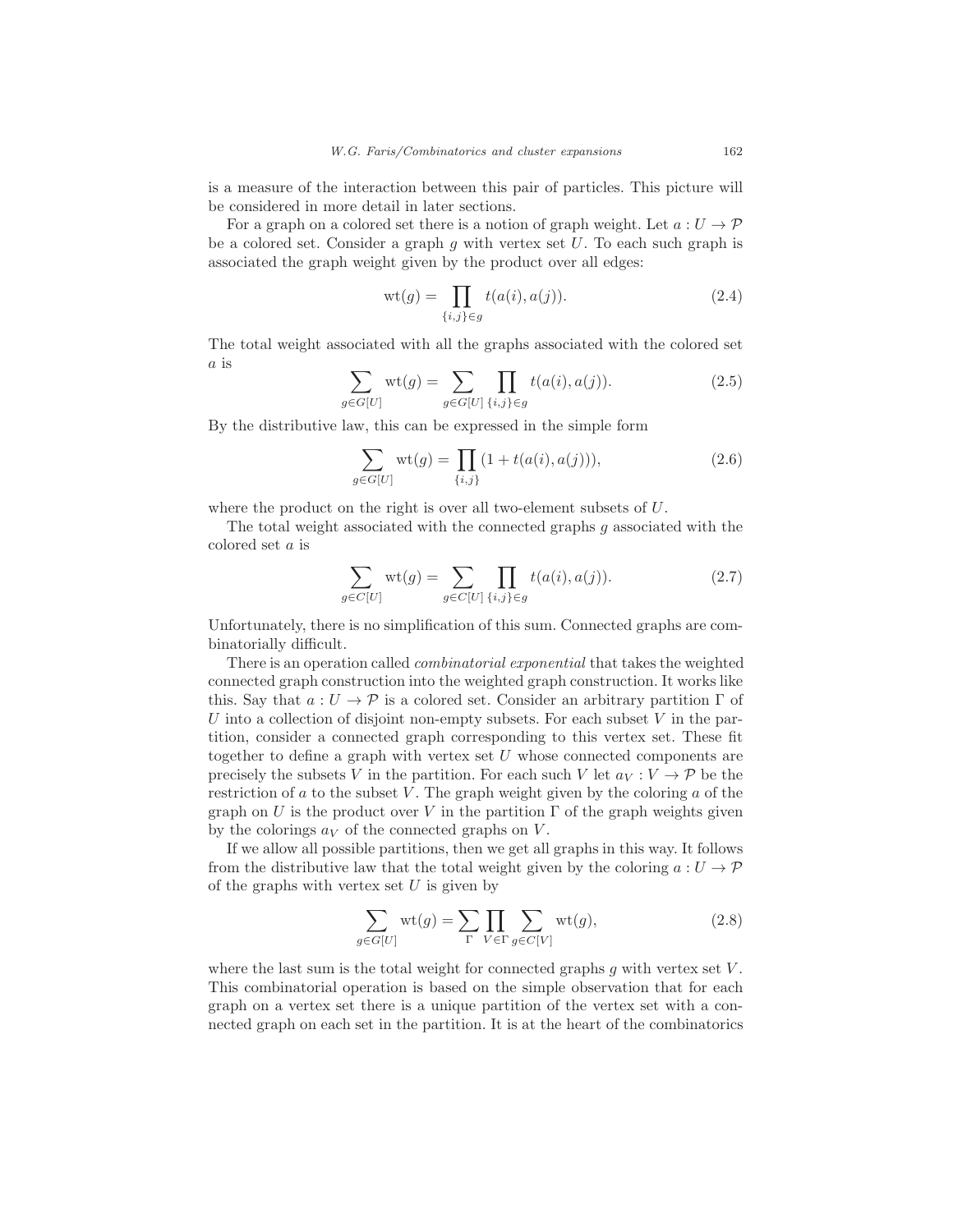of equilibrium statistical mechanics. The task ahead is to invert this relation to get information about the total weight for the connected graph construction from information about the total weight for the graph construction.

#### <span id="page-6-0"></span>2.3. Multi-indices

In most of the constructions the specific identity of the points in  $U$  is not important; one set with a given number of points is as good as any other. Thus it is often useful to describe the situation via a *multi-index*. A multiindex  $N : \mathcal{P} \to \mathbb{N}$  is a function from the set of colors to the natural numbers  $N = \{0, 1, 2, 3, \ldots\}$ . The sum of the values of the multi-index N is the *order* 

$$
|N| = \sum_{p} N(p). \tag{2.9}
$$

There is also the factorial

$$
N! = \prod_{p} N(p)!
$$
 (2.10)

which is the product of the factorials of the individual factors. Finally, there is the sum of two multi-indices, defined in the obvious pointwise way.

Given a colored set  $a: U \to \mathcal{P}$ , there is a corresponding multi-index count(a) given by

count(a) = N, where 
$$
N(p) = #\{j \in U \mid a(j) = p\}.
$$
 (2.11)

If a multi-index N comes from a colored set  $a: U \to \mathcal{P}$ , then the order |N| of the multi-index is just the number of elements  $n$  in the set  $U$ . The number of colored sets  $a: U \to \mathcal{P}$  with given multi-index count $(a) = N$  is the multinomial coefficient n!/N!.

The analog of a splitting of a colored set into a pair of complementary subsets is a decomposition of a multi-index N as a sum  $N = K + L$  of multi-indices. A multi-index in this decomposition has multiplicity given by the generalized binomial coefficient

$$
\binom{N}{K} = \frac{N!}{K!L!}.\tag{2.12}
$$

There is also an operation on multi-indices that corresponds to adjoining an external point of color p. This is simply addition with  $\delta_p$ , where  $\delta_p$  is the multiindex that is 1 on  $p$  and 0 elsewhere.

#### <span id="page-6-1"></span>2.4. Exponential generating functions

An exponential generating function is a formal power series in variables  $w_p$ indexed by  $p$  in  $P$ . It is a way of encoding the information given by coefficients  $f(a)$  that depend on a choice of colored set a. The tensor form of an exponential generating function is

$$
F(w) = \sum_{n=0}^{\infty} \frac{1}{n!} \sum_{a:U_n \to \mathcal{P}} f(a) \prod_{j \in U_n} w_{a(j)}.
$$
 (2.13)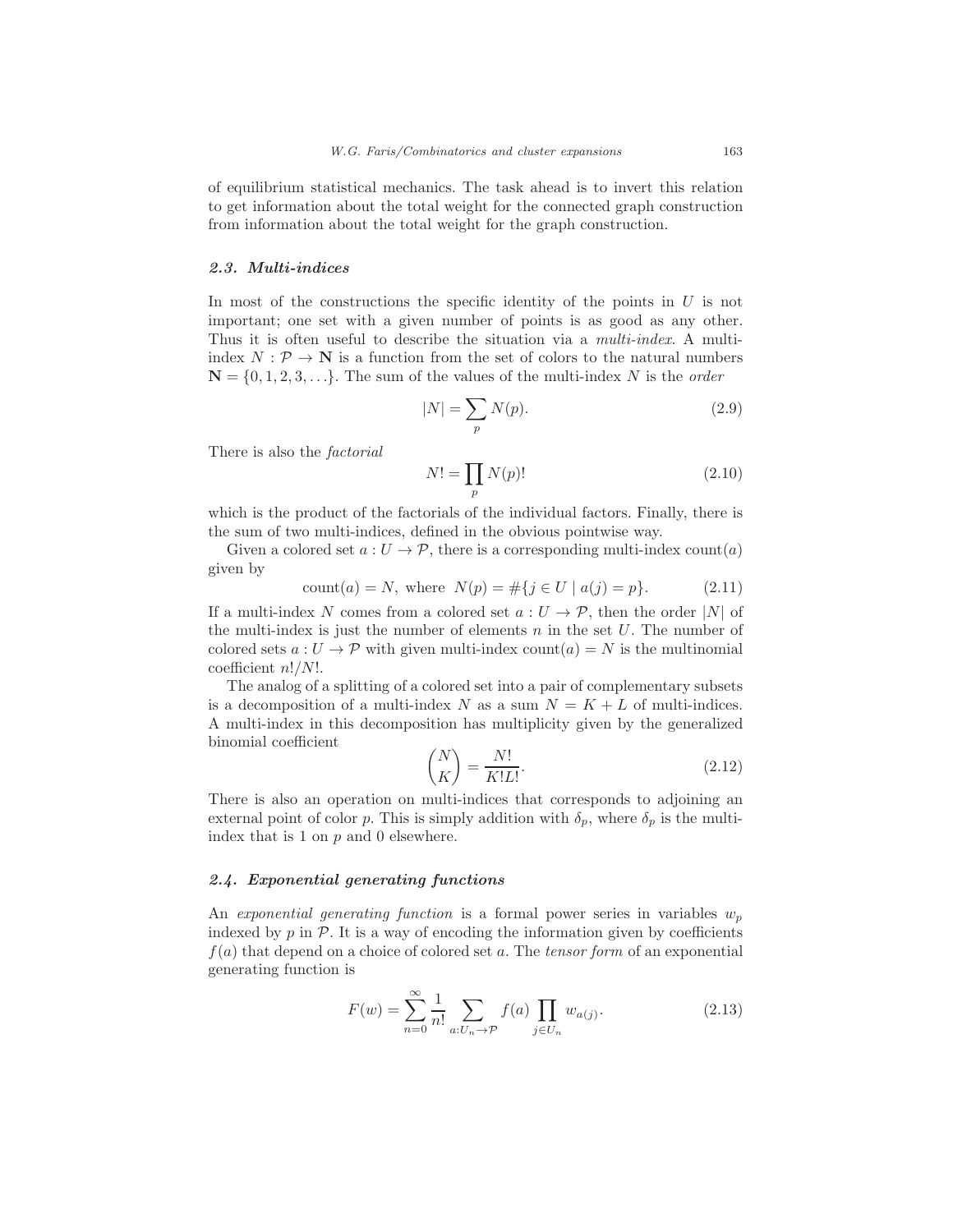Here for each n the set  $U_n$  is a set with n elements.

Another representation of the exponential generating function is in terms of coefficients  $f(N)$  that depend on a choice of multi-index N. The multi-index form of an exponential generating function is

$$
F(w) = \sum_{N} \frac{1}{N!} f(N) w^{N},
$$
\n(2.14)

where  $w^N = \prod_{p \in \mathcal{P}} w(p)^{N(p)}$ . The general relation between the two representations is

$$
f(N) = \frac{N!}{n!} \sum_{a:\text{count}(a)=N} f(a),\tag{2.15}
$$

where  $n = |N|$  is the order of N.

An isomorphism of colored sets is obtained by permuting the underlying set while preserving the colors. Suppose that  $f(a)$  depends only on the isomorphism class of the colored set  $a: U \to \mathcal{P}$ . Then  $f(a)$  depends only on the corresponding multi-index  $N = \text{count}(a)$ . All the terms in the sum are the same, and so  $f(N) = f(a)$ . This is the usual situation in practice, and it is summarized in the symmetry convention:

If 
$$
count(a) = N
$$
, then  $f(a) = f(N)$ . (2.16)

If one thinks of the set  $P$  as a set of values for tensor indices, then  $a: U_n \to P$ is a listing of indices for a rank n tensor, and the coefficient  $f(a)$  is a symmetric rank *n* tensor, in that a permutation of order in which the indices are listed gives the same value of the coefficient. In the monochromatic case the coefficient may be written  $f(U)$ ; it is a scalar that only depends on the cardinality n of U.

Among the natural operations on exponential generating functions are addition, multiplication, differentiation, Euler differentiation, scalar composition, composition, and Hadamard product. In each case there are corresponding operations on the coefficients, and these operations have a combinatorial interpretation. Here is a description for each operation. We use  $F(w)$  and  $G(w)$  for the exponential generating functions with tensor form coefficients given by  $f(a)$  and  $q(a)$  and with multi-index form coefficients given by  $f(N)$  and  $q(N)$ .

**Sum** The sum  $F(w) + G(w)$  has tensor form coefficients  $f(a) + g(a)$  and multiindex coefficients  $f(N) + g(N)$ .

**Product** The product  $H(w) = F(w)G(w)$  has tensor form coefficients

$$
h(a) = \sum_{\langle V, W \rangle} f(a_V) g(a_W), \qquad (2.17)
$$

where  $a: U \rightarrow \mathcal{P}$  is a colored set, and the ordered pairs  $\langle V, W \rangle$  are splittings of U into complementary subsets. The colored sets  $a_V$  and  $a_W$ are obtained by restricting to the corresponding subsets. The multi-index coefficients are

$$
h(N) = \sum_{K+L=N} {N \choose K} f(K)g(L).
$$
 (2.18)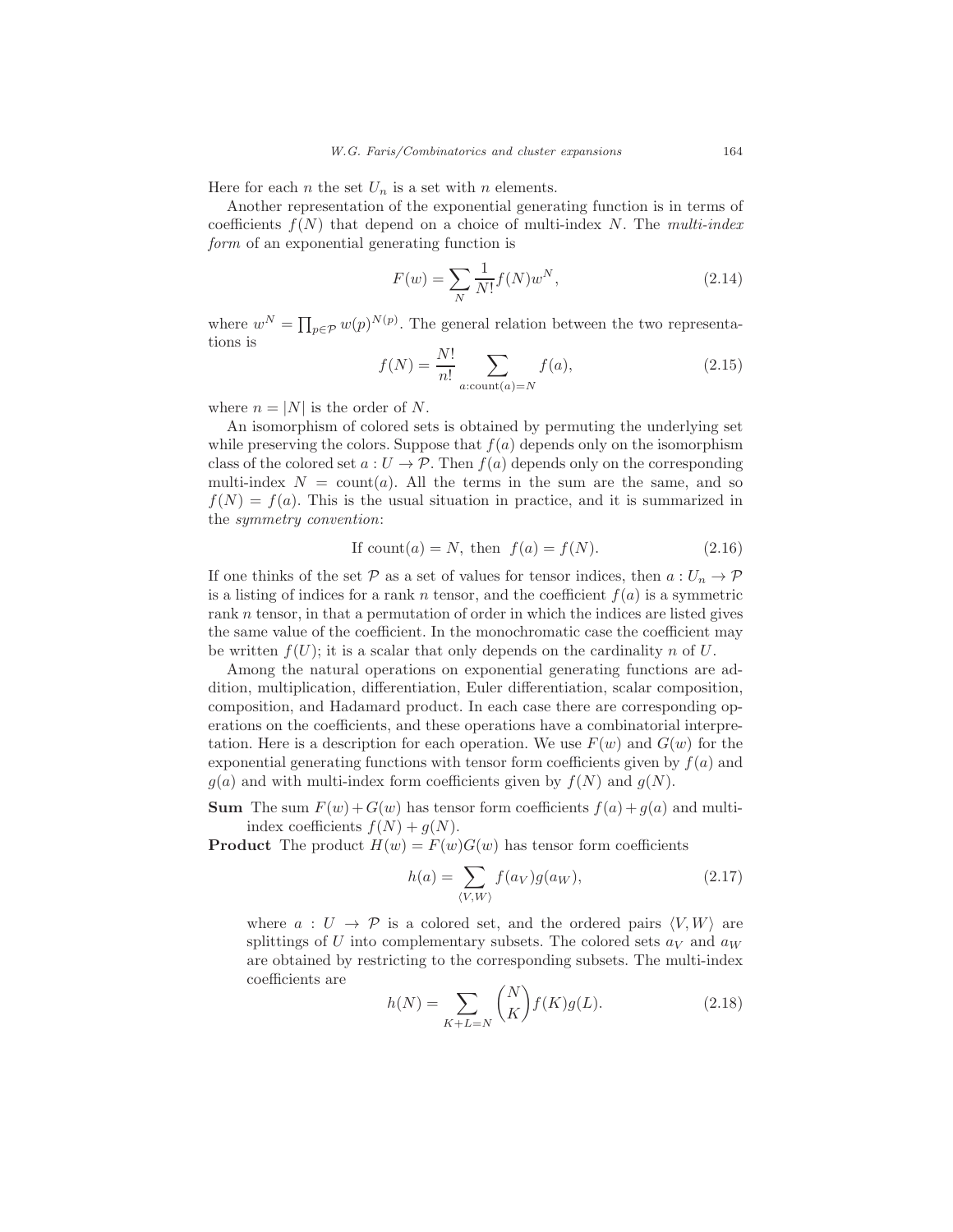- **Derivative** The derivative  $G(w) = (\partial/\partial w_v)F(w)$  has tensor coefficients  $g(a)$  $f(a^p)$ . For  $a: U \to \mathcal{P}$  the corresponding  $a^p$  is obtained by adjoining an external point  $*$  of color p. Thus  $a^p$  is defined on the disjoint union  $U + \{*\}$ with  $a^p(j) = a(j)$  for  $j \in U$  and  $a^p(*) = p$ . The multi-index coefficients are given by  $g(N) = f(N + \delta_p)$ .
- Euler derivative The Euler derivative  $H(w) = w_p(\partial/\partial w_p)F(w)$  has tensor coefficients  $h(a) = \#\{j \mid a(j) = p\} f(a)$ . The multi-index coefficients are given by  $h(N) = N(p)f(N)$ .
- **Scalar composition** Suppose  $F(z) = \sum_{n=0}^{\infty} \frac{1}{n!} f(U_n) z^n$  is defined for z a scalar variable. Suppose  $G(0) = 0$ . The composition  $H(w) = F(G(w))$  is obtained by replacing z by  $G(w)$  in  $F(z)$ . Then  $H(w)$  has tensor coefficients

$$
h(a) = \sum_{\Gamma} f(\Gamma) \prod_{V \in \Gamma} g(a_V).
$$
 (2.19)

Here  $a: U \to \mathcal{P}$ , and  $\Gamma$  ranges over partitions of U into a set of non-empty subsets with union equal to  $U$ . The multi-index coefficients are

$$
h(N) = \sum_{n=0}^{\infty} \sum_{M_1 + \dots + M_n = N} \frac{1}{n!} \frac{N!}{M_1! \cdots M_n!} f(n) g(M_1) \cdots g(M_n).
$$
 (2.20)

The inner sum is over sequences  $M_1, \ldots, M_n$  of n multi-indices with sum N. Since each multi-index  $M_i$  is non-zero, this is a finite sum.

Composition The most general notion of composition requires another palette  $\mathcal Q$  of colors. Suppose that  $F(z)$  is an exponential generating function involving variables  $z_q$  indexed by  $q \in \mathcal{Q}$ . Suppose that for each  $q \in \mathcal{Q}$  there is a  $G_q(w)$  with variables  $w_p$  for  $p \in \mathcal{P}$ . Suppose each  $G_q(0) = 0$ . Then  $H(w) = F(G(w))$  is obtained by replacing each  $z_q$  in  $F(z)$  by  $G_q(w)$ . It has tensor coefficients

$$
h(a) = \sum_{\Gamma} \sum_{c:\Gamma \to \mathcal{Q}} f(c) \prod_{V \in \Gamma} g_{c(V)}(a_V). \tag{2.21}
$$

Here  $a: U \to \mathcal{P}$ ,  $\Gamma$  ranges over partitions of U into a set of non-empty subsets V with union equal to U, and c ranges over colorings of  $\Gamma$ , so each set V in  $\Gamma$  has a color  $c(V)$  in  $\mathcal{Q}$ . The corresponding multi-index version is too awkward to be of much use.

**Hadamard product** The Hadamard product of  $F(w)$  and  $G(w)$  is the exponential generating function  $H(w)$  with tensor form coefficients  $h(a) =$  $f(a)g(a)$  and multi-index form coefficients  $h(N) = f(N)g(N)$ .

The Hadamard product on exponential generating functions is not a particularly nice operation. However there is one special case where something useful can be said. Say that there is a value  $\lambda(q)$  defined for each color q in P. Consider the multi-variable exponential function

$$
F(w) = \exp(\lambda \cdot w) = \sum_{N} \frac{1}{N!} (\lambda w)^N.
$$
 (2.22)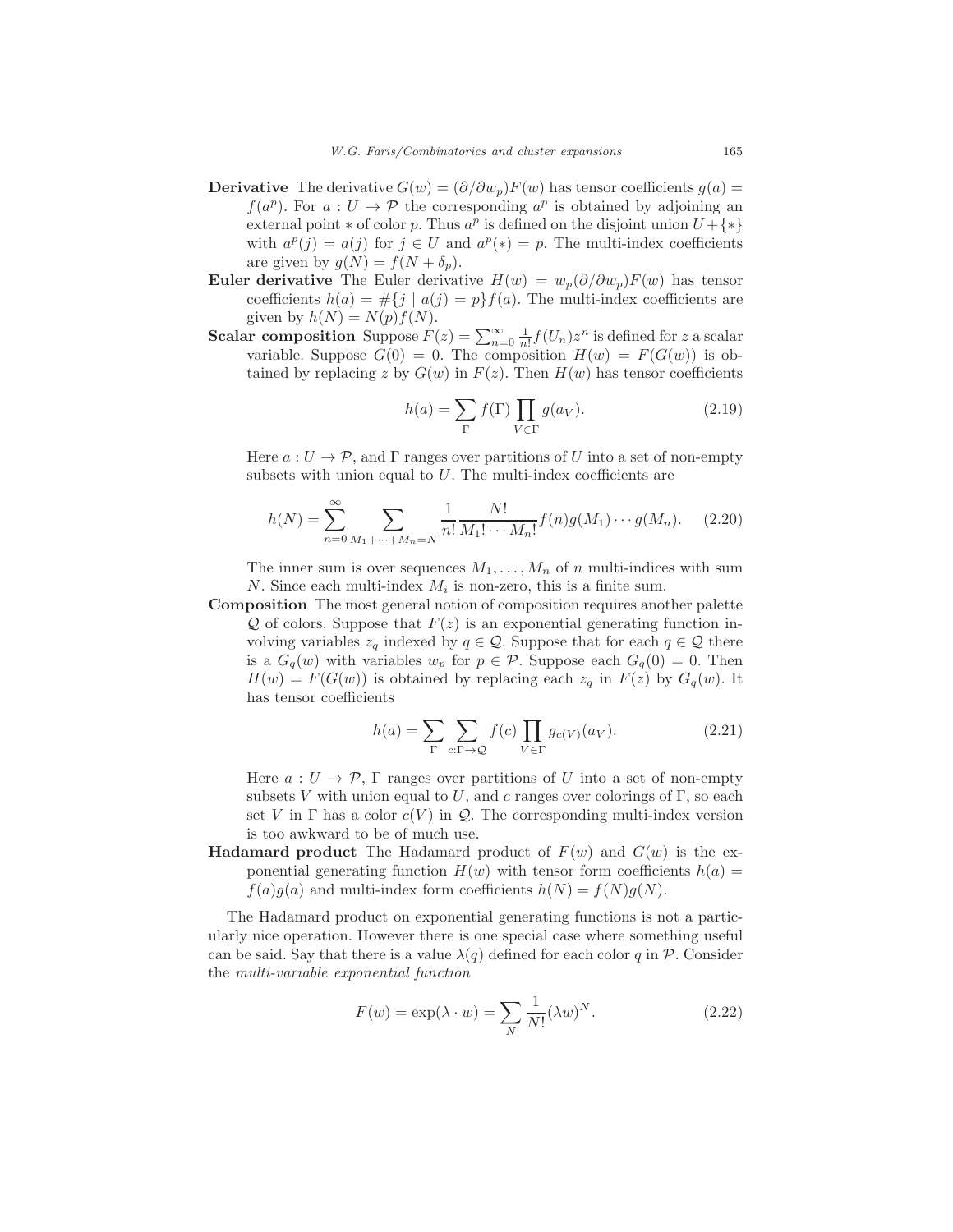Here  $\lambda \cdot w$  is the scalar product, while  $\lambda w$  is the pointwise product. Then the Hadamard product of  $F(w)$  with  $G(w)$  is just  $G(\lambda w)$ . In other words, in this special case the Hadamard product induces a scaling of the variable.

#### <span id="page-9-0"></span>2.5. Cluster expansions

The case of scalar composition with the exponential function is particularly important. Suppose that  $C(w)$  is an exponential generating function. Further suppose that  $C(0) = 0$ . Then  $G(w) = \exp(C(w))$  is an exponential generating function with  $G(0) = 1$ . Typically in combinatorics the  $G(w)$  will enumerate some kind of objects, and the  $C(w)$  will enumerate corresponding connected objects. For this reason, the exponential generating function  $C(w)$  may be called the *connected function* associated with  $G(w)$ , and the representation of  $G(w)$ in terms of  $C(w)$  is called the *cluster representation*. Its expansion

$$
C(w) = \sum_{N \neq 0} \frac{1}{N!} c_N w^N
$$
\n(2.23)

is sometimes called the cluster expansion for the connected function. A multiindex N for this expansion is called a *cluster*, and the corresponding  $c_N$  is a cluster coefficient. The partial derivative  $\partial C(w)/\partial w_p$  is the pinned connected function. It has the cluster expansion

$$
\frac{\partial C(w)}{\partial w_p} = \frac{1}{G(w)} \frac{\partial G(w)}{\partial w_p} = \sum_N \frac{1}{N!} c_{N+\delta_p} w^N.
$$
\n(2.24)

This is also a cluster expansion. Similarly, the Euler partial derivative  $C_p^{\bullet}(w)$  =  $w_p\partial C(w)/\partial w_p$  is the *rooted connected function*. It has the cluster expansion

$$
C_p^{\bullet}(w) = w_p \frac{\partial C(w)}{\partial w_p} = w_p \frac{1}{G(w)} \frac{\partial G(w)}{\partial w_p} = \sum_{N \neq 0} \frac{1}{N!} N(p) c_N w^N.
$$
 (2.25)

The pinned cluster expansion and the rooted cluster expansion give information about the ratio of  $\partial G(w)/\partial w_p$  to  $G(w)$ . The convergence question for one or the other of these expansions is a major topic in mathematical physics. As we shall see, the challenge is to get results that are independent of the number of colors. This is why it is useful to fix one color and consider the pinned connected function or the rooted connected function with that specified color as a reference point. By contrast, the connected function does not refer to a fixed color. To discuss convergence of the connected function it is thus customary to fix a  $p$ and consider only terms with  $N(p) \geq 1$ . The resulting series is dominated by the series for the rooted connected function.

The expression of the coefficients of  $G(w)$  in terms of the coefficients of  $C(w)$ will here be called the *cluster coefficient representation*. With tensor coefficients it is

$$
g(a) = \sum_{\Gamma} \prod_{V \in \Gamma} c(a_V). \tag{2.26}
$$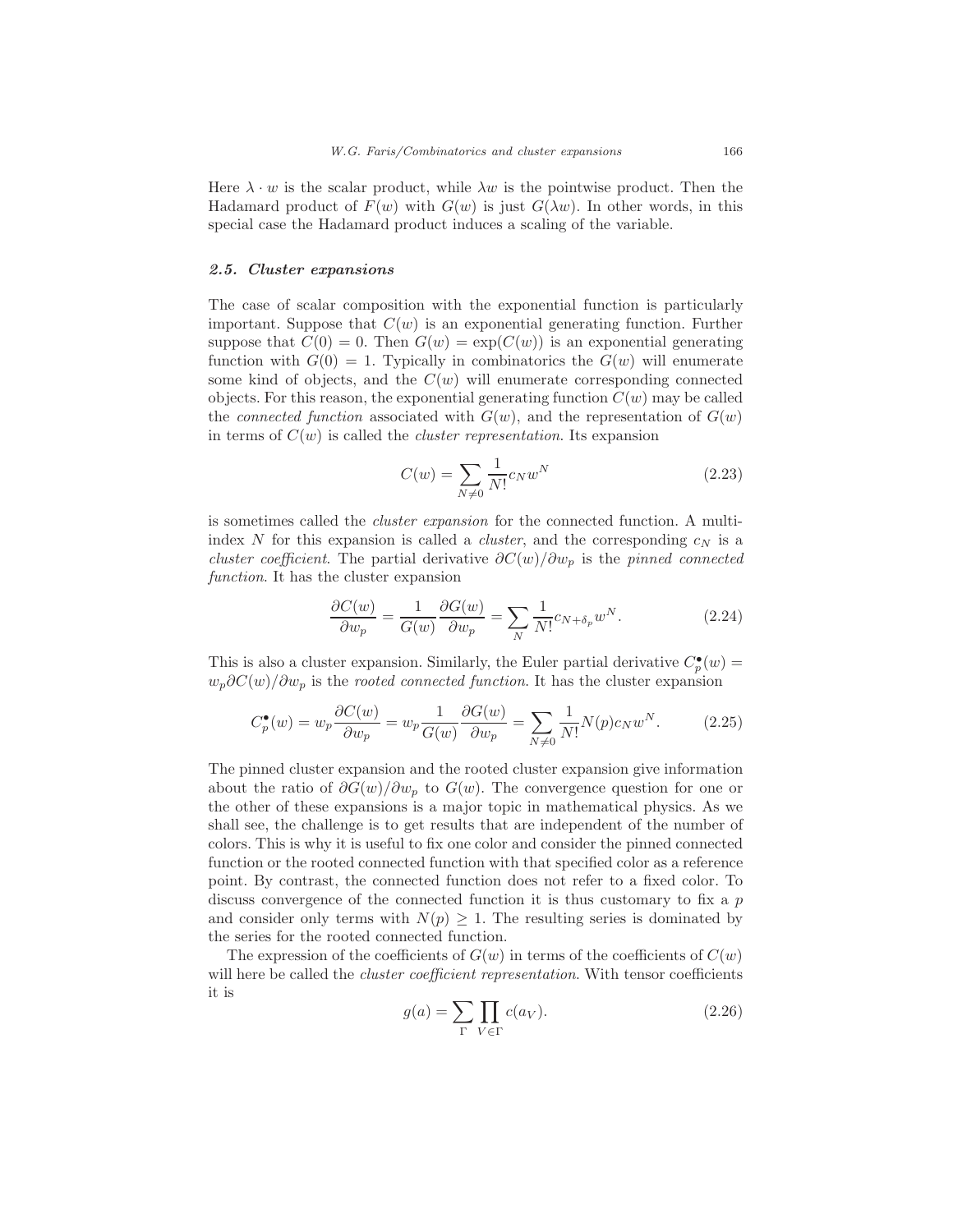Here  $a: U \to \mathcal{P}$ , and  $\Gamma$  ranges over partitions of U into a set of non-empty subsets with union equal to  $U$ . The multi-index form is

$$
g(N) = \sum_{n=0}^{\infty} \sum_{M_1 + \dots + M_n = N} \frac{1}{n!} \frac{N!}{M_1! \cdots M_n!} c(M_1) \cdots c(M_n).
$$
 (2.27)

In this expression  $M_1, \ldots, M_n$  is a sequence taken in order; this is compensated by the division by  $n!$ .

An important special case is when  $G(w)$  is an *multi-affine generating function*, that is when  $g(N) \neq 0$  implies  $0 \leq N \leq 1$ . In that case N may be identified with its support, and we may write

$$
G(w) = \sum_{X} g(X)w^X,
$$
\n(2.28)

where  $w^X = \prod_{q \in X} w_q$ . In the cluster representation  $G(w) = \exp(C(w))$ , the exponential generating  $C(w)$  will not typically be multi-affine, but  $G(w)$  is determined by the multi-affine part of  $C(w)$ . Thus

$$
g(X) = \sum_{\Gamma} \prod_{Y \in \Gamma} c(Y),\tag{2.29}
$$

where  $\Gamma$  ranges over partitions of X. In this context a set Y is called a cluster, and  $c(Y)$  is a cluster coefficient. This is yet another version of the cluster coefficient representation.

A famous realization of the cluster coefficient representation occurs in probability, statistical mechanics, and random field theory. The original coefficients  $g(N)$  are moments of random variables. That is, there is a probability space with expectation  $\mu$  and random variables  $\phi_p$  indexed by p in P. Write  $\phi^N = \prod_p \phi_p^{N(p)}$ . Then

$$
g(N) = \mu(\phi^N) = \mu(\prod_p \phi_p^{N(p)}).
$$
 (2.30)

The corresponding connected cluster coefficients  $c(N)$  are called *cumulants* or semi-invariants or Ursell functions or truncated functions. Apparently a good concept deserves many names.

#### <span id="page-10-0"></span>2.6. Weighted sets

The original problem in enumerative combinatorics is this: Given a finite set A, generated in some systematic way, find its cardinal number  $|A|$ . This problem is too limited for many applications. An obvious generalization is the following: assign a weight to each element of the set, and add the weights. When each weight is equal to one, this addition just gives the cardinal number. If the weights are allowed other values, but in a systematic way, then enough of the properties of counting may be preserved so that the more general problem can be solved with little more effort.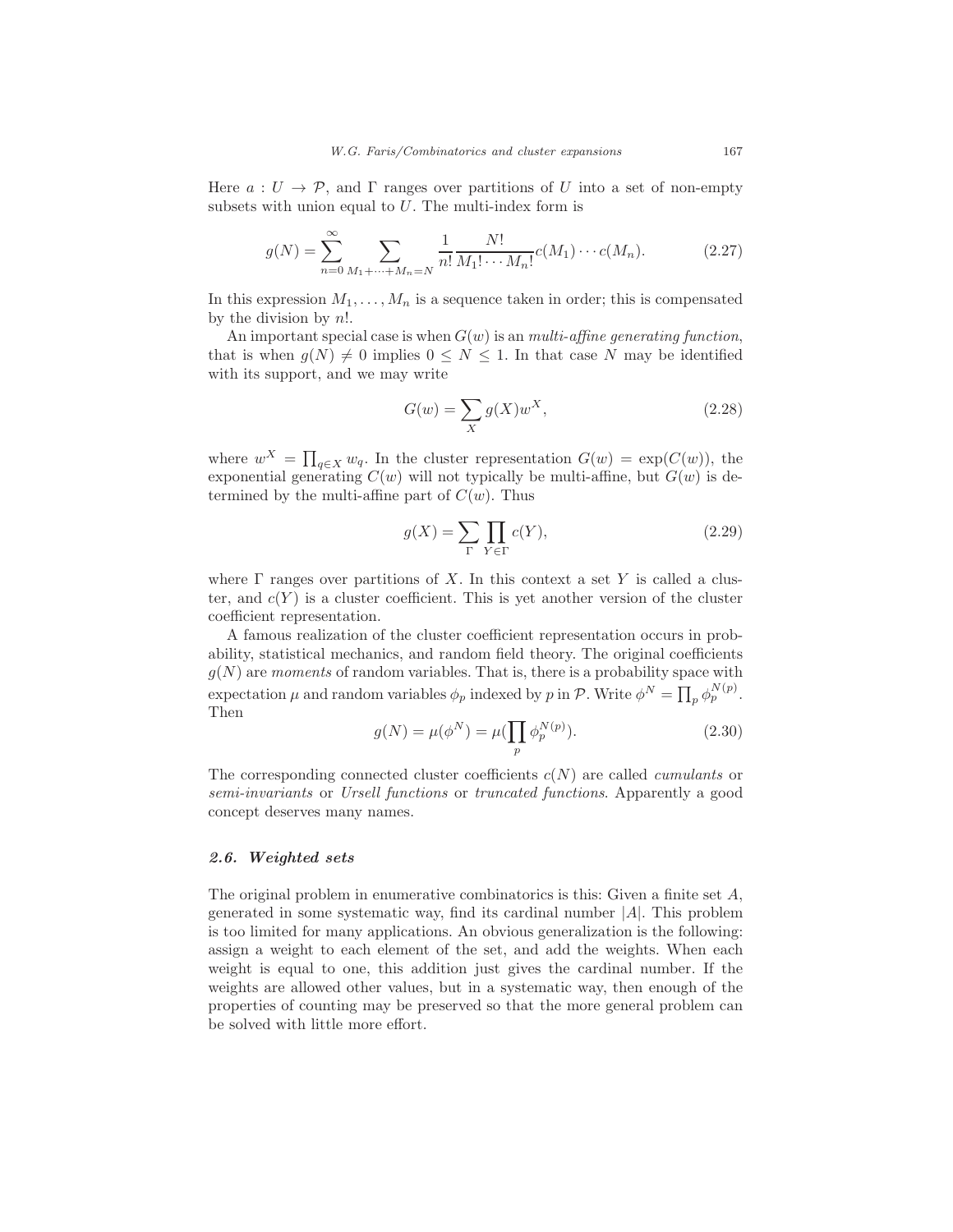The starting point is an arbitrary assignment of weights on the level of colors. For the applications to graphs the natural starting point is color pair weights. Each pair of colors p, q gets a weight  $t(p,q) = t(q,p)$ . Then the individual graphs each have a *graph weight*. The weight function maps each graph  $q$  on the underlying set U of a colored set  $a: U \to \mathcal{P}$  to the corresponding graph weight given by the product formula  $\mathrm{wt}(g) = \prod_{\{i,j\} \in g} t(a(i), a(j))$ . Here is an example of a weighted set that will be of central concern in the following developments. It is given by this graph weighting function restricted to the set  $C[U]$  of all connected graphs on the vertex set  $U$ . The total weight obtained by summing is then

$$
\sum_{g \in C[U]} \text{wt}(g) = \sum_{g \in C[U]} \prod_{\{i,j\} \in g} t(a(i), a(j)). \tag{2.31}
$$

In general, when we have a set of objects and a weight for each object, then we have a weighted set. A *weighted set* is a finite set *underlying set* dom( $A$ ) together with a *weight function*  $A: dom(A) \rightarrow \mathcal{R}$ . The elements of the target  $\mathcal R$  of this function belong to a ring, typically a number system like **R** or **C** or perhaps a ring of formal power series. The total weight of a weighted set is given by

$$
|A|_* = \sum_{\alpha \in \text{dom}(A)} A(\alpha). \tag{2.32}
$$

In a given context it is often useful to require that the collection of weighted sets under consideration be closed under the operations of disjoint union and Cartesian product. They should obey the following rules. Say that  $A : dom(A) \rightarrow$  $\mathcal R$  and  $B : \text{dom}(B) \to \mathcal R$  are weighted sets.

- **Disjoint union** Let  $dom(A) + dom(B)$  be the usual disjoint union of the sets  $dom(A)$  and  $dom(B)$ . Then the disjoint union weighted set  $A + B$  is the function  $A + B$ : dom $(A) + \text{dom}(B) \rightarrow \mathcal{R}$  given by  $(A + B)(\alpha) = A(\alpha)$  if  $\alpha \in \text{dom}(A)$  and  $(A + B)(\beta) = B(\beta)$  if  $\beta \in \text{dom}(B)$ .
- **Cartesian product** Let  $dom(A) \times dom(B)$  be the usual cartesian product of the sets dom(A) and dom(B). The Cartesian product weighted set  $A \times B$ is the function  $(A \times B)$ : dom $(A) \times$ dom $(B) \rightarrow Re$  given by  $(A \times B)(\alpha, \beta) =$  $A(\alpha)B(\beta)$  for  $\alpha \in \text{dom}(A), \beta \in \text{dom}(B)$ .

The total weight of a disjoint union is the sum of the total weights, that is,  $|A + B|_* = |A|_* + |B|_*$ . What is more interesting is that the total weight of a Cartesian product is the product of the total weights, which is expressed by  $|A \times B|_* = |A|_* |B|_*$ . The reason for this is the distributive law:

$$
|A \times B|_* = \sum_{\alpha} \sum_{\beta} A(\alpha)B(\beta) = \left(\sum_{\alpha} A(\alpha)\right) \left(\sum_{\beta} B(\beta)\right) = |A|_*|B|_*.
$$
 (2.33)

There is a notion of isomorphism for weighted sets. An isomorphism  $h$  from  $A: dom(A) \to \mathcal{R}$  to  $B: dom(B) \to \mathcal{R}$  is a bijection  $h: dom(A) \to dom(B)$ such that  $B \circ h = A$ . Weighted sets with maps that are isomorphisms form a category.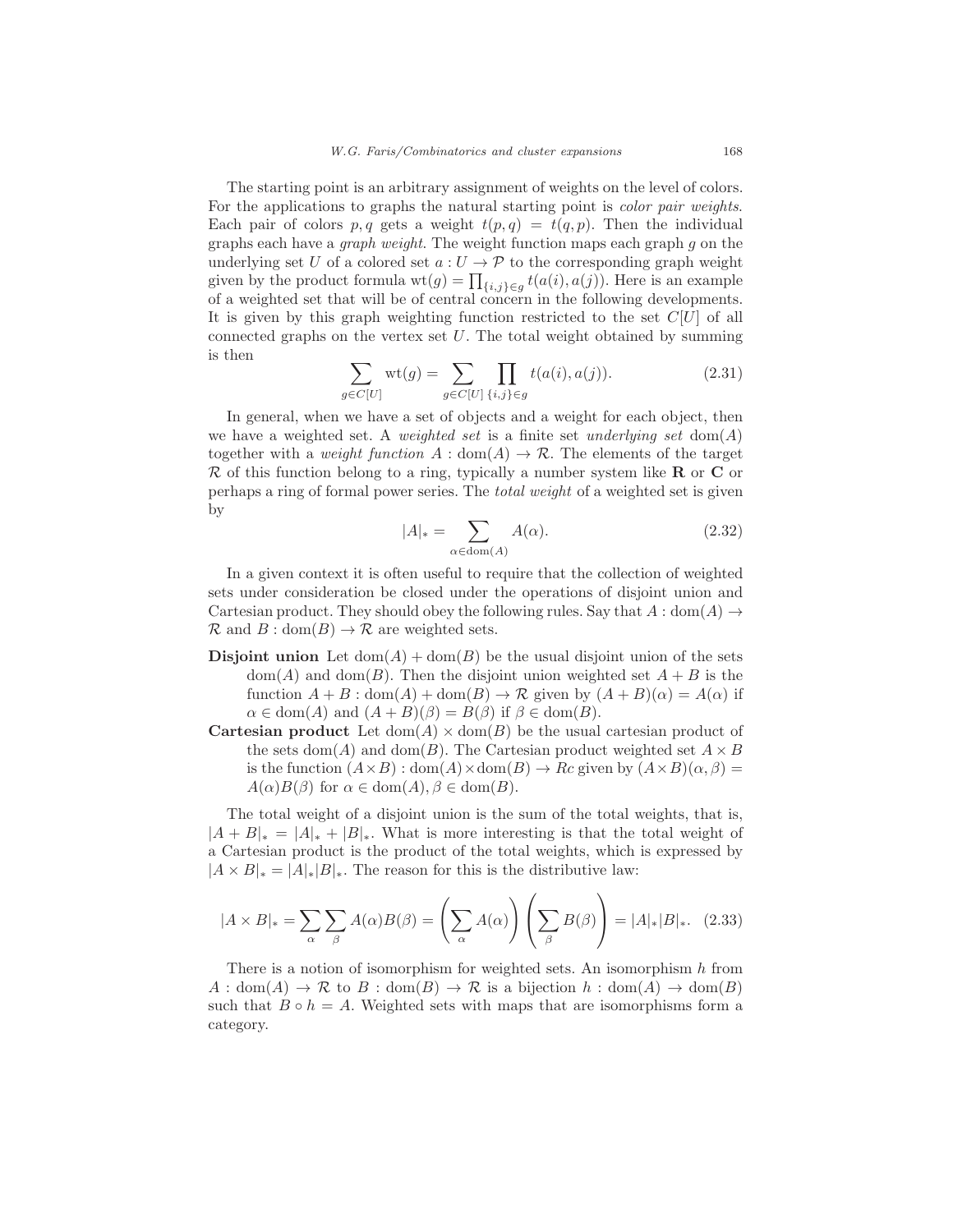The advantage of the weighted set concept is that the same constructions work on the level of the underlying sets and on the level of the weighted sets. One could even write  $\alpha \in A$  to mean that  $\alpha$  is in the underlying set of A, while at the same time writing  $A(\alpha)$  for the weight of  $\alpha$ . In the following identities involving sum and cartesian product for weighted sets will always accompany corresponding identities for the underlying sets of combinatorial objects.

Weighted set identities generalize those of ordinary enumerative combinatorics. This is because they include the degenerate situation in which the weight function assigns to each element of the underlying set the number 1. In this case giving a weighted set simply amounts to specifying the underlying set. The total weight of such a set is simply the number of points in it. This is the most classic form of combinatorics: counting.

## <span id="page-12-0"></span>2.7. A species example

The concept of species of combinatorial structures was introduced by André Joyal in 1980. A species assigns to each label set a set of combinatorial structures. In the book of Bergeron, Labelle, and Leroux [\[2\]](#page-48-2) there is an appendix that gives a table of many common species. These include permutations, subsets, set partitions, trees, graphs, and many others. If the label set  $U$  has  $n$  elements, then the corresponding number of permutations, subsets, set partitions, trees, graphs constructed from U are n!,  $2^n$ ,  $B_n$ ,  $n^{n-2}$ ,  $2^{n \choose 2}$ . (Here  $B_n$  is the Bell number, the number of partitions of a set with  $n$  elements into disjoint non-empty subsets.) These sequences are invariants of the corresponding species. The purpose of species theory is to give a systematic way of constructing such invariants.

A classical example is the power set species  $P$ , the species that assigns to a set U the set  $P[U]$  of its subsets. As noted above, if U has n elements, then the number of sets in  $P[U]$  is  $2^n$ . This number alone does not give a particularly detailed description of the subsets. A first refinement of the species concept is to go beyond counting to adding weights. Assign to each subset  $V$  with  $k$  elements the weight  $\lambda^k$ . The total weight of  $P[U]$  is the polynomial

$$
\sum_{k=0}^{n} \binom{n}{k} \lambda^k = (1+\lambda)^n.
$$
\n(2.34)

This is a more interesting combinatorial invariant. It includes counting subsets as a special case by setting  $\lambda$  equal to one. On the other hand, setting  $\lambda$  to  $-1$ produces a remarkable cancelation.

Much of classical combinatorics may be done in this framework, with an unstructured label set  $U$ . However, for many applications it is useful to allow the weights to depend on additional structure. A particularly natural structure is a given classification of the set U into categories. That is, there is a fixed set  $P$  and a function  $a: U \to \mathcal{P}$ . There are various interpretations of this kind of structure. For example, if  $\mathcal P$  is a set of political parties, then each set U of individuals has political preferences  $a: U \to \mathcal{P}$ . A relatively neutral interpretation is to take  $\mathcal{P}$ to be a set of colors; in that case  $a: U \to \mathcal{P}$  is a colored set.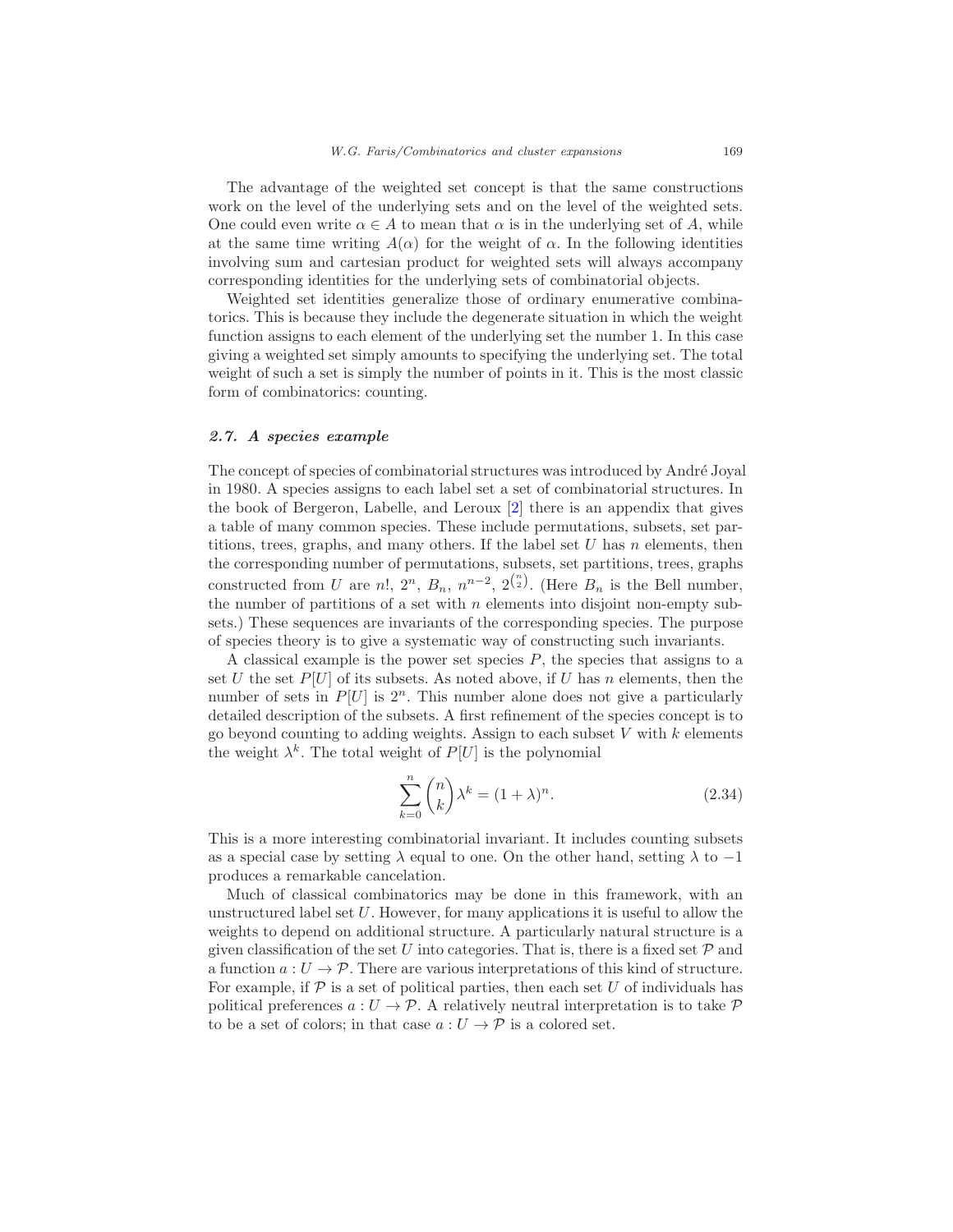Say that each p in  $P$  has an attached weight  $\lambda(p)$ . Assign to each subset V the product  $\prod_{i\in V} \lambda(a(i))$ . Then the equation for the total weight of  $P[U]$  is

$$
\sum_{V \subseteq U} \prod_{i \in V} \lambda(a(i)) = \prod_{i \in U} (1 + \lambda(a(i))). \tag{2.35}
$$

This formula includes the previous total weight formula as a special case by taking all the weights to be the same. It has many consequences. Here is one. Let X be a set, and let P be the collection of all subsets of X. For  $p$  in P, define  $\lambda(p) = -1_p$ , the negative of the indicator function of p. For a family  $a(i), i \in U$ of subsets of  $X$  the formula gives

$$
\sum_{V \subseteq U} (-1)^{|V|} 1 \bigcap_{i \in V} a(i)} = 1 \bigcap_{i \in U} a(i)^c \tag{2.36}
$$

This is algebraically equivalent to

$$
\sum_{\emptyset \neq V \subseteq U} (-1)^{|V|-1} 1 \bigcap_{i \in V} a(i) = 1 \bigcup_{i \in U} a(i), \tag{2.37}
$$

which is the inclusion-exclusion principle.

If we think of the species as assigning to each colored set  $a: U \to \mathcal{P}$  the set  $P[U]$  together with the weight function, then it is natural to denote the weight function itself by  $P[a]$ . Thus  $P[a]$  is an example of what we have called a weighted set; it is a function  $P[a] : P[U] \to \mathcal{R}$  that assigns to each subset  $V \subset U$  the weight

$$
P[a](V) = \prod_{i \in V} \lambda(a(i)).
$$
\n(2.38)

This example illustrates the general notion of species. The motivation for species theory, however, cannot be captured by a single example. Instead, the power of the theory is that it gives a systematic theory of operations that build new species from old ones. Some of these operations have nice properties that lead to relatively easy computations. Other constructions are relatively nasty. This taxonomy of operations on species does much to illuminate the workings of combinatorics.

#### <span id="page-13-0"></span>2.8. Combinatorial species

Fix the set  $P$ , regarded as a palette of colors, or a set of locations. As before, a colored set  $a: U \to \mathcal{P}$  assigns to each label a color, or to each particle a location. A species associates to each colored set  $a: U \rightarrow \mathcal{P}$  a weighted set  $F[a] : dom(F[a]) \to \mathcal{R}$ . Here the underlying domain set dom $(F[a])$  is a set of combinatorial objects, and  $F[a]$  is a function that assigns a weight to each of these objects.

The species must also associate to each colored set map from  $a: U \to \mathcal{P}$  to b:  $V \rightarrow \mathcal{P}$  a corresponding map of weighted sets. This correspondence is required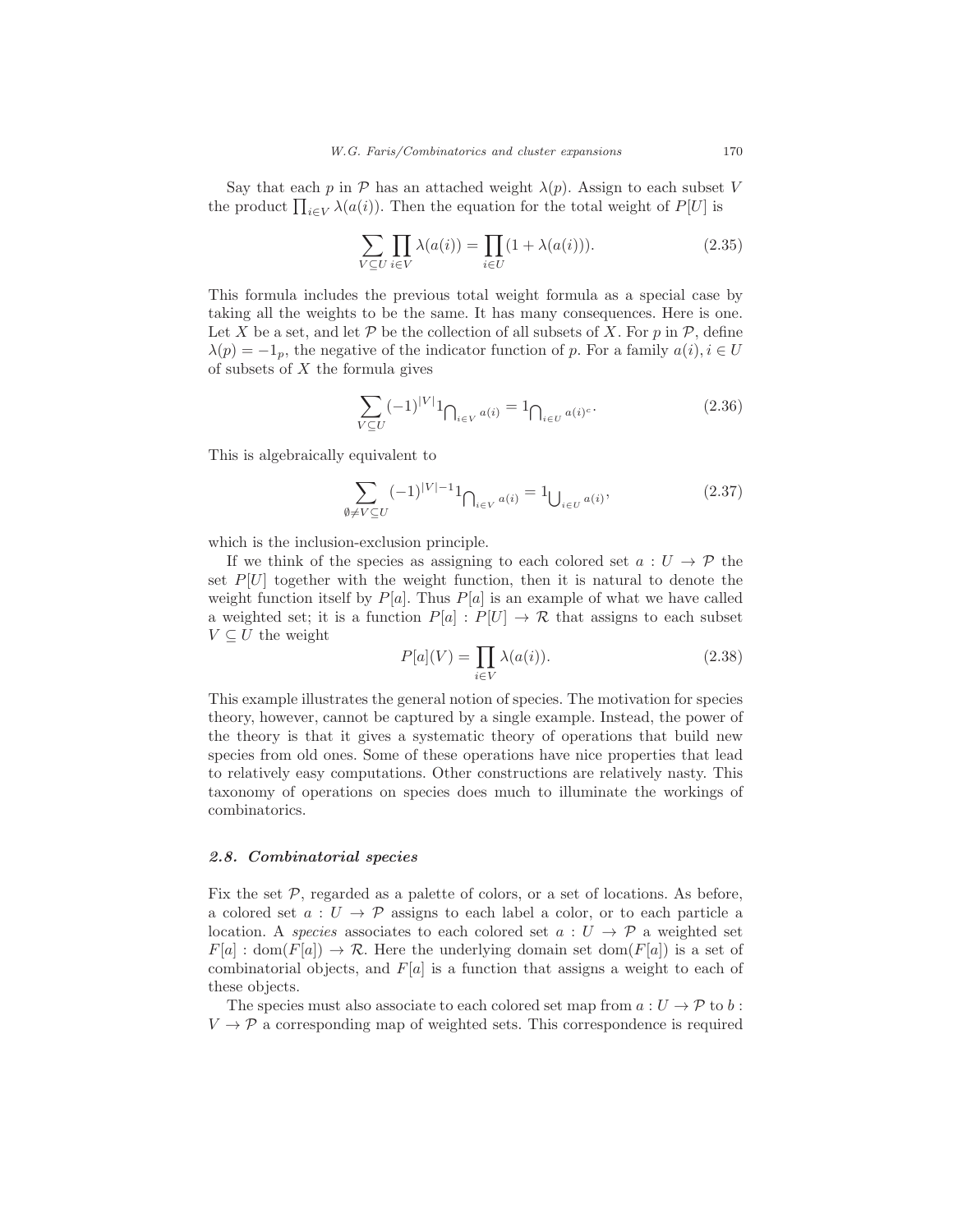to send identity maps to identity maps. Also, the image of the composition of two maps should be the composition of the two images. In brief, it is a functor from the category of colored sets to the category of weighted sets.

In a specific situation the functor property should be apparent. Thus typically we shall place emphasis on the combinatorial construction as an operation that associates to a colored set a corresponding weighted set. There is a much more extensive discussion of the theory of species of structures in the book [\[2\]](#page-48-2). The formal definition above is merely designed to capture the idea that relabeling the elements of the label set  $U$  (preserving the colors) must induce a corresponding relabeling of the set of combinatorial objects dom $(F[a])$  (preserving the weights).

In at least some cases one only needs to know the underlying set U of the colored set  $a: U \to \mathcal{P}$  in order to determine the underlying domain set dom( $F[a]$ ) of the weighted set  $F[a]$ . In this case it is reasonable to denote this underlying set by  $F[U]$ . The weights of the elements of  $F[U]$  may of course depend on the coloring a, so we might then write  $F[a] : F[U] \to \mathcal{R}$ .

An important special case is when a species is defined for sets U without any choice of color (a monochromatic set). There can be a weighting, but the weighting cannot depend on the color. In this case  $F[U]$  could denote either the weighted set or its underlying domain set. In the extreme case when the weighting is the default weighting that assigns 1 to each element, the underlying set is  $F[U]$ . Its total weight is just its cardinality.

Consider a species  $F$ . For each colored set a there is a corresponding weighted set  $F[a]: dom(F[a]) \to \mathcal{R}$ , and for each such weighted set there is a corresponding total weight

$$
f(a) = |F[a]|_* = \sum_{\alpha \in \text{dom}(F[a])} F[a](\alpha) \tag{2.39}
$$

belonging to the ring  $\mathcal R$ . This is often the quantity of ultimate interest, since it translates combinatorics into algebra. So we have yet another notion of weight, one that attaches to a colored set  $a$  the total weight of the structure associated by  $F$  to  $a$ .

Each species defines a corresponding exponential generating function whose coefficients are  $f(a) = |F(a)|_*$ . Explicitly,

$$
F(w) = \sum_{n=0}^{\infty} \frac{1}{n!} \sum_{a:U_n \to \mathcal{P}} \left[ \sum_{\alpha \in \text{dom}(F[a])} F[a](\alpha) \right] \prod_{i \in U_n} w_{a(i)}.
$$
 (2.40)

Here are some examples. The graph species and the connected graph species are of course just the formal specification of the graph constructions presented before.

**Graph species** G There is a given function  $t : \mathcal{P} \times \mathcal{P} \to \mathcal{R}$  that is symmetric:  $t(p,q) = t(q,p)$ . The graph species G associates to each colored set a:  $U \rightarrow \mathcal{P}$  the set  $G[U]$  of all graphs g on U. The weight of each graph g is

$$
G[a](g) = \prod_{\{i,j\} \in g} t(a(i), a(j)).
$$
\n(2.41)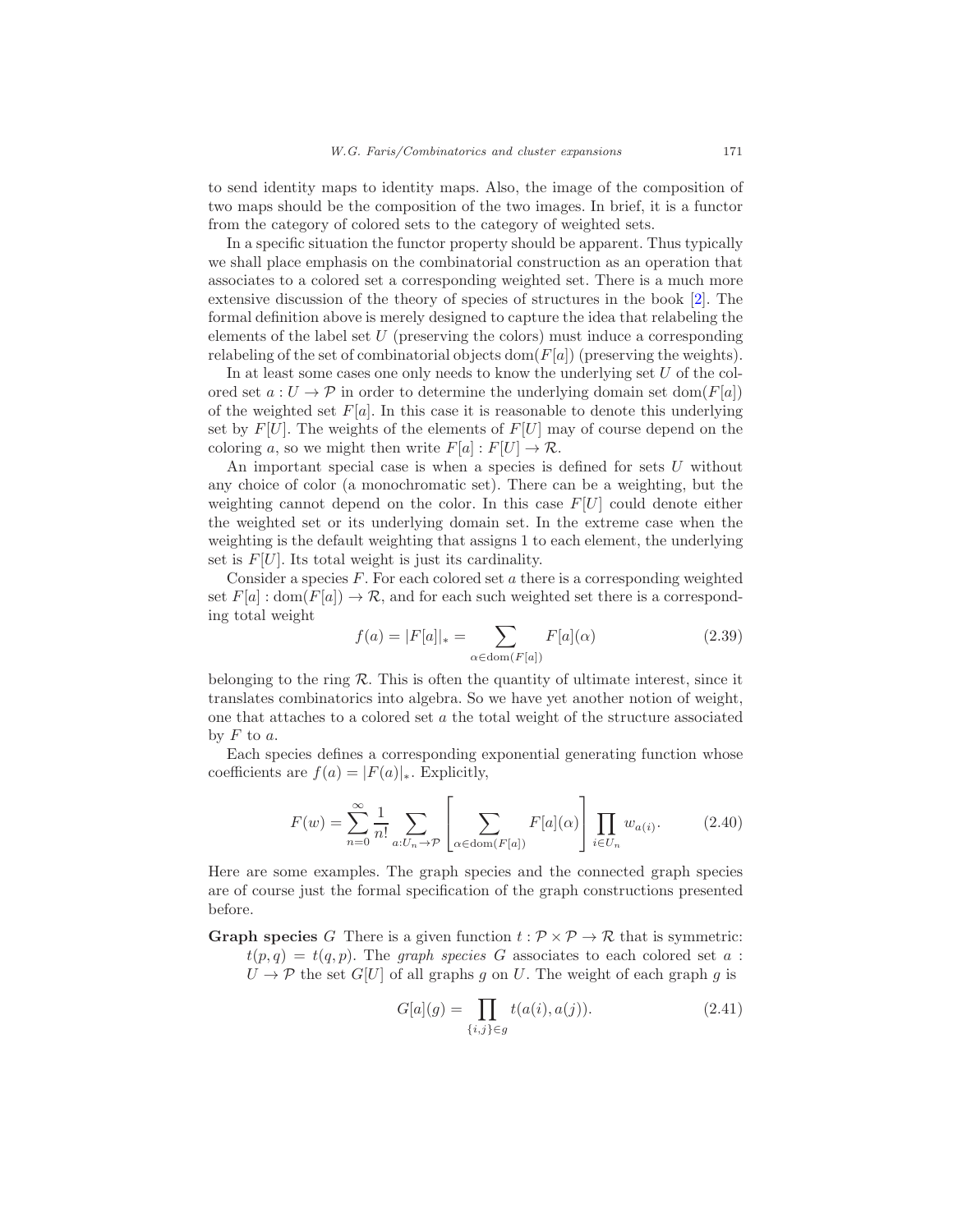The total weight is then

$$
g(a) = |G[a]|_* = \sum_{g \in G[U]} \prod_{\{i,j\} \in g} t(a(i), a(j)) = \prod_{\{i,j\}} (1 + t(a(i), a(j)). \tag{2.42}
$$

**Connected graph species**  $C$  The *connected graph species*  $C$  associates to each colored set  $a: U \to \mathcal{P}$  the set  $C[U]$  of all connected graphs g on U. The weight of each connected graph  $q$  is

$$
C[a](g) = \prod_{\{i,j\} \in g} t(a(i), a(j)).
$$
\n(2.43)

The total weight is then

$$
c(a) = |C[a]|_* = \sum_{g \in C[U]} \prod_{\{i,j\} \in g} t(a(i), a(j)). \tag{2.44}
$$

This time there is no simplification.

Power set with edges species  $P<sup>p</sup>$  Sometimes it is helpful to consider a set of edges from an external point to an arbitrary subset of the vertex set. Say that the external point has color  $p$ . The power set with edges species  $P<sup>p</sup>$ assigns to each colored set  $a: U \to \mathcal{P}$  the weighted set  $P[a]: P[U] \to \mathcal{R}$ defined by

$$
P[a](S) = \prod_{j \in S} t(p, a(j))
$$
\n(2.45)

for each subset  $S \subseteq U$ . Here  $P[U]$  is the set of all subsets of U. The total weight is

$$
|P^{p}[a]|_* = \sum_{S \in P[U]} \prod_{j \in S} t(p, a(j)) = \prod_{j \in U} (1 + t(p, a(j))).
$$
 (2.46)

# <span id="page-15-0"></span>2.9. Operations on species

There are various operations on species. Here are some basic ones. Let  $F$  be a species that associates to each colored set  $a: U \to \mathcal{P}$  a weighted set  $F[a]: A \to$ R. Similarly, let G be a species that associates to each colored set  $a: U \to \mathcal{P}$  a weighted set  $G[a] : B \to \mathcal{R}$ .

**Sum** The sum  $F + G$  assigns to the colored set a the disjoint union weighted set

$$
(F+G)[a] = F[a] + G[a] : A + B \to \mathcal{R}.
$$
 (2.47)

Convolution product The convolution product  $F * G$  assigns to the colored set  $a: U \to \mathcal{P}$  the weighted set given as a disjoint union of Cartesian products of the form

$$
(F * G)[a] = \sum_{\langle V, W \rangle} F[a_V] \times G[a_W]. \tag{2.48}
$$

Here  $\langle V, W \rangle$  denotes an ordered pair of complementary subsets of U.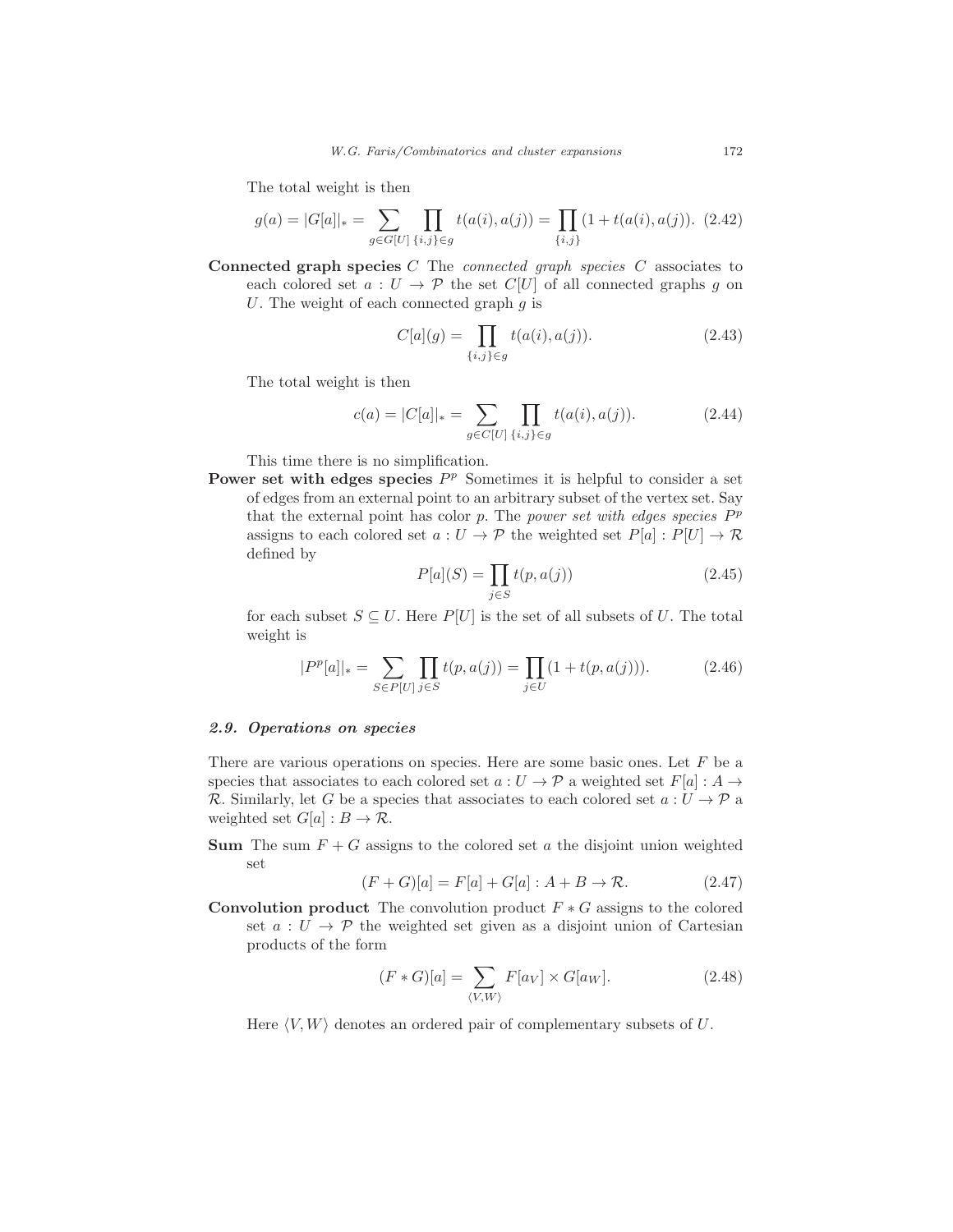**External point** Let p be in  $\mathcal{P}$ . Then the external point species  $F'_p$  assigns to the colored set  $a$  the weighted set

$$
F_p'[a] = F[a^p],\tag{2.49}
$$

where  $a^p: U \cup \{*\} \to \mathcal{P}$  agrees with a on U and sends the extra point  $*$ to p. In effect, all that has been done is to add an external point of color  $p$ .

**Internal point** Let p be in  $P$ . Then the internal point species  $F_p^{\bullet}$  assigns to the colored set a the weighted set

$$
F_p^{\bullet}[a] = \sum_{\{j \in U | a(j) = p\}} F[a]. \tag{2.50}
$$

Thus one has disjoint copies of the construction indexed by the elements of  $U$  of color  $p$ . One can think of the underlying set of the weighted set as consisting of all ordered pairs j,  $\alpha$ , where  $a(j) = p$  and  $\alpha$  is in the underlying set of the original construction. The weight attached to a pair  $j, \alpha$  is just the weight attached to  $\alpha$ . In effect, all that has been done is to distinguish a point of color  $p$  internal to the underlying set, in all possible ways.

Scalar partitional composition Let  $F$  be a species that associates to each (uncolored) set U a weighted set  $F[U]$ . Suppose that  $G[\emptyset]$  is empty. Then  $F \circ G$  assigns to the colored set a the weighted set

$$
(F \circ G)[a] = \sum_{\Gamma} F[\Gamma] \times \prod_{V \in \Gamma} G[a_V]. \tag{2.51}
$$

Here  $\Gamma$  ranges over partitions of U. The resulting value of  $F \circ G$  is thus the disjoint union over such  $\Gamma$  of weighted sets, each of which is itself a product of weighted sets given by appropriate values of F and G.

Partitional composition Let  $F$  be a species that associates to each colored set  $c: U \to Q$  a weighted set  $F[a]: A \to \mathcal{R}$ . Similarly, for each  $q \in Q$  let  $G_q$  be a species that associates to each colored set  $a: U \to \mathcal{P}$  a weighted set  $G_q[a] : B \to \mathcal{R}$ . Suppose that  $G_q[\emptyset]$  is empty. Then  $F \circ G$  assigns to the colored set  $a$  the weighted set

$$
(F \circ G)[a] = \sum_{\Gamma} \sum_{c} F[c] \times \prod_{V \in \Gamma} G_{c(V)}[a_V]. \tag{2.52}
$$

Here  $c : \Gamma \to \mathcal{Q}$  ranges over colorings of partitions  $\Gamma$  of U.

**Cartesian product** The Cartesian product  $F \times G$  assigns to the colored set a the weighted set

$$
(F \times G)[a] = F[a] \times G[a]. \tag{2.53}
$$

One can consider the passage from species to exponential generating functions as a combinatorial transform.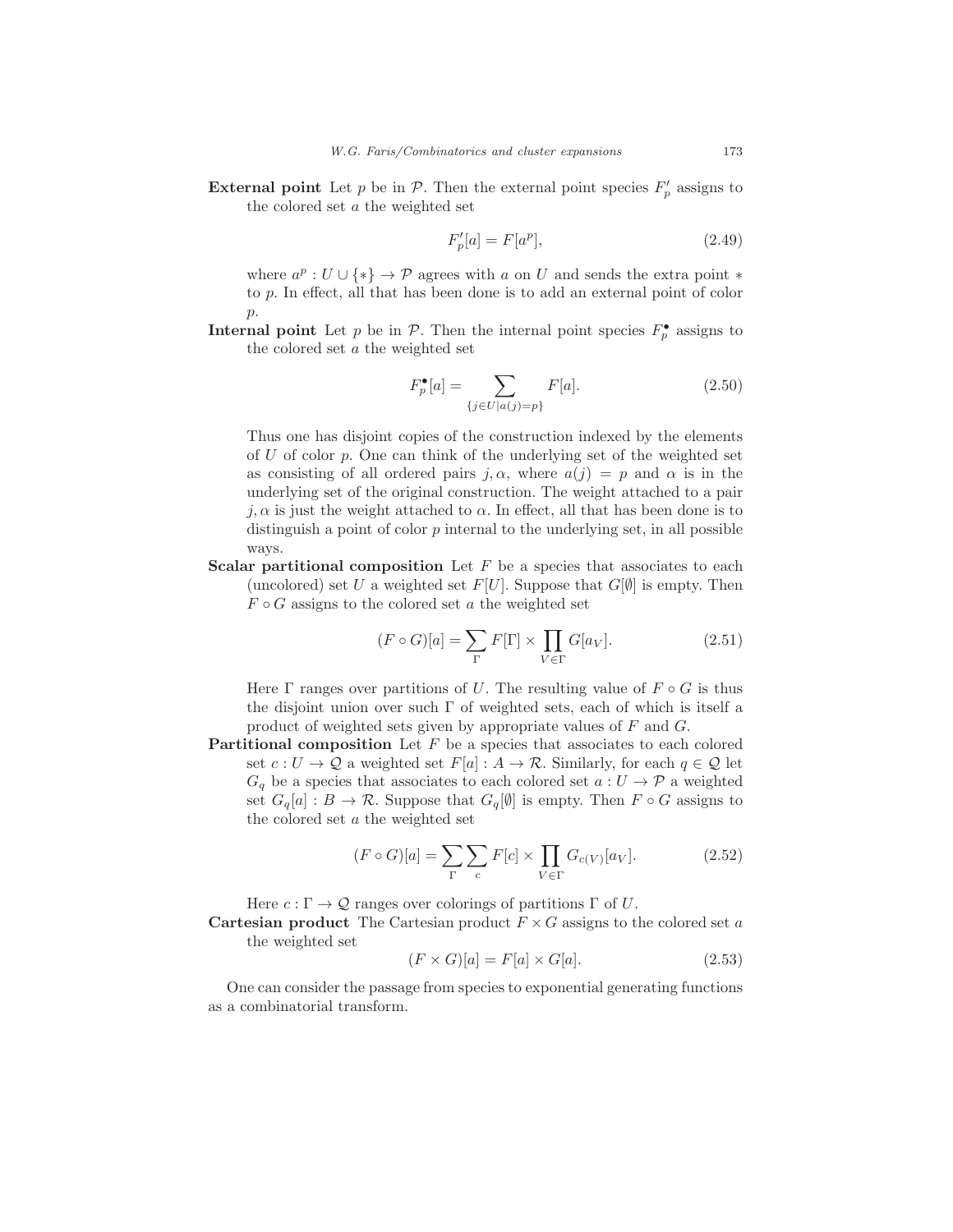Theorem 2.1 (Combinatorial transform). The combinatorial transform takes the operations on species to the corresponding operations on exponential generating functions.

In this theorem the operations on the level of species are sum, convolution product, external point, internal point, scalar partitional composition, partitional composition, and Cartesian product. The corresponding operations on exponential generating functions are sum, product, derivative, Euler derivative, scalar composition, composition, and Hadamard product.

#### <span id="page-17-0"></span>2.10. Indicator species

Here are indicator species that are used as building blocks. They are called indicator species because the set of combinatorial structures that they produce is either the empty set or a one-point set.

- The empty species 0 The empty species 0 assigns to each colored set the empty set of structures. The exponential generating function is 0.
- The empty set indicator species 1 The empty set indicator species 1 assigns to each non-empty colored set the empty set of structures, but it assigns to the empty set a single point with weight one. The exponential generating function is 1.
- The one-point colored set of designated color indicator species  $X_p$  The one-point set indicator species  $X_p$  assigns to each colored set  $a: U \to \mathcal{P}$ the empty set of structures, with the exception of the case when  $U = \{j\}$ consists of precisely one point with  $a(j) = p$ . In that case it assigns to a a single point with weight one. The exponential generating function is  $w_p$ .
- The one-point colored set indicator species  $X$  The one-point set indicator species X assigns to each colored set  $a: U \rightarrow \mathcal{P}$  the empty set of structures, with the exception of the case when  $U = \{j\}$  consists of precisely one point. In that case it assigns a single point with weight one. The exponential generating function is  $1 \cdot w = \sum_q w_q$ .
- The set indicator species  $E$  The set indicator species (or ensemble species)  $E$  assigns to each set U a single point of weight one. The exponential generating function is the exponential function  $\exp(z)$ , where z is a scalar variable.
- The colored set indicator species  $\hat{E}$  The colored set indicator species (or ensemble species) is the composition  $E = E \circ X$ . It assigns to each colored set  $a: U \rightarrow \mathcal{P}$  a single point with weight one. The exponential generating function is the multi-variable exponential function  $\exp(1 \cdot w)$  =  $\exp(\sum_q w_q).$

Here are some weighted indicator species examples. The color weight function  $t(p,q)$  is defined on pairs of colors, with the symmetry condition  $t(p,q) = t(q,p)$ . The species can return the empty set or a single point with a weight computed from the color weight function.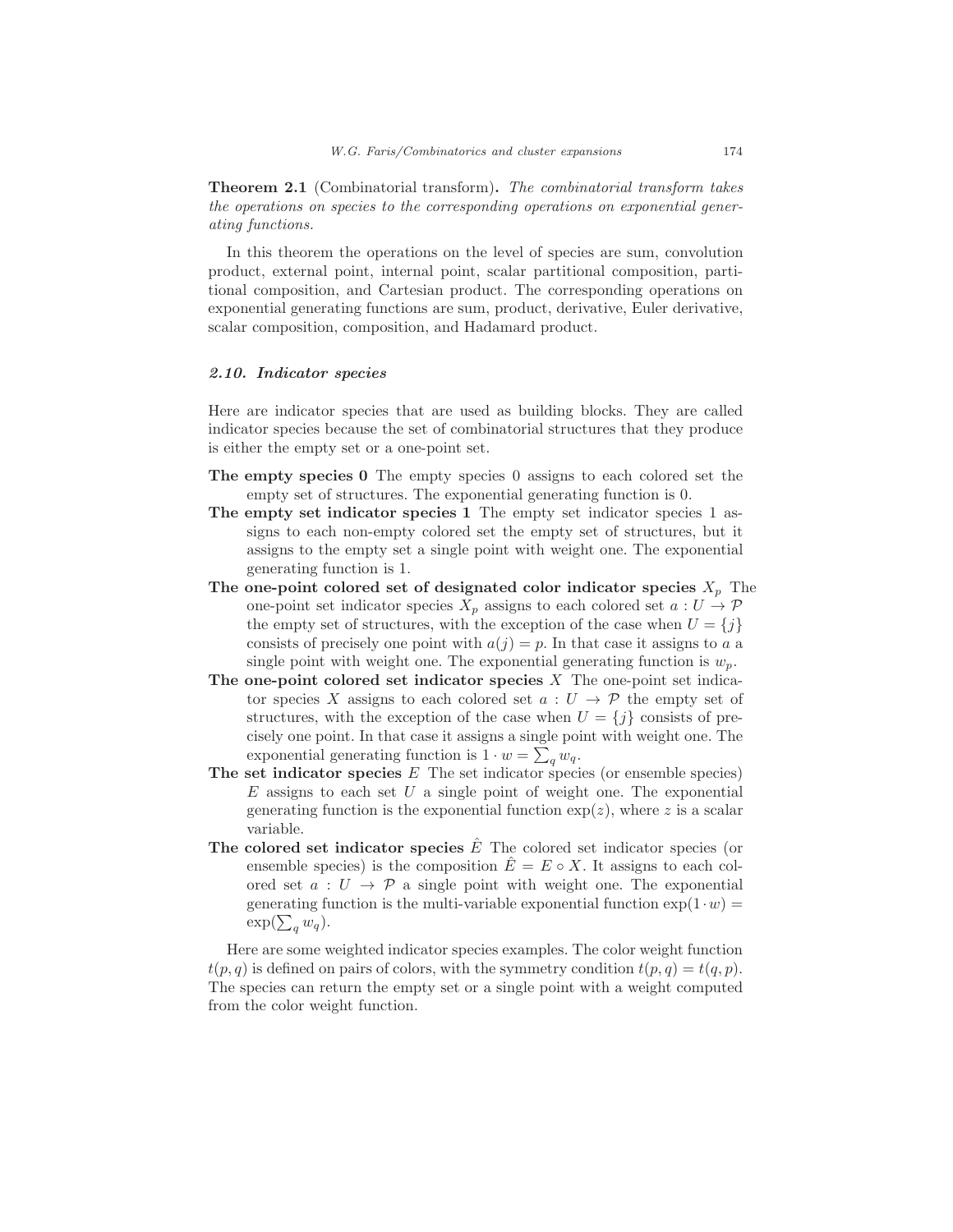- The edge indicator species  $E_2$  The edge indicator species  $E_2$  assigns to each colored set  $a: U \to \mathcal{P}$  with a two-element set  $U = \{i, j\}$  a single point with weight  $t(a(i), a(j))$ . It assigns the empty set to all other colored sets. The exponential generating function is  $\frac{1}{2} \sum_{p} \sum_{q} t(p,q) w_{p} w_{q}$ .
- The edge to one colored point indicator species  $E'_{2p}$  This species is derived from the edge indicator species. It represents an edge from an external point of color p. It assigns to each colored set  $a: U \to \mathcal{P}$  with a one-element set  $U = \{j\}$  a single point with weight  $t(p, a(j))$ . It assigns the empty set to all other colored sets. The exponential generating function is  $t_p \cdot w = \sum_q t(p,q)w_q.$
- The edges to colored set indicator species  $\hat{E}^p$  This species is the composition  $\hat{E}^p = E \circ E'_{2p}$ . It indicates a set of edges from an external point of color p. It assigns to each colored set  $a: U \to \mathcal{P}$  a single point with weight  $\prod_{j\in U} t(p,a(j))$ . The exponential generating function is  $\exp(t_p\cdot w)$  =  $\exp(\sum_q t(p,q)w_q).$

Here are some examples of this apparatus at work, using these set indicator species as a starting point.

- **Power set with edges** Take the convolution product  $P^p = \hat{E} * \hat{E}^p$ . By the definition of the combinatorial convolution product, the value of this on a colored set  $a: U \to \mathcal{P}$  is the disjoint union over all subsets W of U of a single point with weight  $\prod_{j\in W} t(p,a(j))$ . In other words,  $P^p[a]$  consists of all subsets  $W$  of  $U$ ; each subset  $W$  determines a set of edges from an external point of color  $p$  to the vertices in  $W$ . Its exponential generating function is the product  $\exp(\sum_q w_p) \exp(\sum_q t(p,q)w_q) = \exp(\sum_q (1+t(p,q))w_q)$ .
- Cluster expansion as scalar composition Let  $C$  be a species that associates to each colored set  $a: U \to \mathcal{P}$  a weighted set  $C[a]: C[U] \to \mathcal{R}$ . Suppose that  $C[\emptyset]$  is empty. Then the scalar partitional composition  $G = E \circ C$ assigns to the colored set a the weighted set

$$
G[a] = (E \circ C)[a] = \sum_{\Gamma} \prod_{V \in \Gamma} C[a_V]. \tag{2.54}
$$

Here  $\Gamma$  ranges over partitions of U. The corresponding transform is  $G(w)$  =  $\exp(C(w)).$ 

# <span id="page-18-0"></span>3. Combinatorial fixed point equations

# <span id="page-18-1"></span>3.1. The rooted tree fixed point equation

In the following constructions there is always a function  $t(p, q)$  defined for colors p, q. It is required that  $t(p,q) = t(q,p)$ . Let  $T_p^{\bullet}$  be the species of rooted trees with root of color p. To find a combinatorial equation, let  $X_p$  be the one-point colored set of designated color indicator species, with weight one. Let  $\hat{E}^p = E \circ E_{2p}'$  be the edges to colored set indicator species that assigns to a colored set a the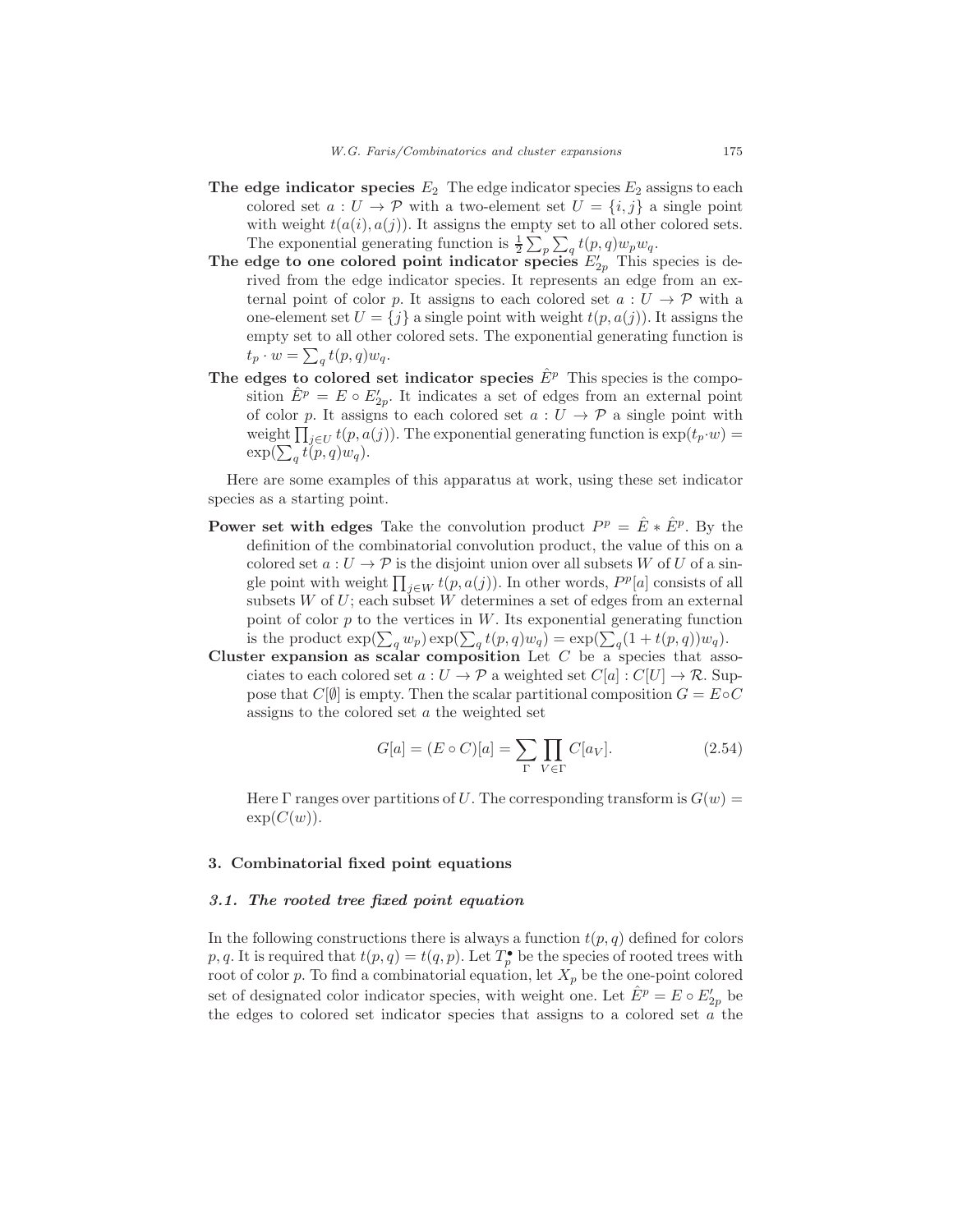product  $\prod_j t(p,a(j))$ . The equation is

$$
T_p^{\bullet} = X_p * (\hat{E}^p \circ T^{\bullet}). \tag{3.1}
$$

This says that a rooted tree on  $U$  is given by choosing a root point and partitioning the complement, with a rooted tree on each set in the partition, and with edges from the original root to the new roots. In more detail, a rooted tree on  $U$  with root of color  $p$  is obtained by splitting  $U$  into one point with color p, recognized by  $X_p$ , and by doing a construction on the complement, namely  $\hat{E}^p \circ T^{\bullet}$ . This in turn is obtained by partitioning the complement and doing the construction  $T_q^{\bullet}$ , for some q, on each set in the partition. Each set in the partition gets a corresponding weight factor  $t(p, q)$  from the edge.

The exponential generating function for rooted trees thus satisfies

$$
T_p^{\bullet}(w) = w_p \exp(\sum_q t(p,q) T_q^{\bullet}(w)).
$$
\n(3.2)

This is because  $X_p$  has exponential generating function  $w_p$  and  $\hat{E}^p \circ T^{\bullet}$  has exponential generating function that is the composition of  $\exp(\sum_q t(p,q)z_q)$ with  $z_q = T_q^{\bullet}(w)$ .

Set  $z_p = T_p^{\bullet}(w)$ . Then this is a fixed point equation

$$
z_p = w_p \exp(\sum_q t(p,q)z_q).
$$
\n(3.3)

This equation is of the form  $z = \phi(z)$ . It has a unique formal power series solution in which z is expressed as a formal power series in  $w$ . Furthermore, this solution is given by iteration starting with 0. Let  $z^{(0)} = 0$ , and define the sequence  $z^{(k)}$  inductively by  $z^{(k+1)} = \phi(z^{(k)})$ . Then for  $k \ge 1$  the term  $z^{(k)}$  gives the contribution of all trees of depth  $\leq k-1$ . Furthermore,  $z^{(k)}$  converges to z, in the sense that the each coefficient of the power series expansion of  $z$  is achieved at some  $k$ . To see this, consider a tree on a set with  $n$  points. Then the depth of this tree is at most  $n-1$ . If  $k \geq n$  the term  $z^{(k)}$  includes the contribution of all trees of depth at most  $n - 1$  and so includes the contribution of this particular tree. In other words, for  $k \geq n$  the term  $z^{(k)}$  includes all contributions of trees with *n* vertices.

Let us take  $t(p,q) \geq 0$  and  $w_p \geq 0$ . Then the formal power series has only positive terms. We would like to find a hypothesis that guarantees that the formal power series converges. The correct hypothesis was found by Kotecký and Preiss [\[14\]](#page-49-1), working in the context of statistical mechanics.

Theorem 3.1 (Tree convergence). Consider the tree exponential generating function with color pair weight factors  $t(p,q) \geq 0$ , and take the variables  $w_q \geq 0$ . Suppose the Kotecký-Preiss condition is satisfied, that is, there exists a finite vector  $x \geq 0$  such that

$$
w_p \exp\left(\sum_q |t(p,q)|x_q\right) \le x_p. \tag{3.4}
$$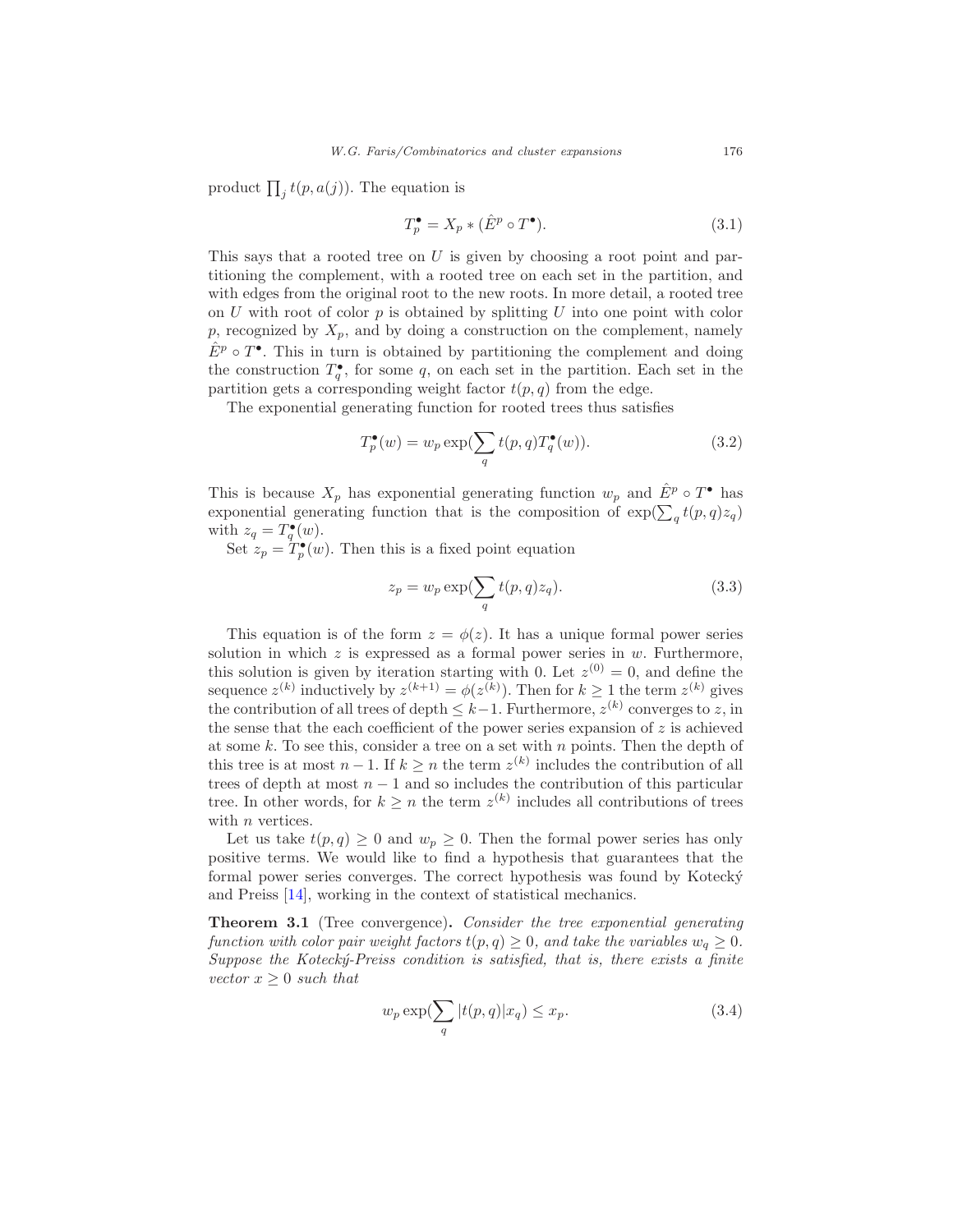Then the power series expansion of  $T_p^{\bullet}(w)$  converges for the given w and has absolute value bounded by  $x_p$ .

The inequality in the hypothesis is of the form  $\phi(x) \leq x$  with  $0 \leq x$ . The proof of the theorem is via fixed point iteration. It uses the fact that  $\phi$  is an increasing function, in the sense that  $x' \leq x''$  implies  $\phi(x') \leq \phi(x'')$ . Let  $z^{(k)}$ be the kth iterate of  $\phi$  applied to 0. Suppose that  $z^{(k)} \leq x$ . Then  $z^{(k+1)} =$  $\phi(z^{(k)}) \leq \phi(x) \leq x$ . By induction it follows that  $z^{(k)} \leq x$  for all k. It follows that the limiting power series z for the given value of w also satisfies  $z \leq x$ . This completes the proof.

There is something mysterious about this argument, since the fixed point equation will in general have several numerical solutions. It may help to look at a more general picture. The natural analysis setting is a complete lattice  $L$ , that is, a partially ordered set for which every subset has a supremum and an infimum. There is also a function  $\phi: L \to L$  that is increasing, in the sense that  $x' \leq x''$  implies  $\phi(x') \leq \phi(x'')$ . The Knaster-Tarski theorem says that an increasing function  $\phi$  from a complete lattice to itself always has a fixed point. In fact, it has a least fixed point  $z = \inf\{y \mid \phi(y) \leq y\}.$ 

It is perhaps worth recalling the proof of this fact. Let  $S$  be the set of  $y$  with  $\phi(y) \leq y$ . Since the lattice is complete, S has an infimum z. Consider arbitrary y in S. Then  $z \leq y$ , and since  $\phi$  is increasing,  $\phi(z) \leq \phi(y) \leq y$ . Thus  $\phi(z)$  is a lower bound for S. Since z is the greatest lower bound, it follows that  $\phi(z) \leq z$ . Since  $\phi$  is increasing,  $\phi(\phi(z)) \leq \phi(z)$ . It follows that  $\phi(z)$  is in S. Since z is a lower bound, we have  $z \leq \phi(z)$ . Hence  $\phi(z) = z$ .

It is also useful to know when the fixed point equation may be solved by iteration starting with the least element. Let  $u^{(k)}$  be the k<sup>th</sup> iterate. Since  $\phi$  is an increasing function, it follows by induction that the sequence  $u^{(k)}$  is increasing. It also follows by induction that each  $u^{(k)} \leq z$ , where z is the least fixed point. Let  $z' = \sup_k u^{(k)}$ , so  $z' \leq z$ . In general  $z'$  need not be a fixed point. However, assume the monotone convergence property for increasing sequences:  $\sup_k \phi(u^{(k)}) = \phi(\sup_k u^{(k)})$ . This says that  $z' = \sup_k u^{(k+1)} = \sup_k \phi(u^{(k)}) =$  $\phi(z')$ , so z' is indeed a fixed point. It follows that the limit z' of the sequence is the least fixed point z.

In the present context the natural choice of complete lattice is  $L = [0, +\infty]^{\mathcal{P}}$ . This is just the set of positive vectors indexed by color. The value  $+\infty$  is allowed in order to ensure that L is a complete lattice. The condition  $\phi(x) \leq x$  with x finite simply guarantees that the fixed point z is itself finite, with  $z \leq x$ .

When the iteration argument is applied to the tree fixed point, it shows that the least fixed point is given by a convergent power series in powers of  $w$ . Even though the fixed point equation can have several solutions, there is just one that has such a convergent power series.

# <span id="page-20-0"></span>3.2. The connected graph fixed point equation

Trees are relatively easy to treat, because of the nice fixed point equation. Connected graphs present more difficulties. The relation between graphs and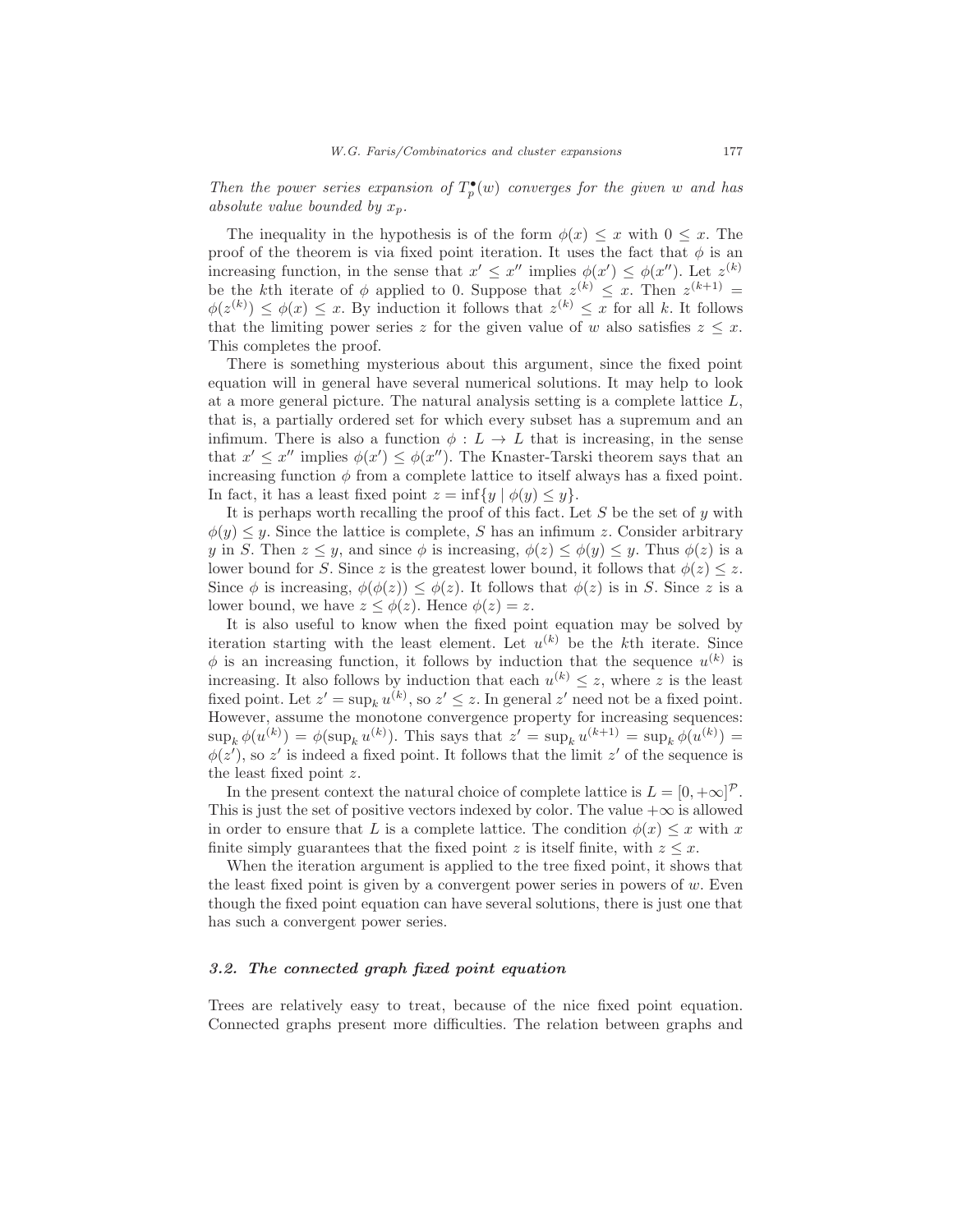connected graphs is given by the species equation with the scalar partitional composition

$$
G = E \circ C. \tag{3.5}
$$

This says that one gets graphs by partitioning the vertex set and putting a connected graph on each set in the partition. The corresponding equation for exponential generating functions is the usual cluster representation  $G(w)$  =  $\exp(C(w)).$ 

Similarly, the relation between graphs with root of color  $p$  and connected graphs with root of color  $p$  is given by

$$
G_p^{\bullet} = C_p^{\bullet} * G. \tag{3.6}
$$

This works because a rooted graph is given by a rooted connected graph on a subset and a graph on the complement. The exponential generating function equation is

<span id="page-21-1"></span>
$$
G_p^{\bullet}(w) = C_p^{\bullet}(w)G(w). \tag{3.7}
$$

Let  $\hat{E} = E \circ X$  be the colored set indicator species with weight one for every colored set. Let  $\hat{E}^p = E \circ E_{2p}'$  be the colored set indicator species with weight  $\prod_{j\in U} t(p, a(j))$  for every colored set  $a: U \to \mathcal{P}$ . One can consider this as a construction that produces the set of all edges from some external point with color  $p$  to a point in  $U$ . Consider the convolution product

$$
P^p = \hat{E} * \hat{E}^p. \tag{3.8}
$$

This power set construction assigns to each colored set  $a: U \rightarrow \mathcal{P}$  the set of all subsets  $W \subseteq U$ , where each such W has weight  $\prod_{j \in W} t(p, a(j))$ . One can consider it as a construction that assigns to each colored set  $a: U \to \mathcal{P}$  the set of all possible edge sets from an external point of color  $p$  to some subset of  $U$ . If U has n points, then there are  $2^n$  such possible edge sets. The exponential generating function for the power set is

$$
P^{p}(w) = \exp(1 \cdot w) \exp(t_{p} \cdot w) = \exp((1 + t_{p}) \cdot w). \tag{3.9}
$$

Let  $G_p^{\bullet}$  be the species of rooted graphs with root of color p. This satisfies the combinatorial equation

$$
G_p^{\bullet} = X_p * (P^p \times G). \tag{3.10}
$$

This says that a graph with root of color  $p$  is obtained by taking a root of color  $p$ and an ordered pair consisting of a graph on the complement and a subset of the complement. This subset represents the vertices of the graph that are directly connected to the root. The weight of this subset is the product of  $t(p, q)$ , where q is the color of a point in the subset. The Cartesian product of species translates to the Hadamard product of exponential generating functions. The exponential generating function for rooted graphs thus satisfies

<span id="page-21-0"></span>
$$
G_p^{\bullet}(w) = w_p G((1+t_p)w)
$$
\n(3.11)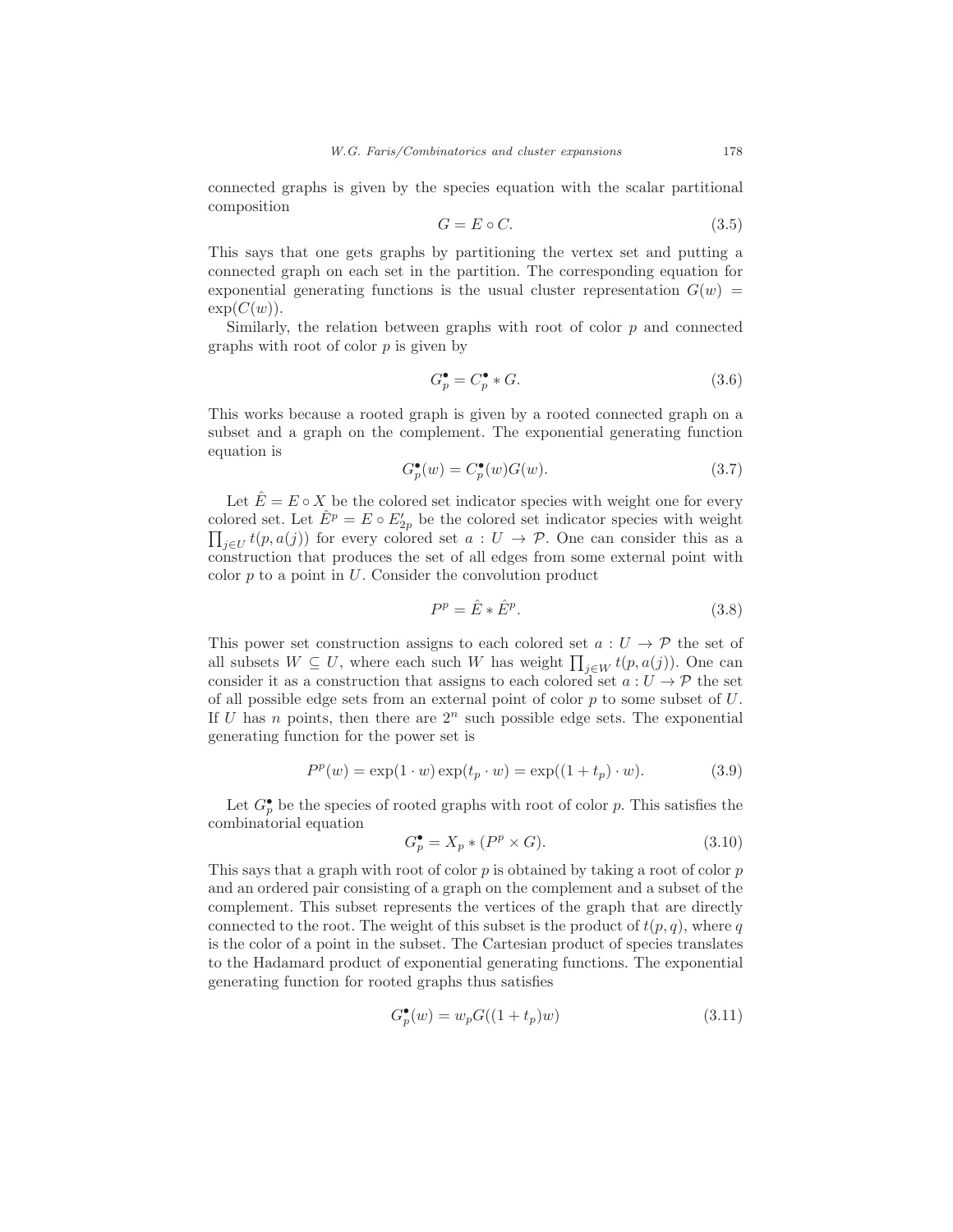This is unfortunately not a closed equation for the quantity of interest. Also, it involves a nasty scaling operation.

Let  $C_p^{\bullet}$  be the species of rooted connected graphs with root of color p. This satisfies the combinatorial equation

$$
C_p^{\bullet} = X_p * (E \circ (P_+^p \times C)). \tag{3.12}
$$

This says that a connected graph is obtained by choosing a root, partitioning the complement, and then on each set in the partition picking a non-empty subset and a connected graph. The vertices in such a non-empty subset are connected by edges to the original root, thus producing the original connected graph.

The exponential generating function for non-empty subsets is

$$
P_{+}^{p}(w) = \exp(1 \cdot w)(\exp(t_{p} \cdot w) - 1) = \sum_{N} \frac{1}{N!} [(1 + t_{p})^{N} - 1] w^{N}.
$$
 (3.13)

The exponential generating function for the Cartesian product is given by the Hadamard product of  $P_+^p(w)$  with  $C(w)$ , giving  $C((1 + t_p)w) - C(w)$ . The exponential generating function for rooted connected graphs thus satisfies

<span id="page-22-2"></span>
$$
C_p^{\bullet}(w) = w_p \exp(C((1+t_p)w) - C(w)).
$$
\n(3.14)

It can be made into a closed equation, in fact, a fixed point equation. However, this comes at a price. By the fundamental theorem of calculus

<span id="page-22-3"></span>
$$
C_p^{\bullet}(w) = w_p \exp(\sum_q t(p,q) \int_0^1 C_q^{\bullet}((1+st_p)w) ds). \tag{3.15}
$$

The unpleasant feature of this equation is that it involves a scaling factor  $1+st_p$ . There is also an integral over the s parameter to add to the complication.

#### <span id="page-22-1"></span><span id="page-22-0"></span>4. The equilibrium gas

# 4.1. Equilibrium statistical mechanics

Mathematicians may appreciate a few words about the terminology of equilibrium statistical mechanics. There are several different probability models; the ones that occur most frequently are the canonical ensemble and the grand canonical ensemble.

In the *canonical ensemble* the volume  $V$  and the number of particles  $n$  is fixed. The energy value is not fixed; it is tuned by a parameter  $\beta$ , the *inverse* temperature. This parameter is measured in inverse energy units. The Hamiltonian function that expresses the energy of a configuration is denoted  $H$ . The temperature and energy enter together via the *Boltzmann factor*  $e^{-\beta H}$ . There is also a given reference measure  $\mu_0$ . In all the following we use the same notation for measure and for integral, and in particular for probability measure and expectation. The model is given by the probability measure with expectation

$$
\mu(f) = \frac{1}{Z} \mu_0 (f e^{-\beta H}).
$$
\n(4.1)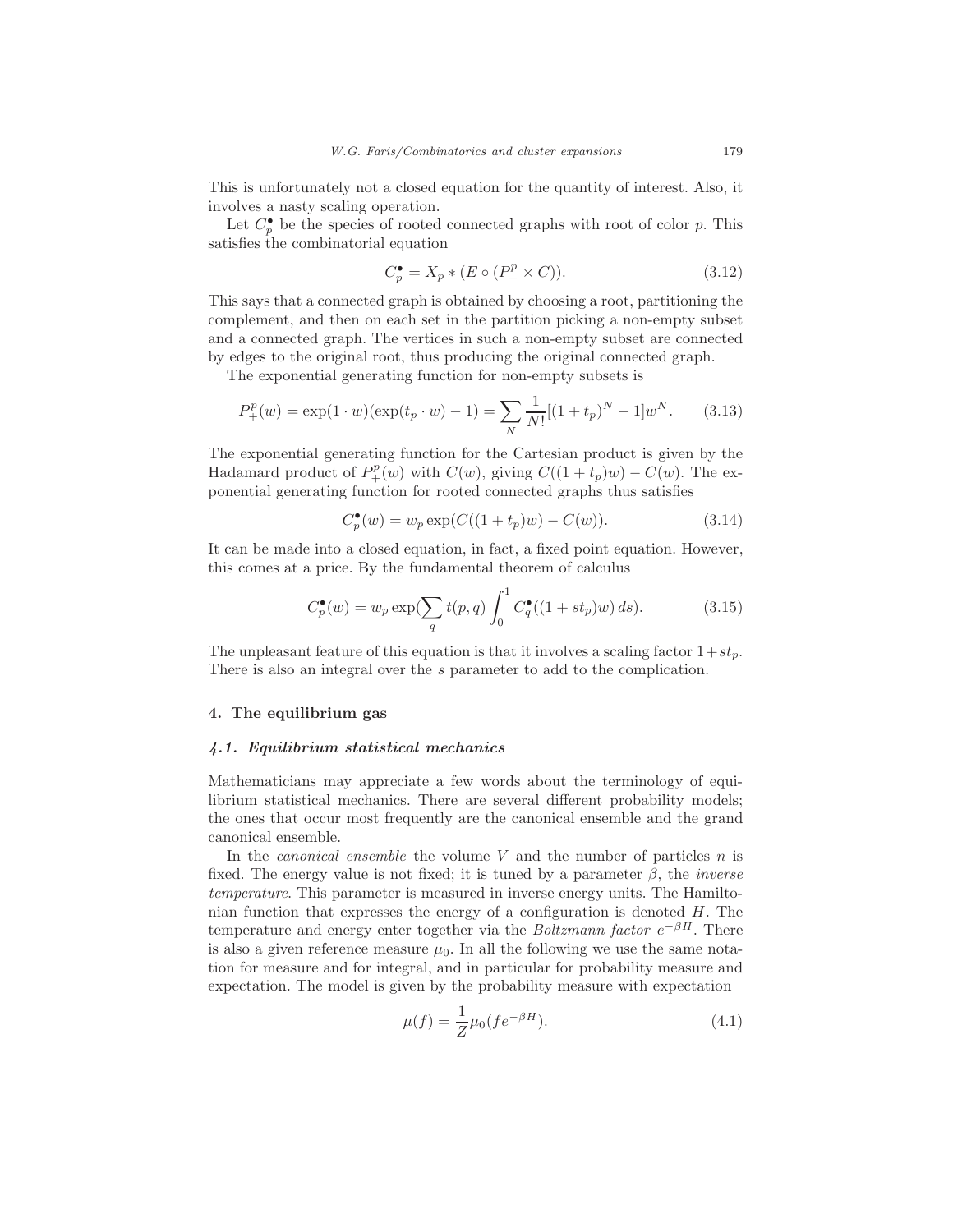Here

$$
Z = \mu_0 (e^{-\beta H}) \tag{4.2}
$$

is the partition function. The free energy  $F$  is defined via the logarithm of the partition function as  $-\beta F = \log(Z)$ , so

$$
Z = e^{-\beta F}.\tag{4.3}
$$

The free energy is an example of a thermodynamic potential. The logarithm of the partition function can enter into important calculations. For instance,

$$
-\frac{\partial \log Z}{\partial \beta} = \mu(H) \tag{4.4}
$$

is the energy of the system.

In the *grand canonical ensemble* the volume  $V$  is fixed. The energy is tuned by the inverse temperature parameter  $\beta$ , and the density of particles is tuned by the the activity parameter w. (This is usually called  $z$  in the physics literature). The reference measure for an arbitrary number of particles is given by

$$
\mu_0^w(f) = \sum_{n=0}^{\infty} \frac{1}{n!} \mu_0^n(f) w^n,
$$
\n(4.5)

where  $\mu_0^n$  is the reference measure for n particles. (In the physics literature the  $1/n!$  factor is sometimes included in the reference measures  $\mu_0^n$ .) The probability model is given by

$$
\mu(f) = \frac{1}{\Xi} \mu_0^w (f e^{-\beta H}).\tag{4.6}
$$

Here

$$
\Xi = \mu_0^w (e^{-\beta H}) \tag{4.7}
$$

is the grand partition function. The grand potential  $\Omega$  is defined in terms of the logarithm of the grand partition function by  $-\beta\Omega = \log(E)$ , so

$$
\Xi = e^{-\beta \Omega}.\tag{4.8}
$$

In physics there is often an identification  $\Omega = -PV$ , where PV is the pressurevolume work. Thus we can also write

$$
\Xi = e^{\beta PV}.\tag{4.9}
$$

Sometimes one says, somewhat carelessly, that the thermodynamic potential for the grand canonical ensemble is the pressure P. The logarithm of the grand partition function is also important. For instance,

$$
w\frac{\partial \log \Xi}{\partial w} = \mu(n),\tag{4.10}
$$

the expected number of particles of the system.

In the end, one wants to take the thermodynamic limit in which the volume V becomes infinite. In the canonical ensemble the density needs to be fixed, that is, the number of particles is taken proportional to the volume. The grand canonical ensemble is simpler; all that needs to be done is to fix the activity parameter, which controls the density.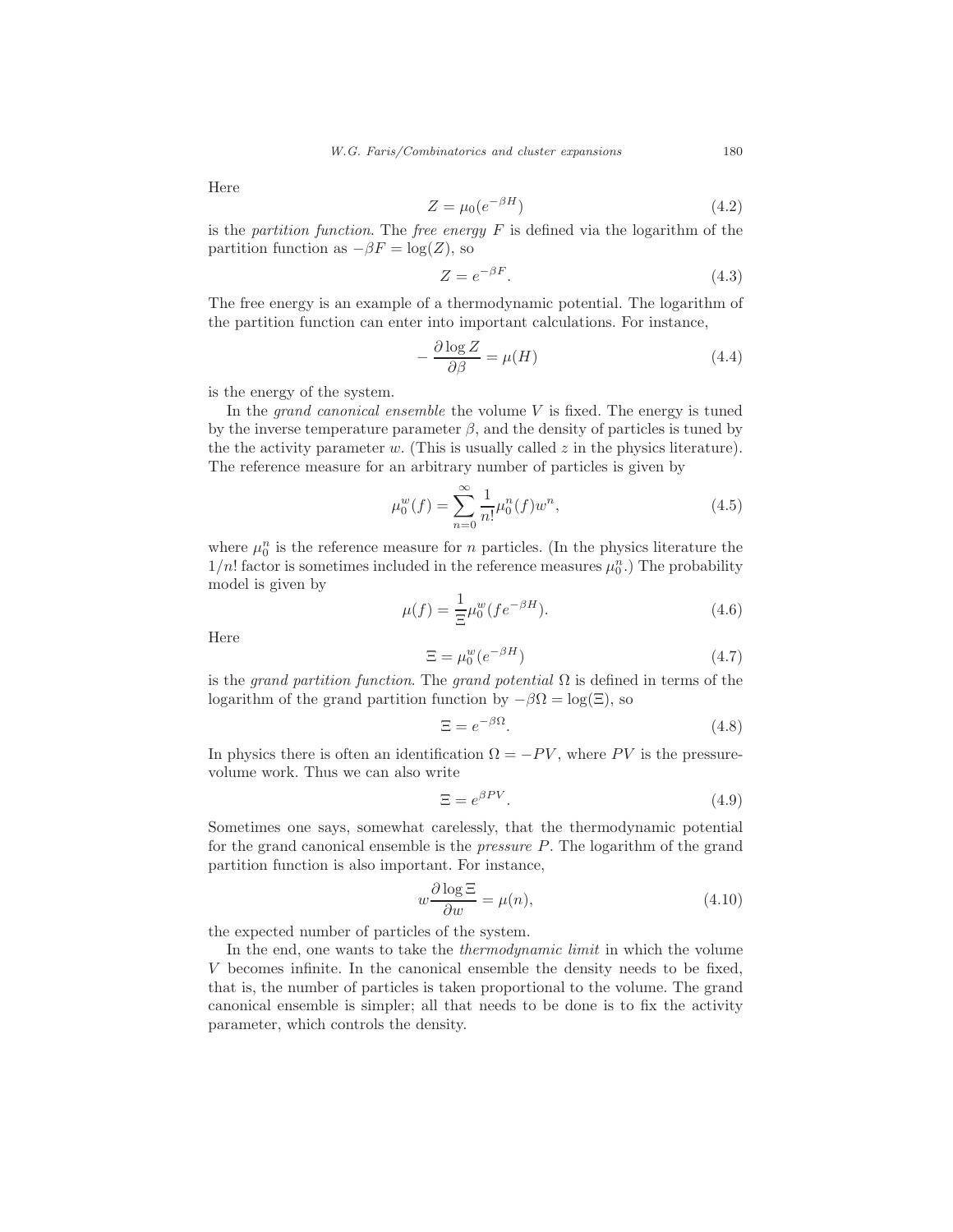#### <span id="page-24-0"></span>4.2. Particles and locations

Here is a particular example of a model in equilibrium statistical mechanics, a gas consisting of a variable number of interacting particles in a discrete space. The discrete space is modeled by a set  $P$  of *locations*. For technical simplicity we shall think of it as finite, but potentially very large. All estimates should be independent of the number of points in this set. This treatment is in the spirit of the thermodynamic limit, that is, the idea that an arbitrarily large region of space might as well be modeled by a space that is of infinite extent in all directions. If we are mainly interested in what is happening deep in the interior of the region, then we may wish to disregard boundary effects. So we try to find quantities that have limits as the boundary becomes arbitrarily remote. In the present framework, the goal is to get results that do not depend on the size of the set P.

Associated with each location  $p \in \mathcal{P}$  there is an activity parameter  $w_p$  that gives a prior weight for a particle being at site  $p$ . In the case of no interaction it will turn out that  $w_p$  is the expected number of particles at p, but in general it should be thought of as a parameter that influences the expected number off particles at  $p$  in some indirect way. It is natural in this context to take  $w_p \geq 0$ . However, we shall see that there are important applications where the  $w_p$  can take either sign. In these applications there is no direct probabilistic interpretation, but the same formulas work.

For each ordered pair of points p, q there is a potential energy  $v(p, q)$ , assumed throughout to satisfy  $0 \le v(p,q) \le +\infty$ . There is a corresponding Boltzmann factor  $\exp(-\beta v(p,q))$  with  $0 \leq \exp(-\beta v(p,q)) \leq 1$ . Here  $\beta > 0$  is the inverse temperature parameter, measured in energy units. In the following we shall often write the Boltzmann factor as  $1 + t(p, q)$ , so that the *interaction factor* 

$$
t(p,q) = \exp(-\beta v(p,q)) - 1
$$
\n(4.11)

is negative, satisfying  $-1 \le t(p, q) \le 0$ . The reason for doing this will be evident in the next section.

A particle configuration is a function  $a: U_n \to \mathcal{P}$ . Here  $U_n$  is a set considered as consisting of  $n$  particles. The corresponding multi-index  $N$  that counts the number of particles at each location is called an *occupation number function*. The potential energy  $V(a)$  of a particle configuration is

$$
V(a) = \sum_{\{i,j\}} v(a(i), a(j)),
$$
\n(4.12)

where the sum is over subsets consisting of exactly two particles. The corresponding Boltzmann factor is  $\exp(-\beta V(a))$ . It weights particle configurations in such a way that higher energy gives lower weight.

The inverse temperature and the energy occur in the dimensionless Boltzmann factor  $\exp(-\beta V(a))$ . The activities  $w_p$  are also dimensionless. For the development of the theory and for flexibility in applications it is helpful to have a separate activity parameter  $w_p$  for each location p. Of course there is nothing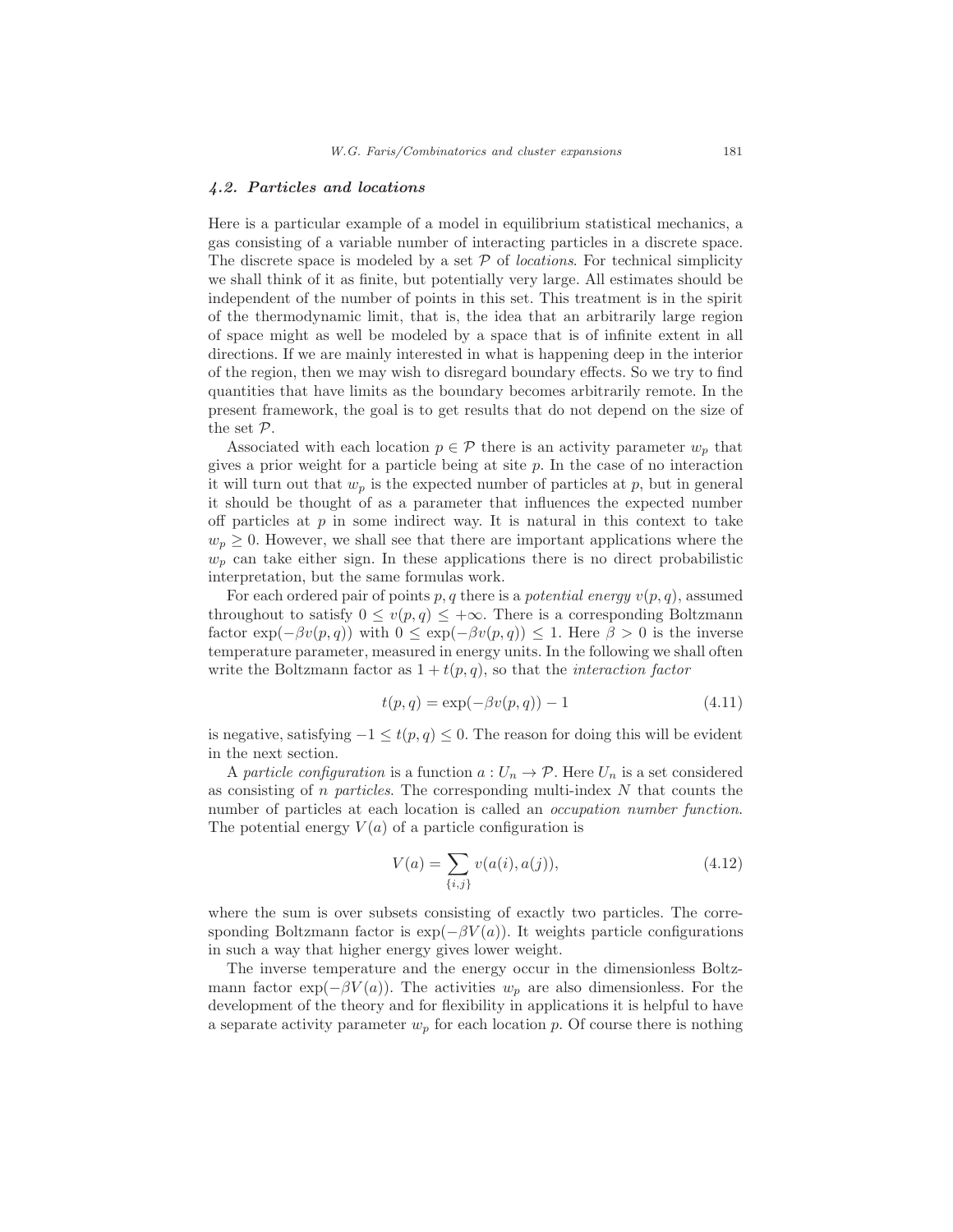to prevent each  $w_p$  from being set equal to the same number. On the other hand, it can be useful to have certain locations that are reluctant to have particles, and this can be achieved by taking the corresponding activities to be small.

We begin with the situation that is easiest to interpret, where the activities  $w_p$  are all positive. In this situation there is an elegant probability model. The fundamental postulate for the equilibrium gas is that the probability measure is defined by a discrete probability density defined for each particle configuration  $a: U_n \to \mathcal{P}$ . The number of particles can be any finite number  $n = 0, 1, 2, 3, \ldots$ The formula for the probability of having the n particles that constitute  $U_n$  in the locations specified by a is

$$
\mu({a}) = \frac{1}{\Xi} \frac{1}{n!} \exp(-\beta V(a)) \prod_{k \in U_n} w_{a(k)}.
$$
 (4.13)

Here

$$
\Xi = \sum_{n=0}^{\infty} \sum_{a:U_n \to \mathcal{P}} \frac{1}{n!} \exp(-\beta V(a)) \prod_{k \in U_n} w_{a(k)} \tag{4.14}
$$

is the normalization needed to make this a discrete probability density. The symbol  $\Xi$  is the conventional in physics for the grand partition function, but in much of the following  $\Xi$  will be denoted by  $G(w)$ , since the grand partition function turns out to be the exponential generating function for graphs.

The discrete probability density for particle configurations induces a discrete probability density for occupation number functions. It is given by the formula  $\mu({N}) = \sum_{\text{count}(a)=N} \mu({a}),$  or

$$
\mu({N}) = \frac{1}{\Xi} \frac{1}{N!} \exp(-\beta V(N)) w^N.
$$
\n(4.15)

If  $V(N) = 0$  for all N, then the probability for k particles at location p is

$$
\mu({N \mid N(p) = k}) = \frac{1}{\exp(\sum_{q} w_q)} \frac{1}{k!} w_p^k \exp(\sum_{q \neq p} w_q) = \frac{1}{k!} w_p^k \exp(-w_p). \tag{4.16}
$$

In other words,  $N(p)$  has a Poisson distribution with mean  $w_p$ . The model describes independent Poisson random variables.

If  $V(N) = 0$  for all N with  $0 \le N \le 1$ , and otherwise  $V(N) = +\infty$ , then for  $k = 0, 1$  we get

$$
\mu({N \mid N(p) = k}) = \frac{1}{\prod_{q} (1 + w_q)} w^k \prod_{q \neq p} (1 + w_q) = \frac{w_p}{1 + w_p}.
$$
 (4.17)

This model describes independent Bernoulli random variables.

#### <span id="page-25-0"></span>4.3. Grand potential and density

The grand partition function is given by sums over graphs. To see this, we write  $\exp(-\beta v(p,q)) = 1 + t(p,q)$ , so  $-1 \leq t(p,q) \leq 0$ . Thus the deviation of  $t(p,q)$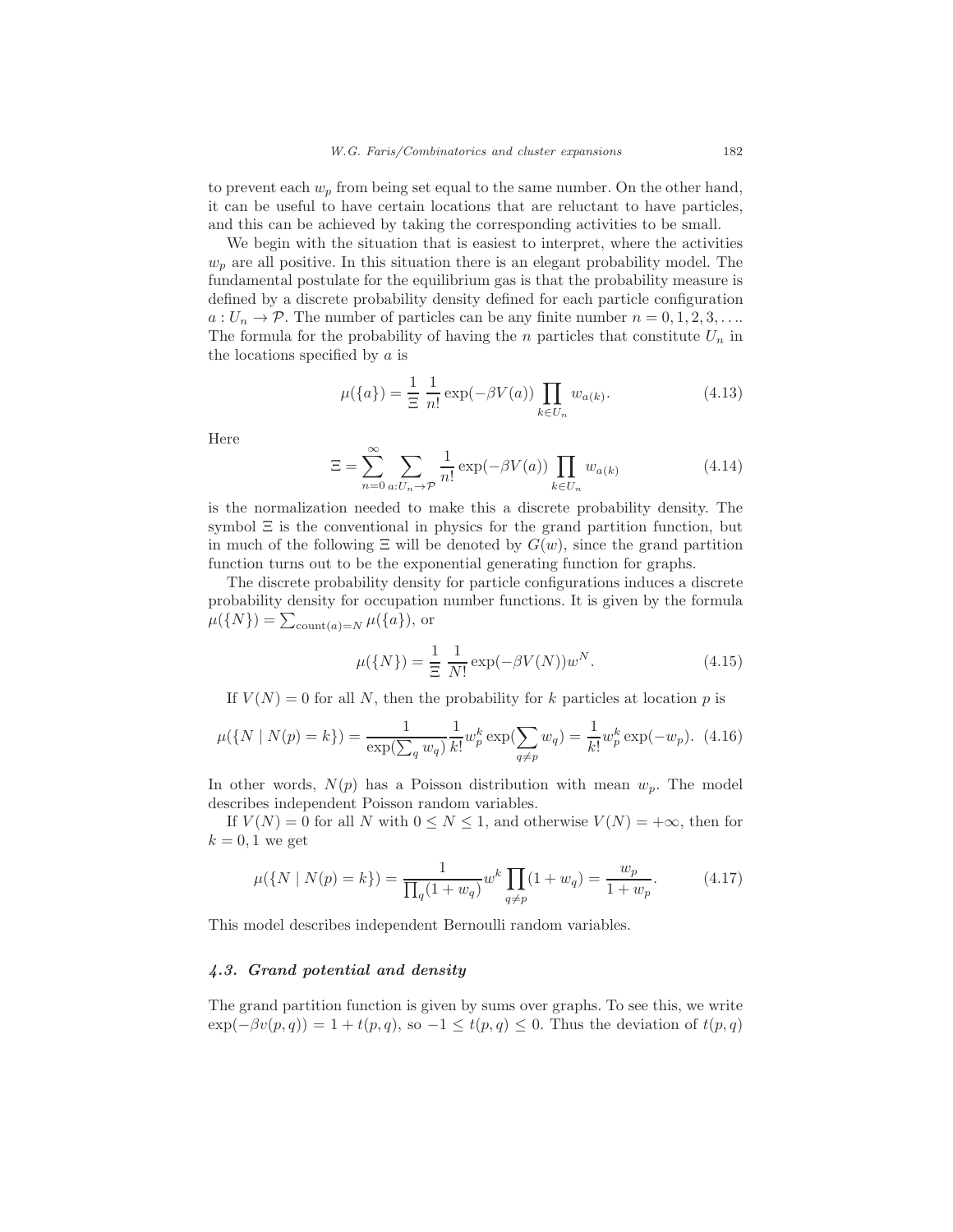below zero measures the amount of energy interaction between the two sites. It is also the color pair weight that we considered earlier in the context of graphs. In order to make the connection, one may write the grand partition function Ξ as  $G(w)$  and recognize it as the exponential generating function for graphs. In the particle notation it is

$$
G(w) = \sum_{n=0}^{\infty} \sum_{a:U_n \to \mathcal{P}} \frac{1}{n!} \prod_{\{i,j\}} (1 + t(a(i), a(j))) \prod_j w_{a(j)}.
$$
 (4.18)

In the occupation number notation it takes the simple form

$$
G(w) = \sum_{N} \frac{1}{N!} (1+t)^{\text{Pair}(N)} w^N.
$$
 (4.19)

Here Pair $(N)$  is a multi-index defined for pairs  $\{p, q\}$  of locations. If  $p \neq q$  its value is  $N(p)N(q)$ , while if  $p = q$  its value is the binomial coefficient  $\binom{N(p)}{2}$ . Thus  $(1+t)^{\text{Pair}(N)}$  is the product of the Boltzmann factors  $1+t(p,q)$  for all the pairs of particles at various locations described by N. The most immediately useful consequence of this equation is the identity

$$
\frac{\partial G(w)}{\partial w_p} = G((1 + t_p)w). \tag{4.20}
$$

At this point it is convenient to introduce the exponential generating function  $C(w) = \log G(w)$  for connected graphs. This is an important thermodynamic quantity related to the grand potential or the pressure-volume work. In combinatorics it is natural to call it the connected function. The grand partition function is the exponential of the connected function:

$$
G(w) = \exp(C(w)).\tag{4.21}
$$

The connected function has the cluster expansion

$$
C(w) = \sum_{N \neq 0} \frac{1}{N!} c(N) w^n.
$$
 (4.22)

The probabilities of particular configurations will typically be tiny. What one wants to calculate are expectations of random variables, such as the number of particles  $N(p) = #\{i \mid a(i) = p\}$  at a given point p. Such expectations may not have a strong dependence on the total number of locations, so they have a more robust physical significance. In particular, it is reasonable to hope that they may have thermodynamic limits.

The first expectation to be considered is the pinned connected function

$$
\frac{\partial C(w)}{\partial w_p} = \frac{1}{G(w)} \frac{\partial G(w)}{\partial w_p} = \frac{1}{G(w)} G((1+t_p)w) = \exp(C((1+t_p)w) - C(w)).
$$
\n(4.23)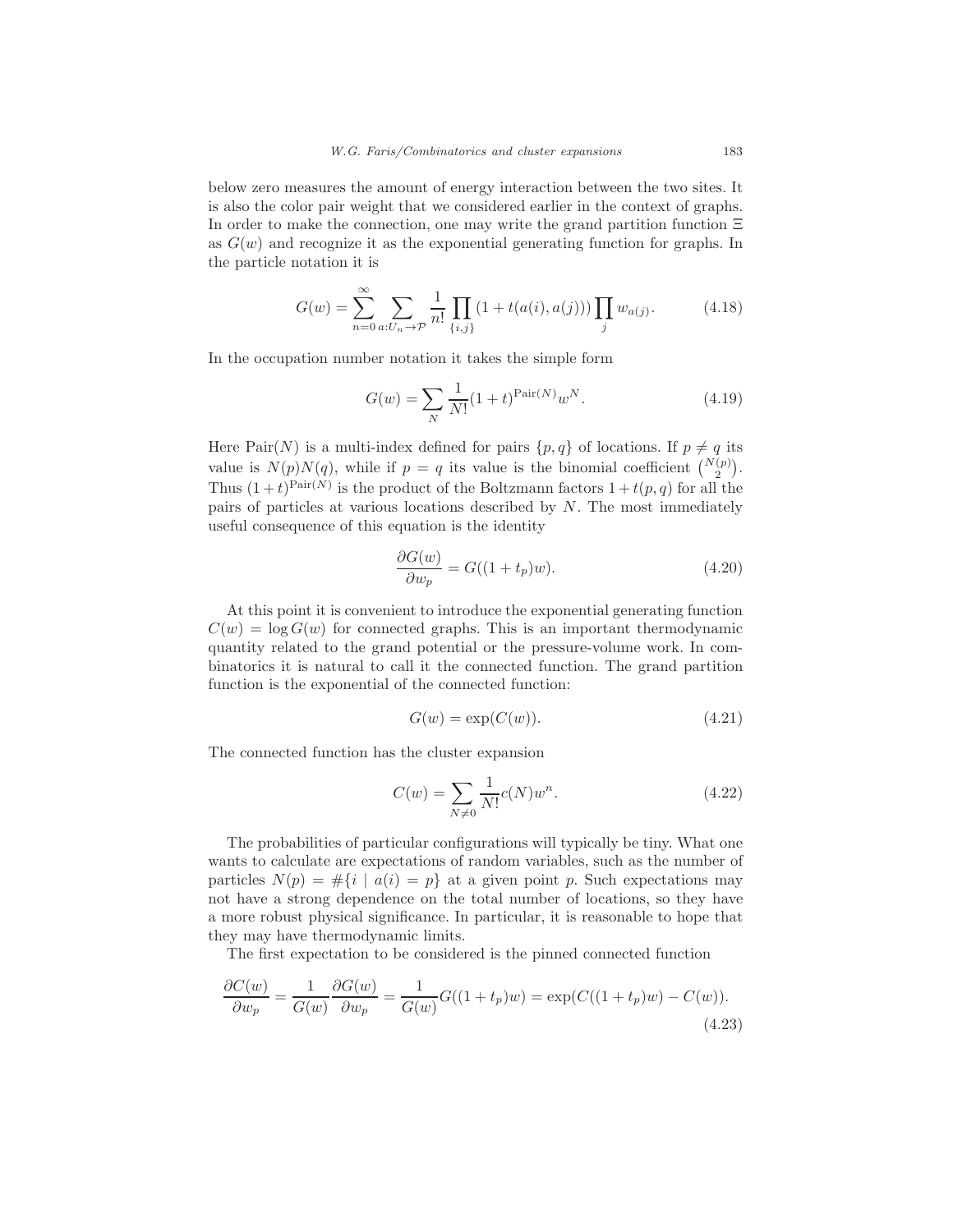This is the expectation of the random variable

$$
(1+t_p)^N = \prod_q (1+t(p,q))^{N(q)} = \exp(-\beta \sum_q v(p,q)N(q)). \tag{4.24}
$$

This random variable has the value 1 for occupation number functions  $N$  such that  $N(q) \ge 1$  implies  $v(p,q) = 0$ . On the other hand, it is small for occupation numbers N for which there exists a q with  $N(q) \geq 1$  and a large value of  $\beta v(p,q)$ . So, roughly speaking, it is a random variable that indicates avoidance of interaction with location  $p$ . Thus, though this is not standard terminology, the pinned connected function could be called the expected avoidance at location p. In the graphical interpretation the expected avoidance at location p is the exponential generating function for connected graphs on a set with an external point of color p.

Perhaps the most physically natural expectation is the expectation of the number  $N(p)$  of particles at location p given by

$$
\mu(N(p)) = \frac{1}{G(w)} G_p^{\bullet}(w) = C_p^{\bullet}(w) = w_p \frac{\partial C(w)}{\partial w_p}.
$$
\n(4.25)

This has a cluster expansion

$$
C_p^{\bullet}(w) = \sum_{N \neq 0} \frac{1}{N!} N(p)c(N)w^N.
$$
 (4.26)

It will be convenient to refer to the expected number of particles at a point as the *density* of the gas. Thus the density at  $p$  is the rooted connected function, which is the exponential generating function for rooted connected graphs with root of color p.

The expression of the density in terms of the connected function can be quite convenient. For instance, in the Poisson model  $C(w) = \sum_q w_q$ , so  $C_p^{\bullet}(w) = w_p$ , as expected. Similarly, in the Bernoulli model  $C(w) = \sum_q \log(1 + w_q)$ , so in this case  $C_p^{\bullet}(w) = w_p/(1 + w_p)$ .

It is extraordinarily convenient how the cancelation between numerator and denominator is expressed by merely replacing rooted graphs by rooted connected graphs. If the connected function  $C(w)$  has coefficients  $c(N)$ , then the derivative  $\partial C(w)/\partial w_p$  has coefficients  $c(N + \delta_p)$ , and the density  $C_p^{\bullet}(w)$  has coefficients  $N(p)c(N)$ . Thus the only coefficients  $c(N)$  that matter for the density at p are those for which  $N(p) > 0$ . Each particle configuration that contributes is not only connected but has at least one particle at the root location p.

In the cluster expansion for the density  $C_p^{\bullet}(w)$  the particle configurations that matter are all connected by a chain of interactions to a particle at location  $p$ . Remote particles have little effect on the density at  $p$ . This suggests why the density might have a thermodynamic limit as the number of locations approaches infinity.

Yet another quantity of interest is the probability of finding no particle at  $p$ . Write  $w_{\Lambda}$  for the variables equal to  $w_q$  for q in  $\Lambda$  and to zero elsewhere. The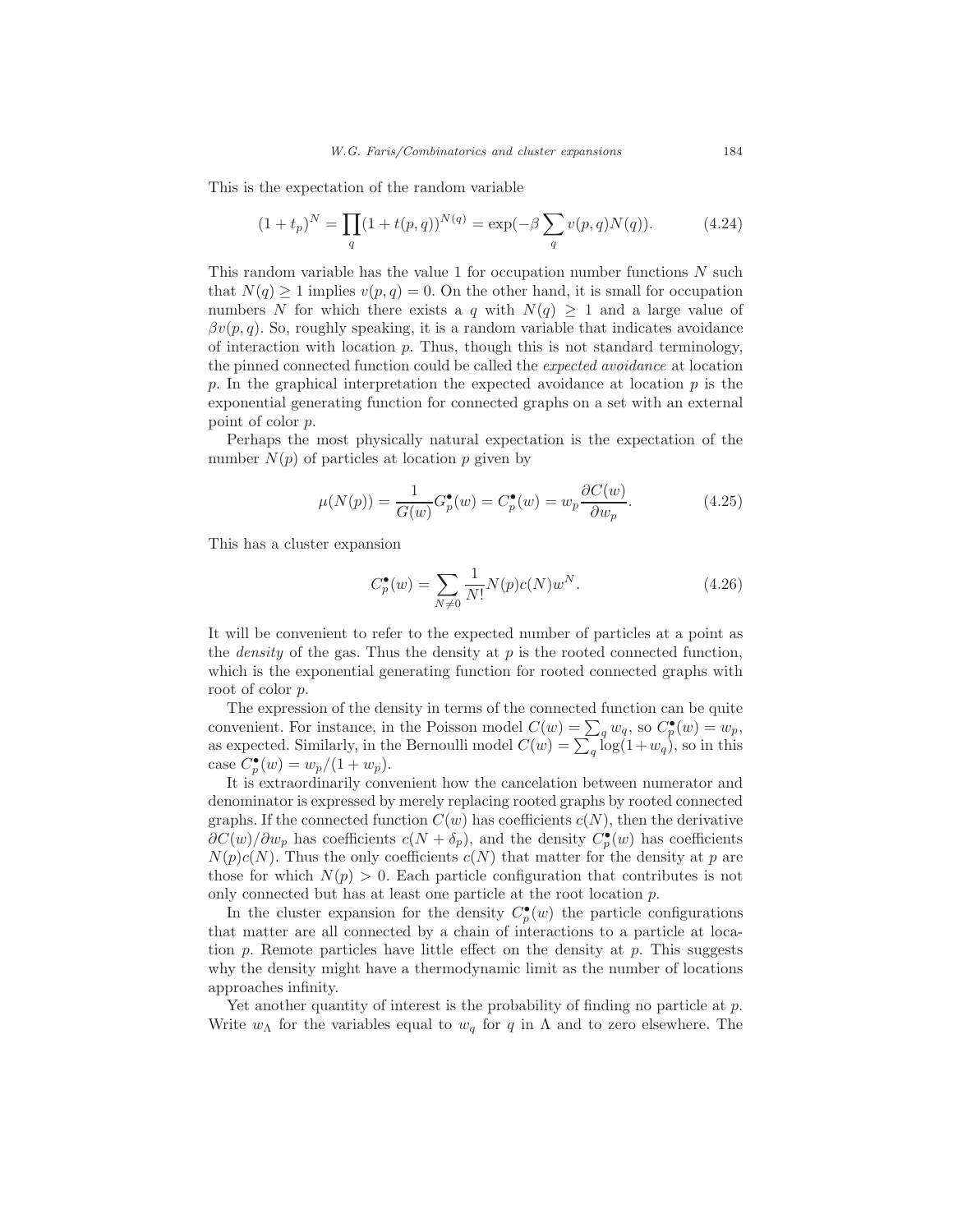probability is

$$
\mu({N \mid N(p) = 0}) = \frac{G(w_{\mathcal{P} \setminus \{p\}})}{G(w)} = \exp(C(w_{\mathcal{P} \setminus \{p\}}) - C(w)). \tag{4.27}
$$

One sees again how convenient it is to have the connected function  $C(w)$  to make explicit the cancelation between numerator and denominator. The coefficients  $c(N)$  that enter into the difference  $C(w) - C(w_{\mathcal{P}\setminus\{p\}})$  are those with  $N(p) > 0$ . This quantity should also make sense in the thermodynamic limit.

The quantities that describe the equilibrium gas are identical to those that arise in the combinatorial constructions. Only the names have changed. Here is a dictionary that gives the translation.

- The color palette is the set of locations.
- A label set is a set of particles.
- A colored set is a particle configuration.
- A multi-index is a particle occupation number function.
- A color variable is an activity parameter.
- An color pair weight is an interaction factor.
- The graph exponential generating function is the grand partition function.
- The connected graph exponential generating function is the connected function (related to pressure).
- The pinned connected graph exponential generating function is the expected avoidance.
- The rooted connected graph exponential generating function is the density.

# <span id="page-28-0"></span>4.4. Convergence of the cluster expansion

The next topic is a version of the cluster expansion called the Mayer expansion. This refers to the expansion of the pressure or the density of an equilibrium gas in powers of the activity. There is another closely related virial expansion that expresses the pressure in terms of the density. Combinatorial aspects of the virial expansion are discussed in an paper of Leroux [\[15\]](#page-49-2).

The goal here is to present a standard theorem on convergence of the cluster expansion for the rooted connected function (the density) as a function of activity parameters. It says that if the equilibrium gas has sufficiently weak interaction or sufficiently small activity values, then the cluster expansion for the density converges, with a radius of convergence independent of the number of locations. This is a standard result, the work of many authors; see the references in  $[10, 13, 22]$  $[10, 13, 22]$  $[10, 13, 22]$  $[10, 13, 22]$ ; also consult  $[4, 5, 6, 9, 17]$  $[4, 5, 6, 9, 17]$  $[4, 5, 6, 9, 17]$  $[4, 5, 6, 9, 17]$  $[4, 5, 6, 9, 17]$  $[4, 5, 6, 9, 17]$  $[4, 5, 6, 9, 17]$  $[4, 5, 6, 9, 17]$ . In one version, that of Kotecký-Preiss [\[14\]](#page-49-1), the condition for convergence is precisely the condition for convergence of a certain tree expansion.

**Theorem 4.1** (Cluster expansion convergence). Consider the equilibrium gas system with interactions  $-1 \le t(p, q) \le 0$  and activities  $w_p$  satisfying  $|w_p| \le w_p^*$ . Suppose there are finite  $x_p \geq 0$  such that Kotecky-Preiss condition

$$
w_p^* \exp\left(\sum_q |t(p,q)| x_q\right) \le x_p \tag{4.28}
$$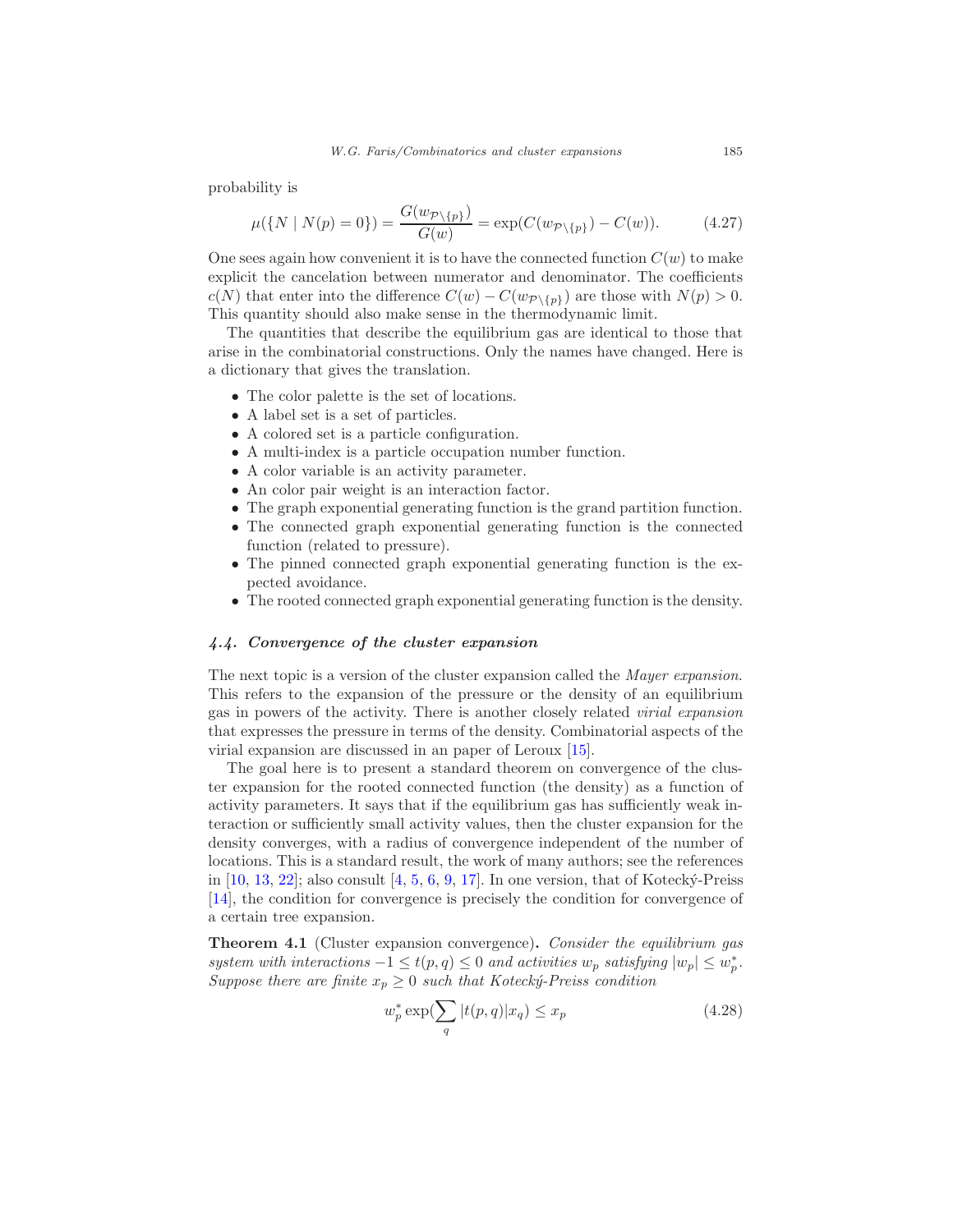is satisfied, so that the corresponding rooted tree series  $T_p^{\bullet}(w^*)$  (defined with weights  $0 \leq |t(p,q)| \leq 1$ ) converges to a value bounded by  $x_p$ . Then the series  $C_p^{\bullet}(w)$  for the expected number of particles at a site p converges absolutely for  $|w| \leq w^*$ , and its value satisfies

$$
|C_p^{\bullet}(w)| \le x_p < +\infty. \tag{4.29}
$$

Sometimes the Koteck´y-Preiss criterion and similar results are stated in terms of the pinned connected function. As argued before, this function could also be called the expected avoidance for location p. For this reformulation it is natural to make the change of variable  $x_p = w_p^* e^{a_p}$ .

**Theorem 4.2** (Cluster expansion convergence). Consider the equilibrium gas system with interactions  $-1 \le t(p,q) \le 0$  and activities  $w_p$  satisfying  $|w_p| \le w_p^*$ . Suppose there are finite  $a_p \geq 0$  such that Kotecký-Preiss condition

$$
\sum_{q} |t(p,q)| w_q^* e^{a_q} \le a_p \tag{4.30}
$$

is satisfied. Then the pinned connected function series  $\partial C(w)/\partial w_p$  for the expected avoidance at location p converges absolutely, and its value satisfies

$$
\left| \frac{\partial C(w)}{\partial w_p} \right| \le e^{a_p} < +\infty. \tag{4.31}
$$

This form of the theorem has the feature that the parameters to be estimated appear together in the combination  $|t(p,q)|w_q^*$ . For this to be a small parameter either the interaction  $t(p, q)$  can be small or the activity bound  $w_p^*$  can be small.

The following sections present two proofs of the theorem. One works directly with an equation for the exponential generating function for the rooted connected graphs. The other is via partitioning the set of connected graphs, following the approach of Penrose [\[18\]](#page-49-8). These are not the only proof strategies; another particularly powerful technique is the use of Brydges-Kennedy tree identities [\[7,](#page-49-9) [6\]](#page-48-5) and the related Abdesselam-Rivasseau forest identities [\[1\]](#page-48-6). See [\[8,](#page-49-10) Section VIII] for a recent treatment.

Recently Fernández and Procacci [\[13\]](#page-49-4) used Penrose partitioning to give a new cluster expansion convergence theorem. Let  $|t_p|$  be the vector with components  $|t(p, q)|$  for q in P. Define the rooted grand partition function by

$$
G(|t|_p x) = \sum_N \frac{1}{N!} (1+t)^{\text{Pair}(N)} (|t_p|x)^N = \sum_N \frac{1}{N!} (1+t)^{\text{Pair}(N)} |t_p|^N x^N. \tag{4.32}
$$

The quantity  $Pair(N)$  counts the number of pairs of particles at various locations  $\{p, q\}$ , and  $(1 + t)^{\text{Pair}(N)}$  is the resulting Boltzmann factor. The quantity  $|t_p|^N = \prod_q |t(p,q)|^{N(q)}$  is the product of interaction factors that link p to another location  $q$ . The Fernández-Procacci condition is that there is a finite vector  $x \geq 0$  such that

$$
w_p^* G(|t|_p x) \le x_p. \tag{4.33}
$$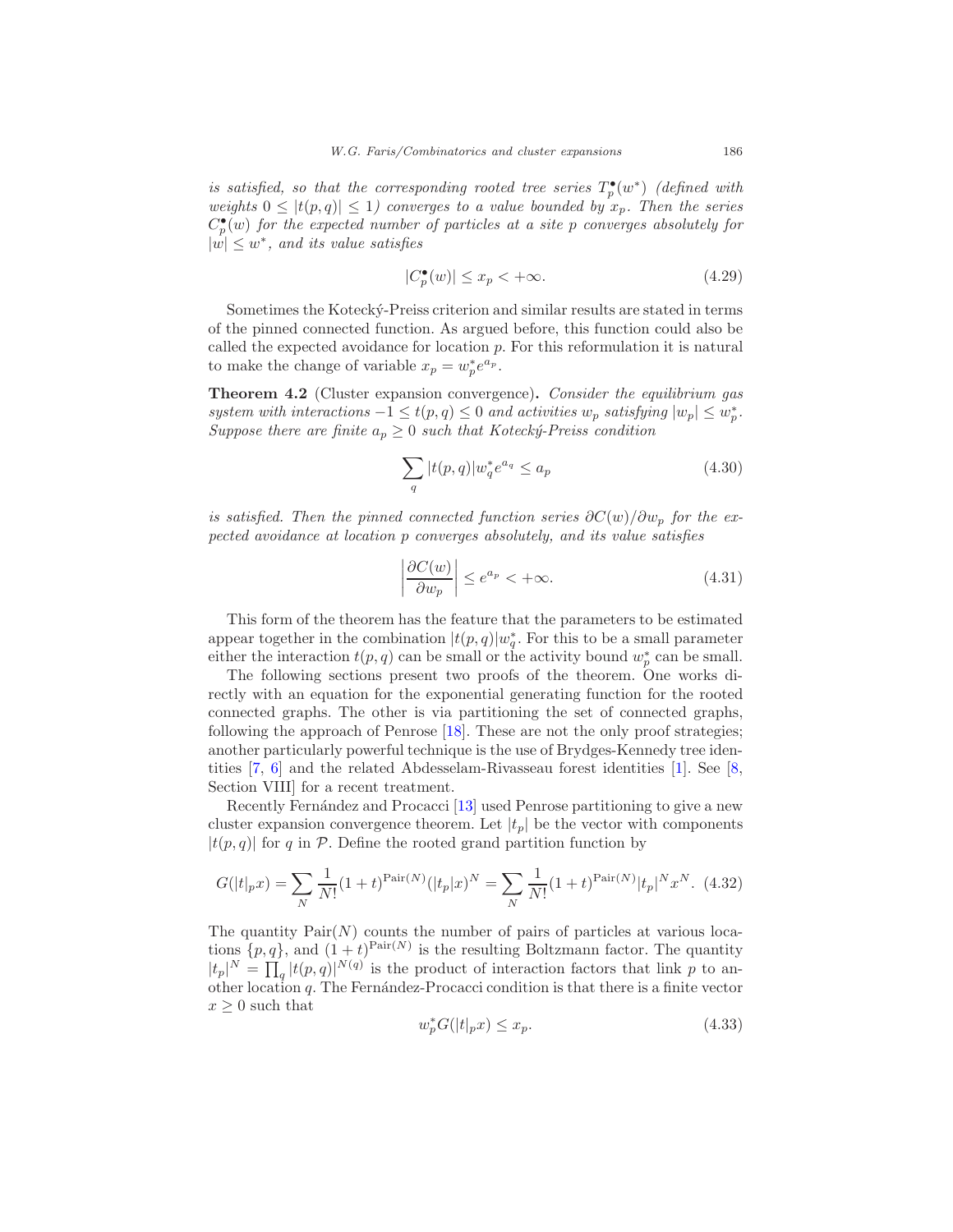Their conclusion is convergence of the cluster expansion for the density with values of w satisfying  $|w_p| \leq w_p^*$ .

Since  $(1+t)^{\text{Pair}(N)} \leq 1$ , the Kotecký-Preiss condition

$$
w_p^* \sum_{N} \frac{1}{N!} (|t_p| x)^N = w_p^* \exp(|t_p| \cdot x) \le x_p \tag{4.34}
$$

implies the Fernández-Procacci condition. It follows that the Fernández-Procacci result implies the Kotecký-Preiss result. While it may be difficult to compute  $(1+t)^{\text{Pair}(N)}$  exactly, Fernández-Procacci showed that it is possible to estimate this quantity in such as way as get useful results.

It is also possible to get results for the case of negative potential  $v(p, q) < 0$ (which corresponds to  $t(p,q) > 1$ ) under a certain positive definiteness condition (stability). Procacci [\[20\]](#page-49-11) has recently made progress on this. New work of Poghosyan and Ueltschi [\[19\]](#page-49-12) gives a particularly nice formulation.

Finally, it should be acknowledged that space is not discrete. Fortunately, the entire apparatus of cluster expansions can be carried out in Euclidean space or even on a general measurable space [\[22\]](#page-49-5). The role of activity parameters is then played by activity measures.

## <span id="page-30-0"></span>4.5. Cluster expansion convergence via tree fixed point

This section gives a proof that the cluster expansion converges that is based on a fixed point equation. The idea was inspired by work of Ueltschi [\[22\]](#page-49-5). The version of the proof presented here makes no mention of graphs or any other form of combinatorics [\[10\]](#page-49-3). Of course the quantities used in the proof do have graphical interpretations; that just adds to their charm.

Here is the result to be proved. Suppose  $-1 \leq t(p,q) \leq 0$  and  $w_p \geq 0$ . Suppose that there are finite  $x_p \geq 0$  so that the Kotecky-Preiss condition  $w_p \exp\left(\sum_q |t(p,q)|x_q\right) \leq x_p$  holds. Then the sum  $C_p^{\bullet}(w)$  for the expected number of particles converges absolutely, and in fact

$$
0 \le C_p^{\bullet}(w) \le -C_p^{\bullet}(-w) \le x_p < \infty. \tag{4.35}
$$

The starting point is the definition of the grand partition function  $G(w)$  as a power series with terms  $g(N) = (1+t)^{\text{Pair}(N)}$ . The fundamental equation [\(3.11\)](#page-21-0) then follows immediately from the definition.

Once we have the grand partition function, we can define the connected function  $C(w)$  by  $G(w) = \exp(C(w))$ . The corresponding equation [\(3.7\)](#page-21-1) for the density then follows by differentiating. The fundamental equation may then be reformulated as an equation [\(3.14\)](#page-22-2) for the density. This in turn gives the fixed point equation [\(3.15\)](#page-22-3).

One technical problem with the fixed point equation is that the  $t(p, q)$  factor is negative. So instead let  $\check{C}_p^{\bullet}(w) = -C_p^{\bullet}(-w)$ . This will be an upper bound for  $C_p^{\bullet}(w)$ . It satisfies the equation

$$
\check{C}_p^{\bullet}(w) = w_p \exp\left(\sum_q |t(p,q)| \int_0^1 \check{C}_q^{\bullet}((1+st_p)w) ds\right). \tag{4.36}
$$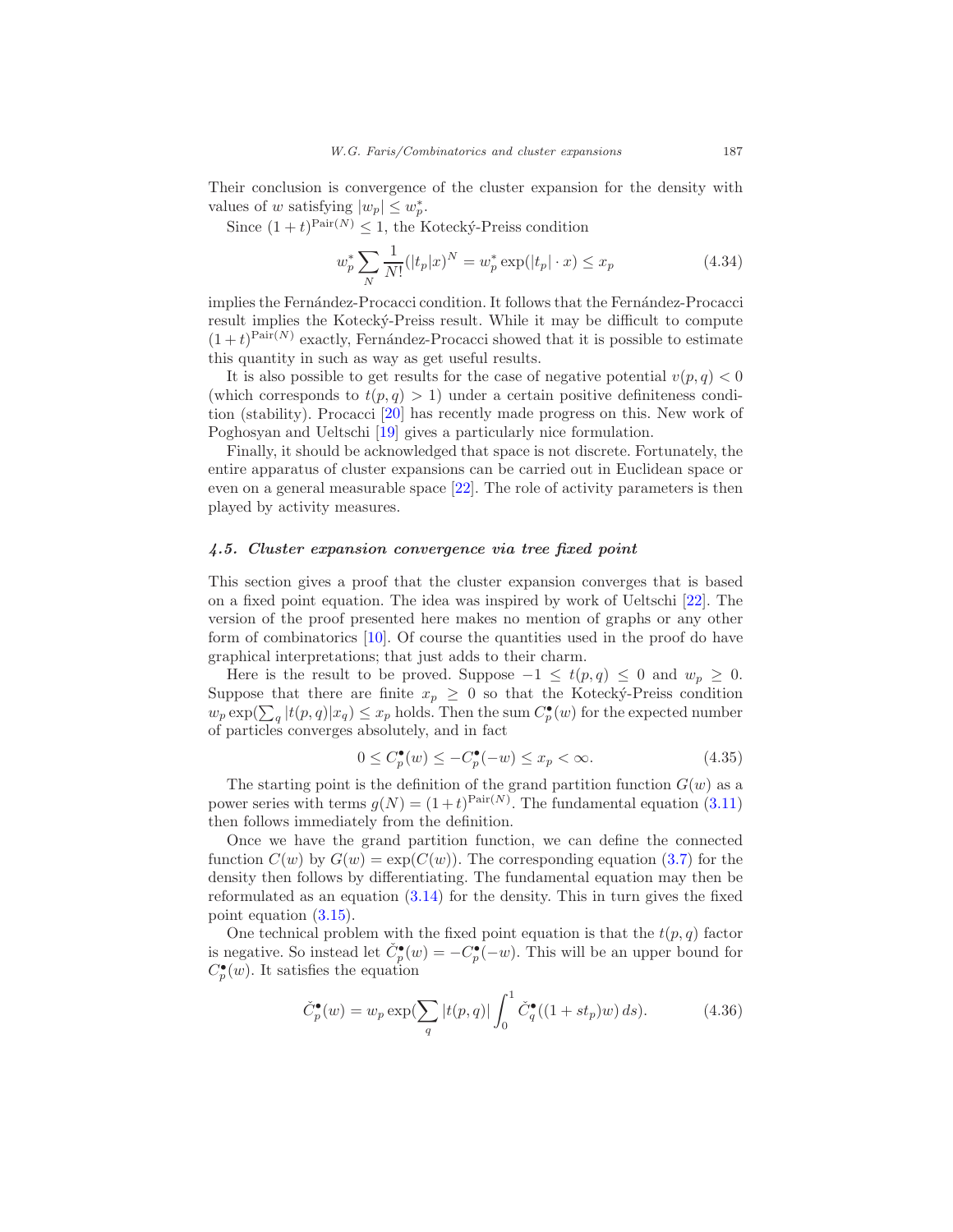Compare this with the tree equation

$$
T_p^{\bullet}(w) = w_p \exp\left(\sum_q |t(p,q)| T_q^{\bullet}(w)\right).
$$
 (4.37)

These are fixed point equations

$$
\check{z} = \psi(\check{z})\tag{4.38}
$$

and

$$
z = \phi(z). \tag{4.39}
$$

Each of these equations has a solution as an exponential generating function in powers of w for which all Taylor coefficients are positive. While the iteration functions  $\psi$  and  $\phi$  are quite different, they have the same value  $\psi(x) = \phi(x)$  for an x that does not depend on w.

Consider the iteration  $v^{(0)} = 0$  and  $v^{(k+1)} = \psi(v^{(k)})$ . This generates a sequence of exponential generating functions with positive Taylor coefficients. Furthermore, it increases to the fixed point  $\check{z}$ . The Kotecký-Preiss condition is that there is a finite vector  $x \geq 0$  with  $\phi(x) \leq x$ . Suppose that for some k we have  $v^{(k)} \leq x$ . Then  $v^{(k+1)} = \psi(v^{(k)}) \leq \psi(x) = \phi(x) \leq x$ . It follows by induction that  $v^{(k)} \leq x$  for all k. Hence  $\check{z} \leq x$ . In fact, since we could take  $x = z$ , we have  $\check{z} \leq z$ . The density  $\check{z}$  is dominated by the tree fixed point z.

# <span id="page-31-0"></span>4.6. Cluster expansion convergence via partitioning and tree bounds

This section presents a graphical proof of convergence of the cluster expansion. Even though it is possible in some cases to reason without using the graph language, there are other situations where it is much more convenient. In any case, the graph setting gives a picture that is simple and direct.

The starting point is the existence of a Boolean partition of the set of connected graphs. From a Boolean partition one immediately gets an identity that relates connected graphs to trees. This in turn gives a tree bound, from which the cluster expansion convergence theorem is immediate.

Let  $E$  be a set. A Boolean interval is a subset of the power set  $P(E)$  of the form  $[A, B] = \{C \mid A \subseteq C \subseteq B\}.$ 

**Theorem 4.3** (Boolean partition). Fix a vertex set U. Then there is a map  $\chi$ from the trees on U to the connected graphs on U such that the set of connected graphs is the disjoint union of the Boolean intervals  $[T, \chi(T)]$ .

The map  $\chi$  and the resulting partitioning is far from unique. As an example, take the case when  $U$  has 3 vertices. There are four connected graphs  $T_1, T_2, T_3, K_3$ . One way to partition is to take  $\chi(T_1) = K_3$ , while  $\chi(T_2) = T_2$ and  $\chi(T_3) = T_3$ . Then the set of connected graphs is the disjoint union of the intervals  $[T_1, K_3]$ ,  $[T_2, T_2]$ ,  $[T_3, T_3]$ , that is, of the sets  $\{T_1, K_3\}$ ,  $\{T_2\}$ ,  $\{T_3\}$ .

There are several ways to construct such a partition into Boolean intervals. Here is the construction due to Penrose. The graph distance between two points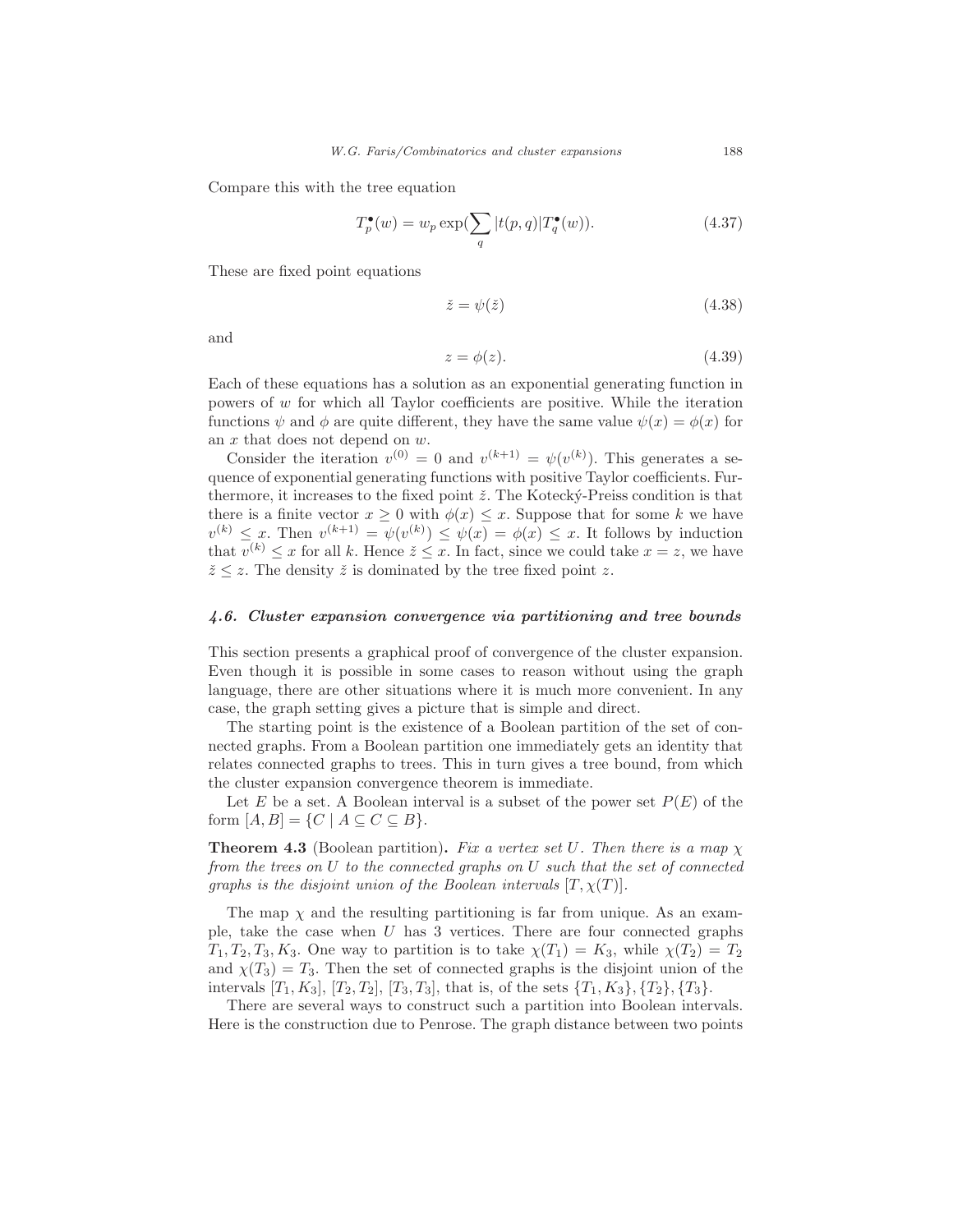is the minimum number of edges in the graph needed to make a path from one point to the other. Choose a root point  $r$  in the vertex set  $U$ . Then each connected graph on U defines a finite sequence of disjoint non-empty subsets  $L_0, L_1, L_2, \ldots, L_m$  that exhaust U and such that  $L_0 = \{r\}$ . The set  $L_k$  consists of the points in  $U$  at graph distance  $k$  from the root. Conversely, given such a sequence of  $L_k$ , there is a corresponding collection of connected graphs. Thus the set of all connected graphs is partitioned, with the partitions indexed by such sequences. For each sequence, the connected graphs may have arbitrary edges present or absent between vertices in the same  $L_k$ . Thus the within-layer edges are arbitrary. Furthermore, for  $k \geq 1$  and for each vertex in  $L_k$  there are edges going to a non-empty set of vertices in  $L_{k-1}$ . All inter-layer edges are of this form.

Linearly order the vertices  $U$  starting with  $r$ . For each connected graph  $G$  on U there will be a corresponding tree  $\phi(G)$  on U. A tree is defined by giving a function from  $U$  to  $U$  with no cycle other than a fixed point at the root. Start with the connected graph  $G$  and the corresponding partition of  $U$ . Consider  $i$  in U, other than the root. Then i belongs to some  $L_k$  in the partition with  $k \geq 1$ . Then the tree maps i to the j in  $L_{k-1}$  that is least in the order.

The set of connected graphs with  $\phi(G) = T$  consists of all connected graphs inducing the same partition, with some set of within-layer edges and with interlayer edges from *i* in  $L_k$  to *j* and to a non-empty set of *j'* in  $L_{k-1}$  with  $j' \ge j$ . The maximal such graph  $\chi(T)$  has all possible within-layer edges and all interlayer edges from i in  $L_k$  to j' in  $L_{k-1}$  with  $j' \geq j$ . Thus the set of graphs with  $\phi(G) = T$  is the Boolean interval  $[T, \chi(T)]$ . This completes the construction.

There are other ways to construct a partition into Boolean intervals [\[21\]](#page-49-13). Such constructions always involve arbitrary choices, such as a linear ordering of the vertices or a linear ordering of the edges. A geometric explanation for why partitioning is possible and for why it involves arbitrary choices may be found in [\[3\]](#page-48-7). The idea is that for a fixed set of vertices, the complements of the edge sets of connected graphs form a simplicial complex. The complements of the edge sets of trees are the facets of this complex. A topological property of this simplicial complex ensures the partitioning is possible.

Fernández and Procacci [\[13\]](#page-49-4) found that the particular construction used by Penrose was the appropriate path to their result on the convergence of the cluster expansion. See [\[11\]](#page-49-14) for an alternative approach to their result using an identity of the type introduced in [\[6,](#page-48-5) [7,](#page-49-9) [1\]](#page-48-6).

Theorem 4.4 (Connected graph identity). The total weight of the connected graphs is

$$
c(a) = |C(a)|_* = \sum_{T} \prod_{\{i,j\} \in T} t(a(i), a(j)) \prod_{\{i,j\} \in \chi(T) \backslash T} (1 + t(a(i), a(j))). \quad (4.40)
$$

The proof starts with the connected graph sum  $c(a) = \sum_{G_c} \prod_{\{i,j\} \in G_c} t(a(i))$ ,  $a(j)$ ). Each connected graph  $G_c$  in a Boolean interval  $[T, \chi(T)]$  is the disjoint union of the tree T with a subset H of  $\chi(T) \setminus T$ . By the Boolean partition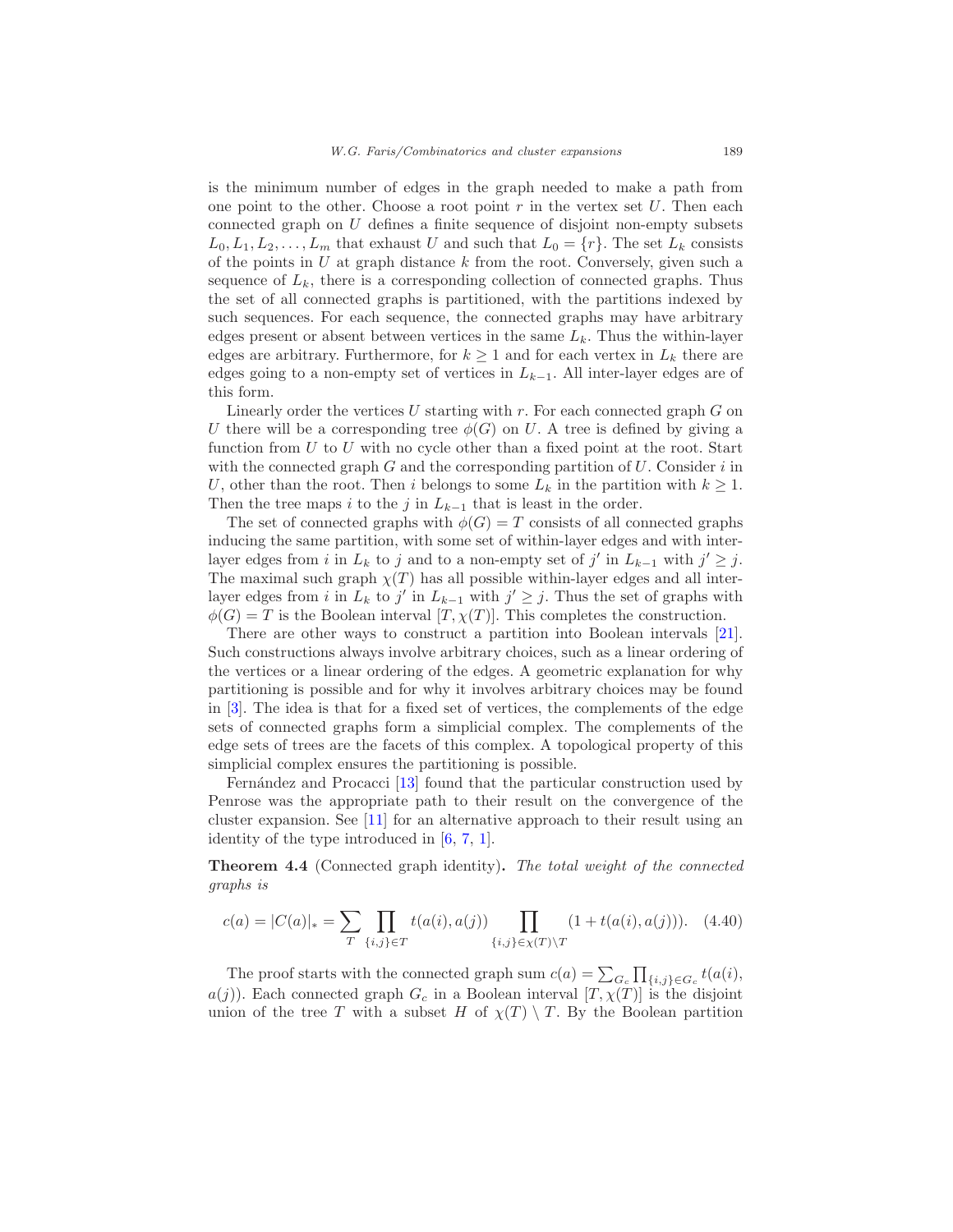identity the connected graph sum is

$$
c(a) = \sum_{T} \prod_{\{i,j\} \in T} \sum_{H \subseteq \chi(T) \backslash T} \prod_{\{i,j\} \in H} t(a(i), a(j)). \tag{4.41}
$$

By the distributive law the sum over subsets H of the products of the  $t(a(i), a(j))$ factors gives a single product of  $1 + t(a(i), a(j))$  factors.

**Corollary 4.5** (Alternating sign property). Take each  $t(p,q)$  with  $-1 \le t(p,q) \le$ 0. If  $a: U \to \mathcal{P}$  with a set U with n elements, then the sign of the total weight  $c(a) = |C(a)|_*$  of connected graphs with vertex set U is  $(-1)^{n-1}$ .

This is obvious because each tree has  $n-1$  edges. The tree factors are negative, and the remaining factors are positive.

**Theorem 4.6** (Tree bound). Let  $-1 \le t(p,q) \le 0$  be the edge factor for graphs. For each colored set (particle configuration) the absolute value of the total weight  $c(a) = |C(a)|_*$  of connected graphs with the weight factors  $t(p,q)$  is bounded by the total weight  $t(a) = |T(a)|_*$  of trees taken with the weight factors  $|t(p,q)|$ . That is,

$$
|c(a)| \le t(a). \tag{4.42}
$$

This comes from estimating the tree factors by their absolute values and the remaining factors by one. The explicit form of the tree bound is

$$
|\sum_{G_c} \prod_{\{i,j\} \in G_c} t(a(i), a(j))| \le \sum_{T} \prod_{\{i,j\} \in T} |t(a(i), a(j))|.
$$
 (4.43)

The total weight for connected graphs involves a huge amount of cancelation, due to the fact that the interaction factors are negative. The partitioning identity gives a way of making this cancelation explicit. The conclusion is the remarkable fact that the various series for connected graphs, rooted connected graphs, and so on are bounded term by term by the corresponding series for trees, rooted trees, and so on.

The connected graph identity also gives information about invariants of partitioning. For each partitioning scheme  $T \mapsto \chi(T)$ , define the corresponding h-polynomial

$$
h(s) = \sum_{T} s^{|X(T)\setminus T|}.\tag{4.44}
$$

The coefficients of this polynomial describe how many trees give rise to an element of the partition of each fixed size.

Proposition 4.7 (Invariants of partitions). The h-polynomial that describes the number of sets in the partition of each fixed size is the same for every partition.

The proof of this proposition follows from the connected graph identity with  $t(p,q) = t$ . This is

$$
\sum_{G_c} t^{|G_c|} = t^{n-1} \sum_{T} \sum_{T \subseteq H \subseteq \chi(T)} t^{|H \setminus T|} = t^{n-1} \sum_{T} (1+t)^{|\chi(T) \setminus T|} = t^{n-1} h(1+t).
$$
\n(4.45)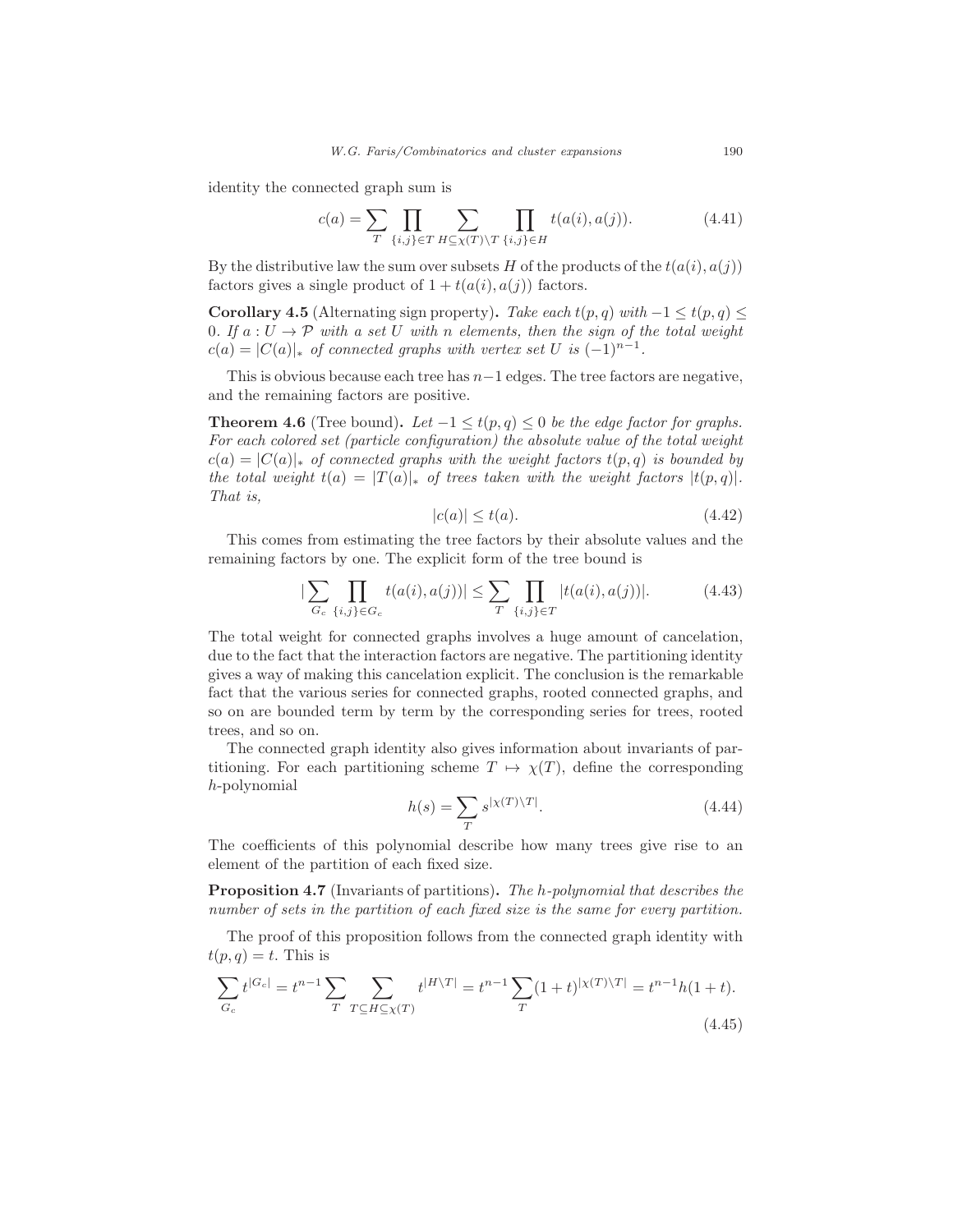The left hand side depends only on the number of connected graphs of each size, and so it is independent of the partition. It follows that the same is true for the right hand side. Thus the polynomial  $h(1 + t)$  is independent of the partition. It follows that the polynomial  $h(s)$  is independent of the partition.

Here is an example of an h-polynomial. Take  $n = 3$ . There are four connected graphs. Their weight is  $t^3 + 3t^2 = t^2(t+3) = t^2((1+t)+2) = t^2h(1+t)$ . Thus  $h(s) = s+2$ . Thus no matter how the partitioning is done, there is one part where  $\chi(T) = K_3$  is the complete graph, and there are two parts where  $\chi(T) = T$ .

#### <span id="page-34-1"></span><span id="page-34-0"></span>5. Hard-core interaction and polymers

# 5.1. Soft interaction

There are at least four levels at which one can consider the equilibrium particle gas, starting with the most general and ending with the most special. The case considered up to now is that of the soft repulsive interaction, which is the case of a potential  $V(p,q)$  satisfying  $0 \le V(p,q) \le +\infty$ . As we have seen, if  $V(p,q) = 0$ for all  $p, q$  then the number of particles at each location  $p$  is a Poisson random variable with mean  $w_p$ . So one might think of the soft case as a situation where one is perturbing Poisson random variables.

- **Level 1: Soft interaction** The function  $1 + t(p,q) = \exp(-\beta V(p,q))$  has values in the interval  $[0, 1]$ .
- **Level 2: Hard-core self-repulsion** The function  $1+t(p, p) = \exp(-\beta V(p, p))$ is restricted to have values 0 or 1. Thus there can be at most one particle at a given location. Particle configurations are sets of locations.
- **Level 3: Hard-core interaction** The function  $1 + t(p,q) = \exp(-\beta V(p,q))$ is restricted to have values 0 or 1. Every configuration is either allowed or completely forbidden.
- Level 4: Polymer interaction There is a set T such that each  $p$  in  $P$  is a nonempty finite subset of  $T$ . In this case  $p$  is called a polymer. The function  $1+t(p,q)=\exp(-\beta v(p,q))$  is 1 if  $p\cap q=\emptyset$  and 0 if  $p\cap q\neq\emptyset$ . An allowed configuration is a collection of non-intersecting polymers.

# <span id="page-34-2"></span>5.2. Hard-core self-repulsion

For a hard-core self-repulsion the only particle configurations  $a: U_n \to \mathcal{P}$  are those that are injective functions: different particles occupy different locations. The corresponding occupation number function will just be the indicator function of the subset  $X$  of occupied locations. For each such subset  $X$  there are n! corresponding particle configurations. A particle configuration thus has an alternate description as a finite set  $X \subseteq \mathcal{P}$ . The grand partition function is an multi-affine generating function. In general, the expected number of particles at location  $p$  is just the probability of a particle at  $p$ . Otherwise, the formulas are the same.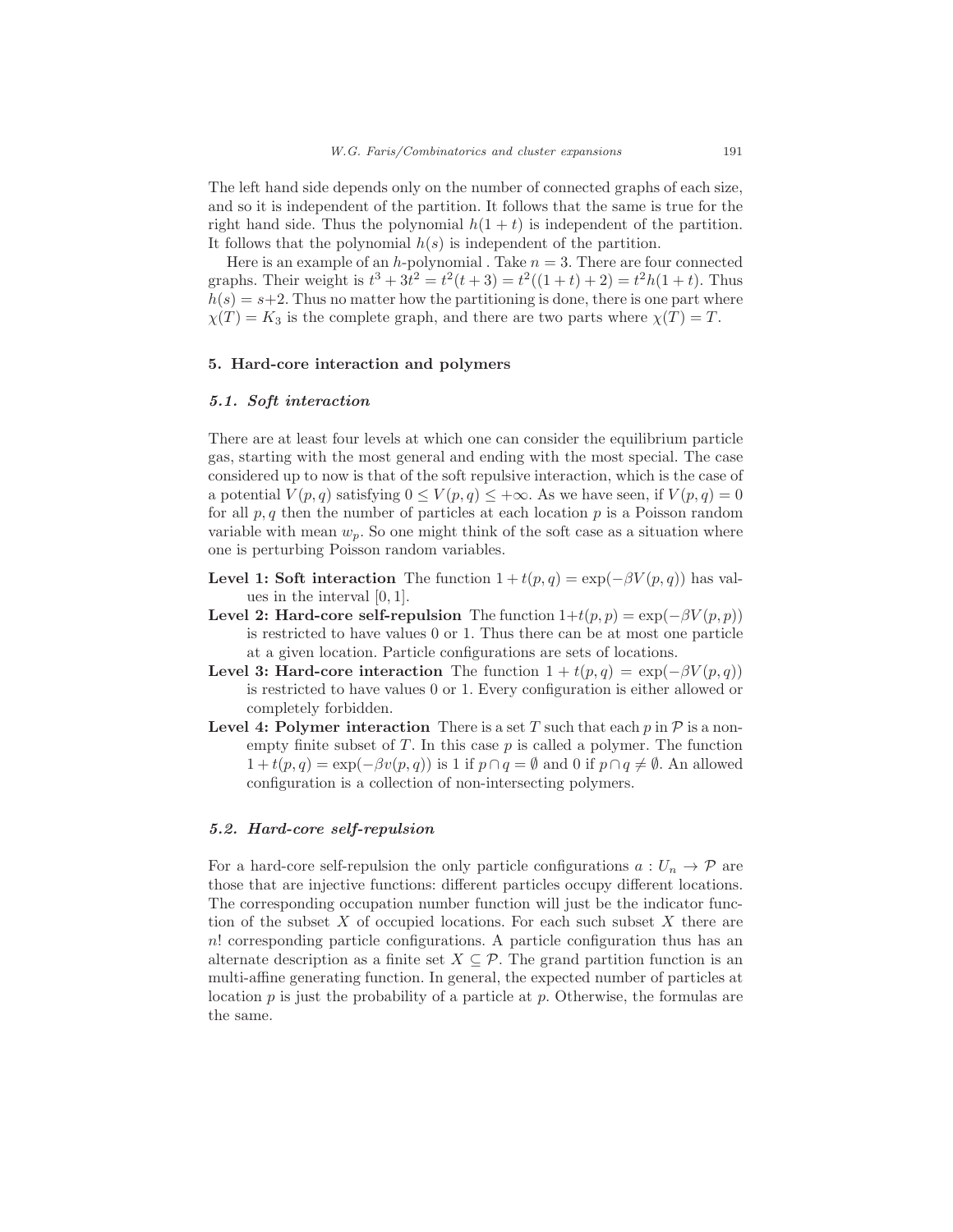In the case of hard-core self-repulsion but no other interaction, the probability of a particle at  $p$  is

$$
\sum_{N(p)=1} p(N) = \frac{1}{\prod_{q} (1+w_{q})} w_{p} \prod_{q \neq p} (1+w_{q}) = \frac{w_{p}}{1+w_{p}}.
$$
 (5.1)

Therefore the probability distribution for the number of particles at  $p$  is Bernoulli with probability  $w_p/(1 + w_p)$  for one particle and  $1/(1 + w_p)$  for no particle. The probability model is given by independent Bernoulli distributions for the number of particles at a given locations. So one can think of the general case of hard-core self-repulsion as a perturbation about the Bernoulli distribution.

The fact that the grand partition function  $G(w)$  is multi-affine may also be seen from the general formula in terms of sums over graphs. Consider an  $n$  and a particle configuration a such that  $a(i) = a(j) = p$  for some  $i \neq j$ . Consider the contribution to the graph sum in

$$
g(a) = \sum_{G} \prod_{\{i,j\} \in G} t(a(i), t(a(j)))
$$
\n(5.2)

from this pair. Partition the set of graphs into two parts, depending on whether the pair  $\{i, j\}$  is an edge or not. Each graph in the first part has a factor  $t(p, p) = -1$ , and each graph in the second part has no such factor. There is perfect cancelation, so  $g(a) = 0$ . This argument does not apply to the connected function, since connected graphs prefer having edges to not having edges. Indeed, the connected function is not multi-affine.

In the case of hard-core self-repulsion Dobrushin [\[9\]](#page-49-6) proved that if there are finite  $x_p \geq 0$  with

$$
w_p^* \prod_q (1 + |t(p, q)| x_q) \le x_p,
$$
\n(5.3)

then the cluster expansion for the density converges for w satisfying  $|w_p| \leq w_p^*$ . This is yet one more finite fixed point condition. The relation to the other conditions is the following. It is clear that

$$
w_p^* \prod_q (1 + |t(p,q)|x_q) \le w_p^* \prod_q \exp(|t(p,q)|x_q) = w_p^* \exp(\sum_q |t(p,q)|x_q). \tag{5.4}
$$

Thus the Kotecký-Preiss condition implies the Dobrushin condition, so for hardcore self-repulsion the Dobrushin result implies the Koteck´y-Preiss result. For a comparison with the Fernández-Procacci result, notice that with hard-core self-repulsion  $(1+t)^{\text{Pair}(N)} \neq 0$  implies  $0 \leq N \leq 1$ . So

$$
w_p^* G(|t|_p x) \le w_p^* \sum_{0 \le N \le 1} |t_p|^N x^N = w_p^* \prod_q (1 + t(p, q) x_q). \tag{5.5}
$$

It follows that for hard-core self-repulsion the Dobrushin condition implies the Fernández-Procacci condition. Turning this around, the Fernández-Procacci result implies the Dobrushin result.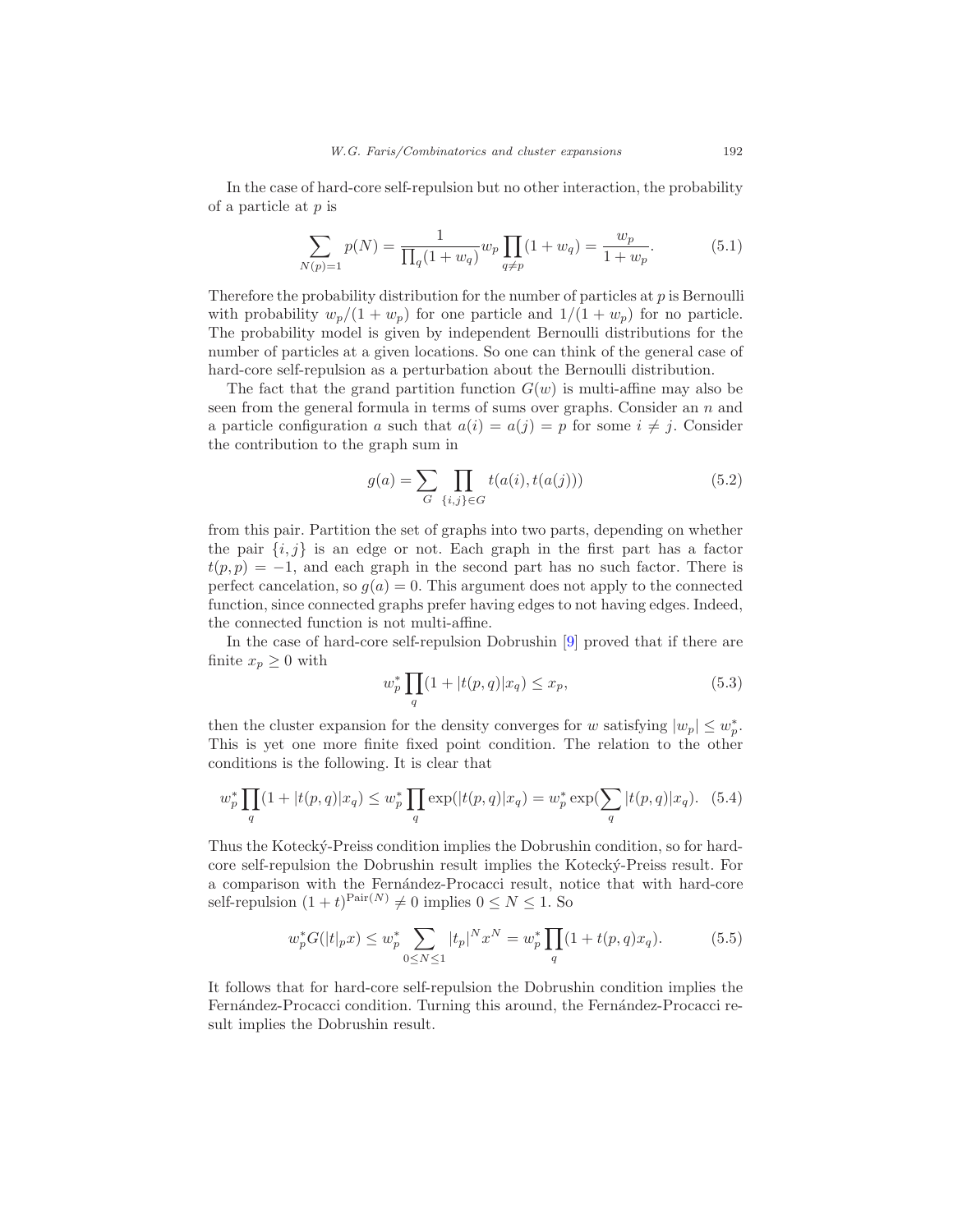#### <span id="page-36-0"></span>5.3. Hard-core interaction

An even more special case is the hard-core interaction gas. This is a hard core gas for which the potential for locations p, q satisfies  $v(p, q) = 0$  or  $v(p, q) = +\infty$ . The corresponding Boltzmann factor  $1 + t(p,q) = \exp(-\beta v(p,q))$  takes the value either 1 or 0. Thus  $t(p, q)$  takes the value 0 or -1. Two points  $p \neq q$  are compatible if  $1+t(p,q)=1$ , incompatible if  $1+t(p,q)=0$ . This defines a graph structure  $H$  with vertex set  $P$ , where an edge is present between  $p, q$  whenever  $t(p,q) = -1$ . This is a more general kind of graph, since it has a loop at every vertex.

A graph homomorphism is a map from the vertices of a graph G to the vertices of another graph  $H$  that sends edges to edges. The formula for the grand partition function is

$$
G(w) = \sum_{n=0}^{\infty} \frac{1}{n!} \sum_{G} \sum_{a:U_n \to \mathcal{P}} (-1)^{|G|} \prod_{j \in U_n} w_{a(j)},
$$
(5.6)

where the sum is over graphs G with vertex set  $U_n$  and over functions  $a: U_n \to \mathcal{P}$ that are graph homomorphisms from  $G$  to  $H$ . However, as we have seen, the contribution of the particle configurations that are not injective sums to zero. So we may instead write this as the sum over graphs  $G$  with vertex set  $U_n$  and over injective functions  $a: U_n \to \mathcal{P}$  that are graph homomorphisms from G to H. Finally, we may identify the graph  $G$  with its image in  $H$  and write this as

$$
G(w) = \sum_{X} \sum_{G} (-1)^{|G|} w^X,
$$
\n(5.7)

where the sum is over graphs G on  $X \subseteq \mathcal{P}$  that are subgraphs of H.

For the connected function the corresponding representation is

$$
C(w) = \sum_{n=0}^{\infty} \frac{1}{n!} \sum_{G_c} \sum_{a:U_n \to \mathcal{P}} (-1)^{|G_c|} \prod_{j \in U_n} w_{a(j)},
$$
(5.8)

where the sum is over connected graphs  $G_c$  with vertex set  $U_n$  and over functions  $a: U_n \to \mathcal{P}$  that are graph homomorphisms from  $G_c$  to H. Notice that the subgraph of  $H$  whose vertices are the image of  $a$  and whose edges are the images of the edges of  $G$  is connected.

The general formula for the cluster coefficient is

$$
c(a) = \sum_{G_c} (-1)^{|G_c|} \tag{5.9}
$$

when  $a$  is a graph homomorphism from  $G$  to  $H$  and is zero otherwise. We can represent the coefficients of the grand partition function in terms of the first order coefficients of the connected function. These coefficients are given by

$$
c(Y) = \sum_{G_c} (-1)^{|G_c|},\tag{5.10}
$$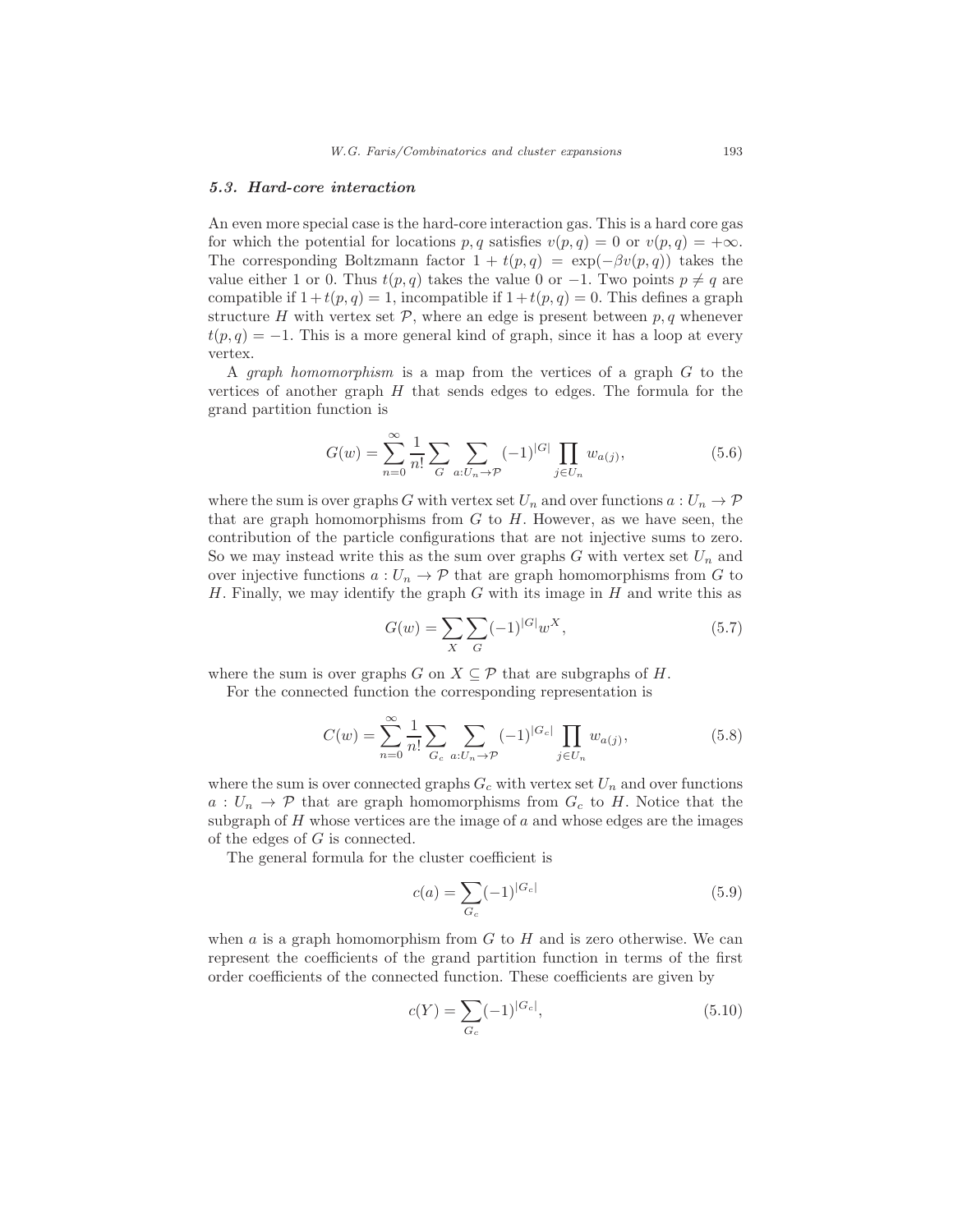where  $G_c$  ranges over connected graphs with vertex set Y that are subgraphs of  $H$ . The contribution of a connected graph is  $+1$  if it has an even number of edges and −1 if it has an odd number of edges. This explicit representation is a good reminder that such graph expressions involve rather large cancelations.

In the hard-core interaction case it is interesting to contrast various probability expressions. The avoidance probability is

$$
\frac{\partial C(w)}{\partial w_p} = \frac{G(w_{\mathcal{P}\setminus\bar{p}})}{G(w)} = \exp(C(w_{\mathcal{P}\setminus\bar{p}}) - C(w)),\tag{5.11}
$$

where  $\bar{p}$  denotes the set of q such that are not compatible with p. This will be automatically bounded above by one in the case when the weights  $w_p$  are positive and there is a genuine probability interpretation. The sum in the exponential is over connected graphs such that  $N(q) \geq 1$  for some q with  $t(p,q) = 1$ . The probability of a particle at p has just one more factor of  $w_p$ , so it is given by

$$
P_p^1 = C_p^{\bullet}(w) = w_p \frac{\partial C(w)}{\partial w_p},\tag{5.12}
$$

while the probability for no particle at  $p$  is

$$
P_p^0 = \frac{G(w_{\mathcal{P}\setminus\{p\}})}{G(w)} = \exp(C(w_{\mathcal{P}\setminus\{p\}}) - C(w)).
$$
\n(5.13)

In the latter case the sum in the exponential is over connected graphs such that  $N(p) \geq 1$ .

# <span id="page-37-0"></span>5.4. Polymer systems

In a polymer system there is a set  $T$ , finite or countably infinite. A point  $t$  in T will be called a *site*. Each element A in  $P$  is a non-empty finite subset of T. Before such an object was called a color or a location, but in this context it is called a polymer. The constraint is that polymers cannot overlap. Typically only certain kinds of sets A are admissible as polymers. This can be ensured by requiring that the corresponding weights  $w_A$  are fixed with value zero, or one can simply restrict the set  $P$ . In order for the formulas to make sense, it is customary to work within finite subsets  $\Lambda \subseteq T$  with coefficients  $w_A$  that vanish unless  $A \subseteq \Lambda$ . The idea is that the results should be uniform in  $\Lambda$ .

The grand partition function for a polymer system will be written as  $Z(w)$ . If  $\Lambda$  is a given finite subset of T, we can write  $Z(w_{P(\Lambda)})$  for the value when w is set zero except for polymers A that belong to  $P(\Lambda)$ . Of course  $A \in P(\Lambda)$  is equivalent to  $A \subseteq \Lambda$ . It is convenient to denote this instead by  $Z_{\Lambda}(w)$ .

The grand partition function for a polymer is thus of the form

$$
Z_{\Lambda}(w) = \sum_{\Gamma} \prod_{A \in \Gamma} w_A, \tag{5.14}
$$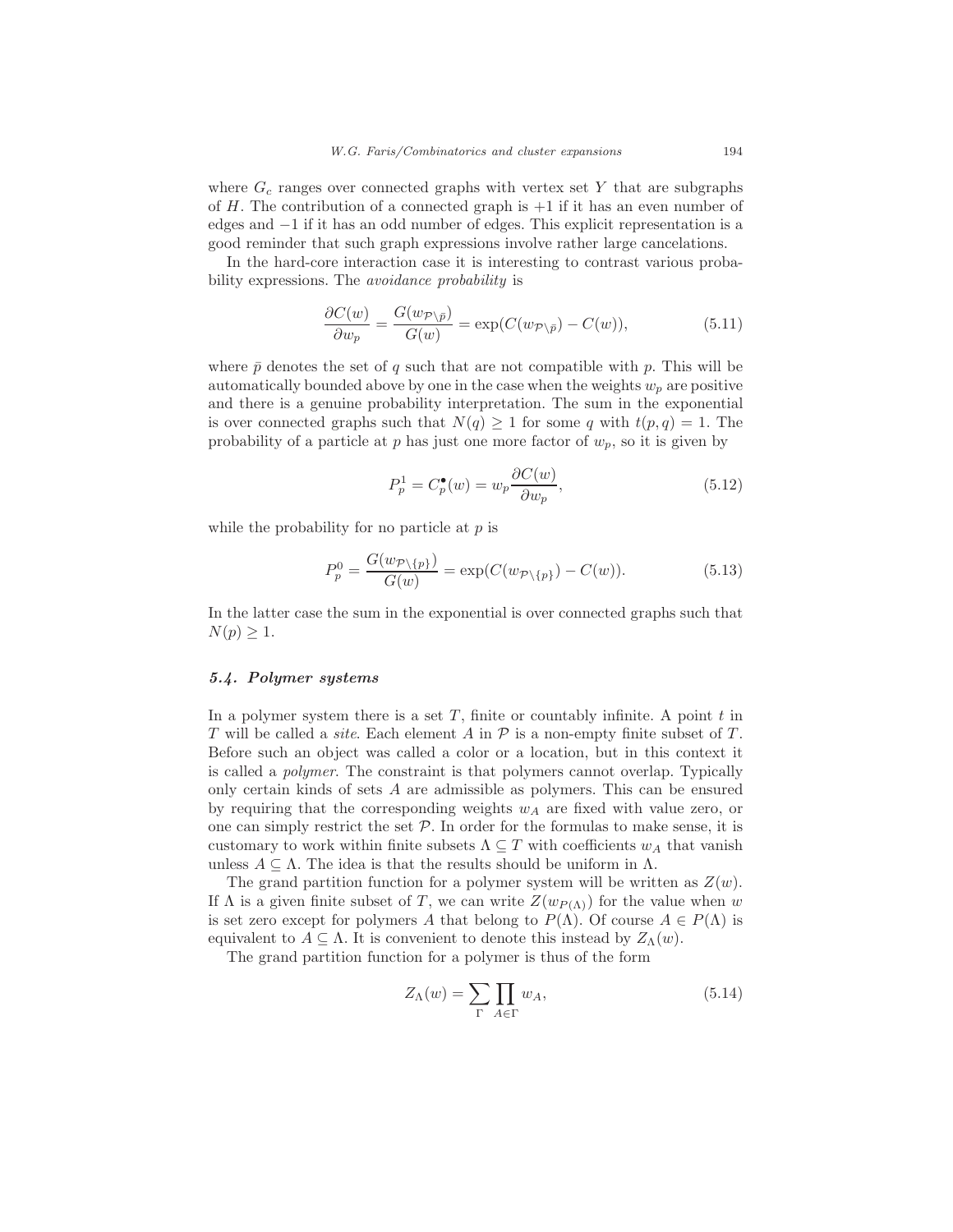where  $\Gamma$  ranges over finite sets of non-overlapping admissible subsets of  $\Lambda$ . Because of the way it arises in applications, we shall refer to  $Z_{\Lambda}(w)$  as the partition function. In fact, it often arises as a partition function for a statistical mechanical system whose underlying space is the set T of sites. This makes it natural to define the free energy  $F_{\Lambda}$  by

$$
Z_{\Lambda} = \exp(-\beta F_{\Lambda}).\tag{5.15}
$$

It is perhaps confusing that the particle location language has been replaced by the polymer language. Here is a dictionary that may be helpful.

- A particle location is a polymer (a subset of the set of sites).
- A particle occupation number function (for hard-core interaction) is a set of polymers that are present (occupied).
- An activity parameter is a polymer weight (not necessarily positive).
- The interaction factor (for hard-core interaction) is exclusion (non-overlap) of polymers.
- The grand partition function is the partition function.
- The connected function is (a multiple of) the free energy.
- The pinned connected function is the avoidance probability (not necessarily bounded above by one).

Proposition 5.1 (Convergence of cluster expansion for polymers). Let the partition function  $Z_{\Lambda}$  have a polymer representation in terms of coefficients  $w_A$ , with no restriction on sign, but satisfying a bound  $|w_A| \leq w_A^*$ . Suppose the Kotecký-Preiss condition is satisfied in the following form: there is a constant  $c \geq 0$  such that for each B we have

$$
\sum_{A \cap B \neq \emptyset} w_A^* e^{c|A|} \le c|B|. \tag{5.16}
$$

Then for each  $A \subseteq \Lambda$  the avoidance probability has a convergent power series expansion in powers of the  $w_A$ , and the sum satisfies

$$
\frac{\partial C_{\Lambda}(w)}{\partial w_{A}} = \frac{Z_{\Lambda \setminus A}(w)}{Z_{\Lambda}(w)} = \exp(C_{\Lambda \setminus A}(w) - C_{\Lambda}(w)) \le e^{|A|}.\tag{5.17}
$$

There is a somewhat sharper criterion for the convergence in the polymer case due to Gruber and Kunz. Fernández-Procacci show that in the polymer context their result implies the Gruber-Kunz result which implies the Dobrushin result which implies the Kotecky-Preiss result. The stronger results give a somewhat better radius of convergence in specific examples. The book [\[16,](#page-49-0) Chapter 3] works with the Gruber-Kunz framework. The article [\[12\]](#page-49-15) presents a typical application.

# <span id="page-38-0"></span>5.5. Cluster representations as polymer partition functions

It is remarkable that this polymer structure arises naturally in the context of combinatorics, namely in the situation when there is a cluster representation.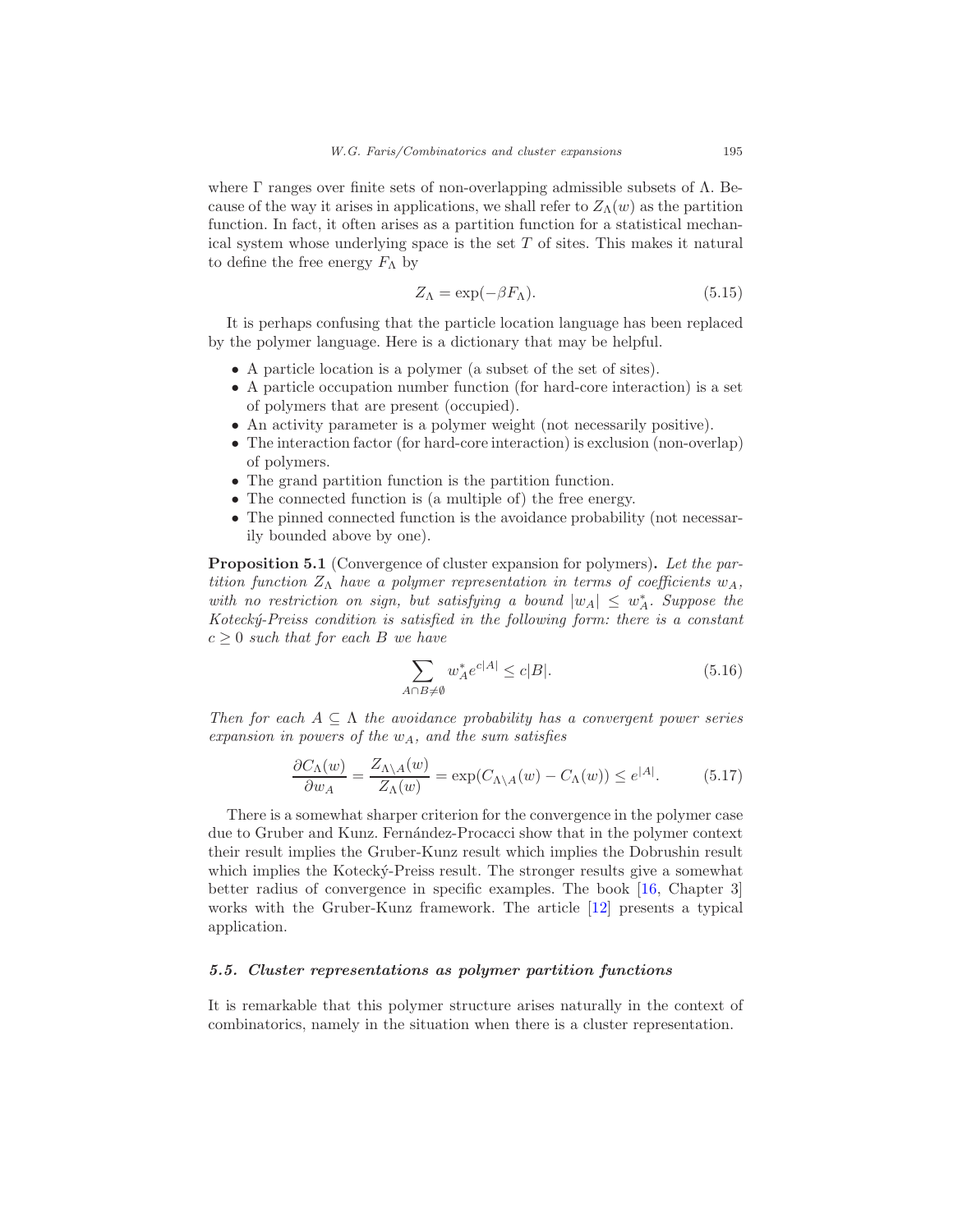**Proposition 5.2** (Cluster representation as polymer system). For  $\Lambda \subseteq T$  consider the cluster representation representing combinatorial coefficients  $Z_{\Lambda}$  by cluster coefficients  $w_A$  in the form

$$
Z_{\Lambda} = \sum_{\Gamma} \prod_{A \in \Gamma} w_A.
$$
 (5.18)

Here  $\Gamma$  ranges over partitions of X into non-empty pairwise disjoint subsets with union X. Suppose that  $w_A = 1$  for each A that is a one-point subset. Then the cluster representation is the partition function for a polymer.

It may be that the condition on one-point subsets is not satisfied, but then it is often possible to get a partition function for a polymer by dividing both sides by the product of the  $w_{\{t\}}$  for t in  $\Lambda$ . This amounts to dividing each  $w_A$  by the product of the  $w_{\{t\}}$  for  $t \in A$ , so one just works with these modified activities.

We shall see that the cluster representation often arises in a context where the  $Z_{\Lambda}$  is related to a graph sum associated with the set  $\Lambda$  of sites, while the  $w_A$ is a corresponding quantity related to a connected graph sum associated with the subsets A. The partition  $\Gamma$  then arises from the decomposition of graphs into connected subgraphs. Either the contributions of the one-point connected graphs are already equal to one, or one takes care of the problem by division.

The terminology is inherently confusing, since when the cluster representation is interpreted as a grand partition function, then it is possible to do a cluster expansion of the cluster representation. That is, the cluster representation represents combinatorial coefficients in terms of cluster coefficients associated with connected clusters of sites. Then this representation is reinterpreted as a grand partition function, which has a cluster expansion indexed by connected clusters of polymers. The activity parameters in the grand partition function are the cluster coefficients in the cluster representation. Again a dictionary that may be helpful.

- A particle location is a polymer which is a cluster of sites.
- A particle occupation number function is a set of polymers which in turn is a partition into clusters of sites.
- An activity parameter is a polymer weight which is a cluster coefficient.
- The grand partition function is the partition function which is a combinatorial coefficient.

#### <span id="page-39-1"></span><span id="page-39-0"></span>6. Random fields

### 6.1. Gibbs measures

Cluster expansion ideas are important for understanding an equilibrium gas system, but their importance is much more general. In other physical systems it is often possible to introduce a cluster representation in a more or less natural way, most often in the framework of a polymer system. One such example is that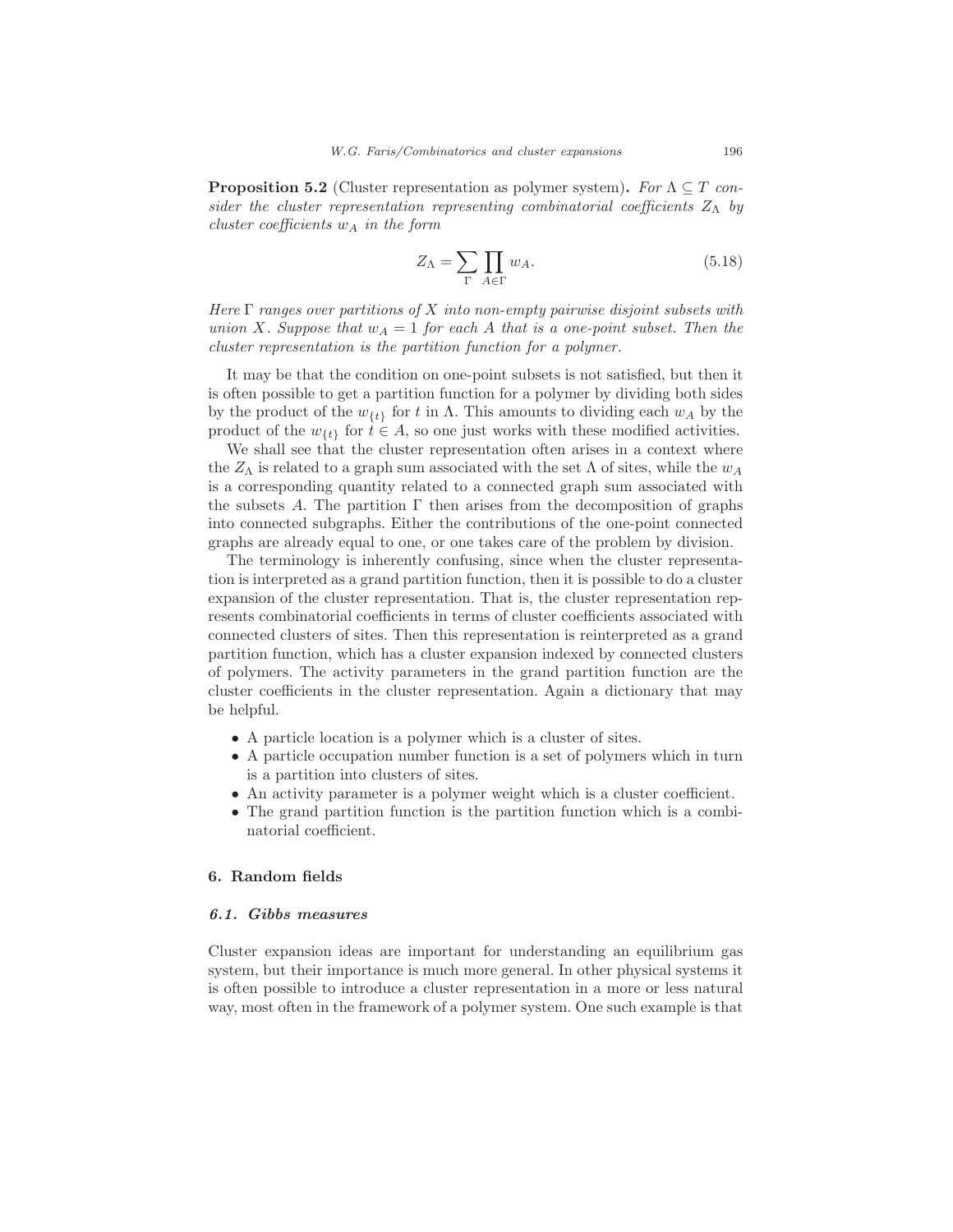of a random field defined by a Gibbs measure. Here is the general framework; a particular application will follow.

Let T be a countable set, and consider the product space  $\Omega = \mathbb{R}^T$ . In physics a real function  $\phi$  on T is often called a scalar field. This is of course just an element of the product space  $\Omega$ . A *random field* is given by specifying a probability measure  $\mu$  on  $\Omega$ . Thus  $\phi$  may be considered as a random function, and its values  $\phi_t$  for  $t \in T$  form a collection of random variables.

In physics the usual procedure is to start with a random field  $\mu_0$  that is well-understood and to use this to build another random field  $\mu$  that has more significant interactions. The same general strategy applies both to systems from classical and quantum statistical mechanics and from Euclidean quantum field theory. Here are two examples of random fields  $\mu_0$  that make good starting points.

- **Independent random variables** This is the case when the measure  $\mu_0$  is a product measure  $\mu_0$ . The random variables  $\phi_t$  for t in T are independent. Once the distribution of each  $\phi_t$  is known, the distribution of the entire random field is determined by product property for independent random variables.
- Gaussian random variables This is the case when the measure  $\mu_0$  is Gaussian. The random variables  $\phi_t$  for t in T have a joint Gaussian distribution. Their distribution is thus determined by the means  $m(t) = \mu_0(\phi_t)$  and the covariances

$$
C(s,t) = \mu_0((\phi_s - m_s)(\phi_t - m_t)).
$$
\n(6.1)

The goal is to define another probability measure  $\mu$  on  $\Omega$  that gives a random field that describes the state of a interacting system at a given temperature. This measure should be formally defined by a factor that depends on the energy H of the infinite system. The problem is that the energy for an infinite system is given by a divergent series. The solution is to deal with an approximate expression  $H_{\Lambda}$  for the energy, obtained by restricting the interactions to sites in a finite subset  $\Lambda \subseteq T$ . This in turn defines an approximate measure  $\mu_{\Lambda}$ . Then estimates are derived that show that these measures converge to a limit  $\mu$  as  $\Lambda$  gets large.

Thus suppose that  $H_{\Lambda}$  is a measurable function on  $\Omega$ , bounded below, depending only on the coordinates  $\phi_t$  for t in  $\Lambda$ . This represents the approximate version of the energy. Let  $\beta$  be the inverse temperature, measured in inverse energy units. Then  $W_{\Lambda} = \exp(-\beta H_{\Lambda})$  is a Boltzmann weight factor that is used to define the approximate probability model  $\mu_{\Lambda}$  corresponding to the subset  $\Lambda$ . Define the partition function

$$
Z_{\Lambda} = \mu_0(W_{\Lambda}) \tag{6.2}
$$

and the probability measure whose expectation is given by

$$
\mu_{\Lambda}(f) = \frac{1}{Z_{\Lambda}} \mu_0(fW_{\Lambda}). \tag{6.3}
$$

This defines a new random field  $\mu_{\Lambda}$  that has non-trivial interactions in  $\Lambda$ . The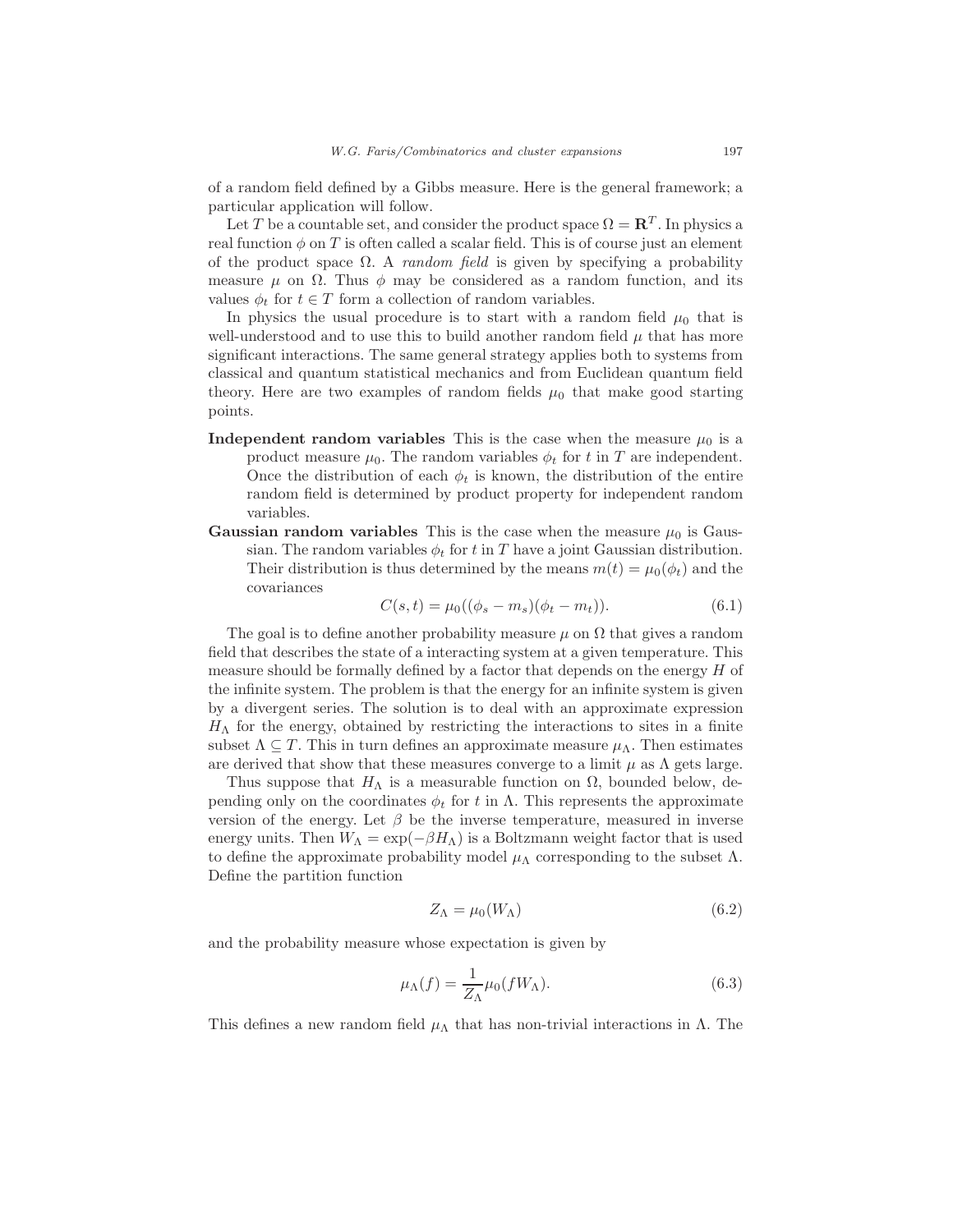corresponding *free energy*  $F_{\Lambda}$  is then defined by

$$
Z_{\Lambda} = \exp(-\beta F_{\Lambda}).\tag{6.4}
$$

In general it is difficult to control the limit of large  $\Lambda$ . In order to have some hope of this the reference measure  $\mu_0$  and the energy functions  $H_\Lambda$  cannot depend too strongly on too many coordinates. When this is the case, there is an extensive theory of the resulting interacting measures  $\mu_{\Lambda}$  and of their large  $Λ$  limits. A probability measure  $μ$  on  $Ω$  that arises in this way as a large  $Λ$  limit is called a Gibbs measure. There are elegant characterizations of such measures, but, as always, getting control of specific examples can involve some effort. An introduction to Gibbs measures may be found in [\[16,](#page-49-0) Chapter 1].

The situation is quite different from that of the equilibrium gas of particles, since there is no activity parameter. However, in some cases it is possible to construct a polymer cluster representation, where the role of the activity parameter is played by a cluster coefficient representing the size of the interaction. This cluster coefficient may have either sign. With suitable estimates it is then possible to show that the cluster expansion converges and hence that the ratio has a large  $\Lambda$  limit.

The procedure is in several steps. The first is to find a cluster representation

$$
Z_{\Lambda} = \mu_0(W_{\Lambda}) = \sum_{\Gamma} \prod_{A \in \Gamma} w_A \tag{6.5}
$$

for the denominator. Here the  $w_A$  are cluster coefficients associated to certain polymers A. The second step is to find a similar representation for the numerator

$$
\mu_0(fW_\Lambda) = \sum_{R,\Gamma} \tilde{w}_R \prod_{A \in \Gamma} w_A,\tag{6.6}
$$

where f only depends on the  $\phi_t$  for  $t \in B$ , the subset R is  $R = \emptyset$  or satisfies  $R \cap B \neq \emptyset$ , and where  $A \in \Gamma$  implies  $A \cap (B \cup R) = \emptyset$ . Once this is accomplished, one has a representation

$$
\mu(f) = \sum_{R} \tilde{w}_R \frac{Z_{\Lambda \setminus (B \cup R)}}{Z_{\Lambda}}.
$$
\n(6.7)

As is shown in [\[16,](#page-49-0) Chapter 3] the main difficulty in taking the limit of large  $\Lambda$ is to control the ratio

$$
\frac{Z_{\Lambda\setminus A}}{Z_{\Lambda}} = \exp(\beta (F_{\Lambda} - F_{\Lambda\setminus A})) \tag{6.8}
$$

uniformly in  $\Lambda$  for fixed A. This is the avoidance probability, so this is just another instance of the need to control the convergence of the cluster expansion.

The following subsections treat the cluster representation for the situation when the reference measure  $\mu_0$  describes independent random variables. The discussion is confined to the situation where the interactions are weak or the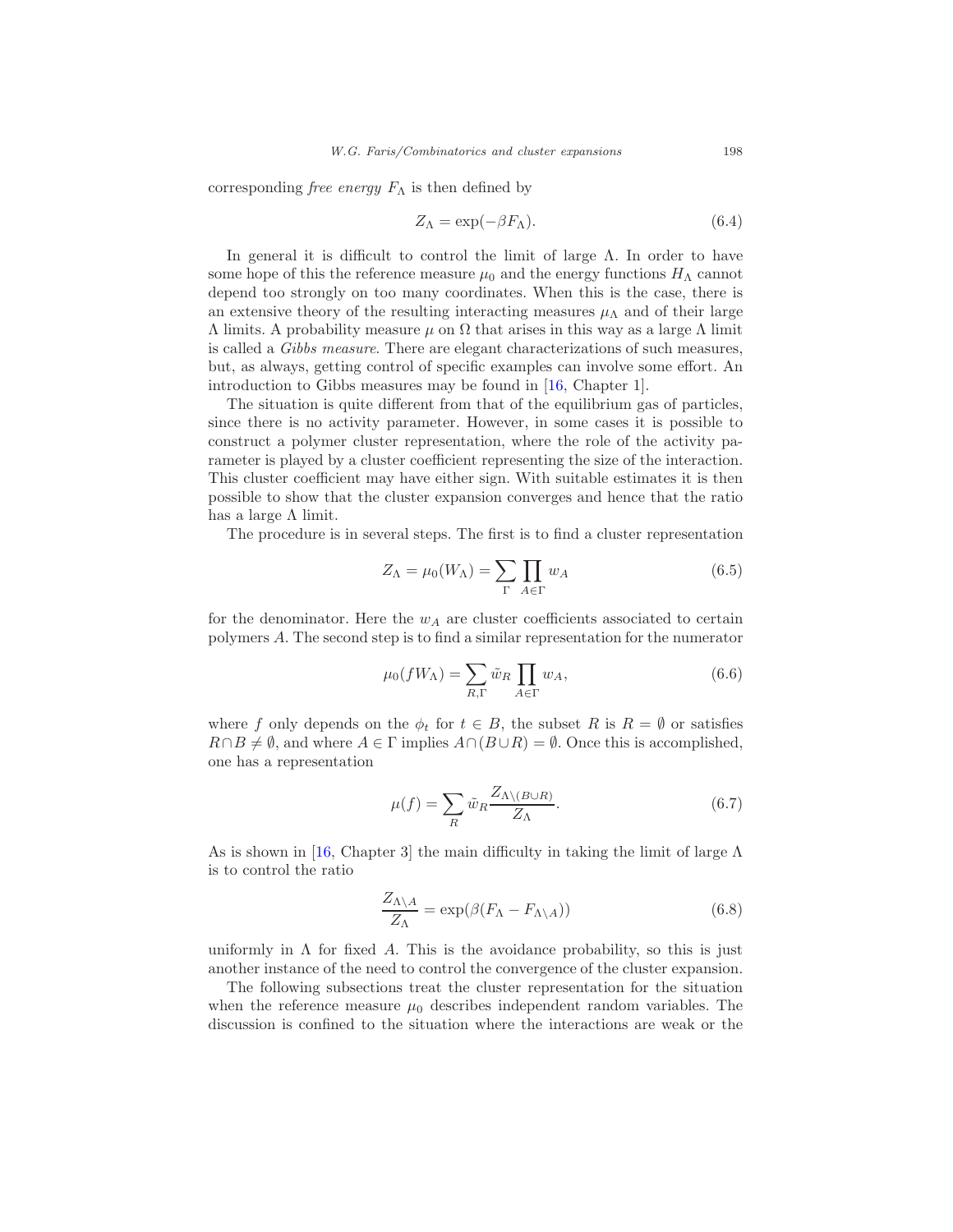temperature is high. It is also possible to find a cluster representation at low temperature perturbing around a ground state.

The case where  $\mu_0$  is a Gaussian measure is also of great importance. In this case there is a graphical structure that arises from the combinatorics of Gaussian random variables. The cluster representations relates moments (sums over graphs) to cumulants (sums over connected graphs). See [\[5\]](#page-48-4) or [\[6\]](#page-48-5) or [\[16,](#page-49-0) Chapter 2, Sections 1,2, 3; Chapter 4, Section 6] for a more complete account of cluster representations for perturbations of Gaussian measures.

# <span id="page-42-0"></span>6.2. Cluster expansion for perturbations of a product measure

One important type of Gibbs measure arises from perturbing a product probability measure. In physics these are often called spin systems, but their importance is more general. Here it is shown that a polymer cluster representation arises rather naturally in this application.

Consider a product probability measure  $\mu_0$  indexed by  $t \in T$ . One perturbs this by a Boltzmann factor  $W_{\Lambda} = \exp(-\beta H_{\Lambda})$ , where  $\Lambda \subseteq T$ , and  $W_{\Lambda}$  only depends on the coordinates  $\phi_t$  for t in  $\Lambda$ . For simplicity consider only the case when  $H_{\{t\}} = 0$ , so  $W_{\{t\}} = 1$ . This will mean that there will be no headaches about one-point subsets.

A classic example is when the Hamiltonian is  $H_{\Lambda} = \sum_{Y} U_{Y}$ , where Y ranges over subsets of  $\Lambda$  with two or more points. The term  $U_Y$  is supposed to depend only on the coordinates  $\phi_t$  with t in Y. The the Boltzmann factor  $W_\Lambda$  has the product structure  $W_{\Lambda} = \prod_{Y} \exp(-\beta U_{Y}).$ 

**Theorem 6.1.** The system with product probability measure  $\mu_0$  and Hamiltonian  $H_{\Lambda} = \sum_{Y} U_{Y}$  admits a polymer cluster representation.

To obtain the cluster representation, write the Boltzmann factor as

$$
W_{\Lambda} = \prod_{Y} \exp(-\beta U_{Y}) = \prod_{Y} (1 + \chi_{Y}), \qquad (6.9)
$$

where  $\chi_Y = \exp(-\beta U_Y) - 1$ . The distributive law then gives

$$
W_{\Lambda} = \sum_{\Delta} \prod_{Y \in \Delta} \chi_Y,\tag{6.10}
$$

where  $\Delta$  ranges over hypergraphs on  $\Lambda$ . The  $\Delta = \emptyset$  term is 1.

A hypergraph is a set  $\Lambda$  of vertices together with a collection  $\Delta$  of non-empty subsets. Such a non-empty subset is a hyper-edge or *link*. (In our case each link has two or more points.) The *support* of a hypergraph is the subset  $\bigcup \Delta$ of vertices that belong to some set in  $\Delta$ . A hypergraph  $\Delta$  is *connected* if the support of  $\Delta$  is non-empty and cannot be partitioned into non-empty sets with no links joining the parts. (Thus in the present context a connected hypergraph is only required to connect the vertices in its support.) If  $\Delta$  is a hypergraph, then the support of  $\Delta$  may be partitioned into non-empty subsets on each of which there is a connected hypergraph.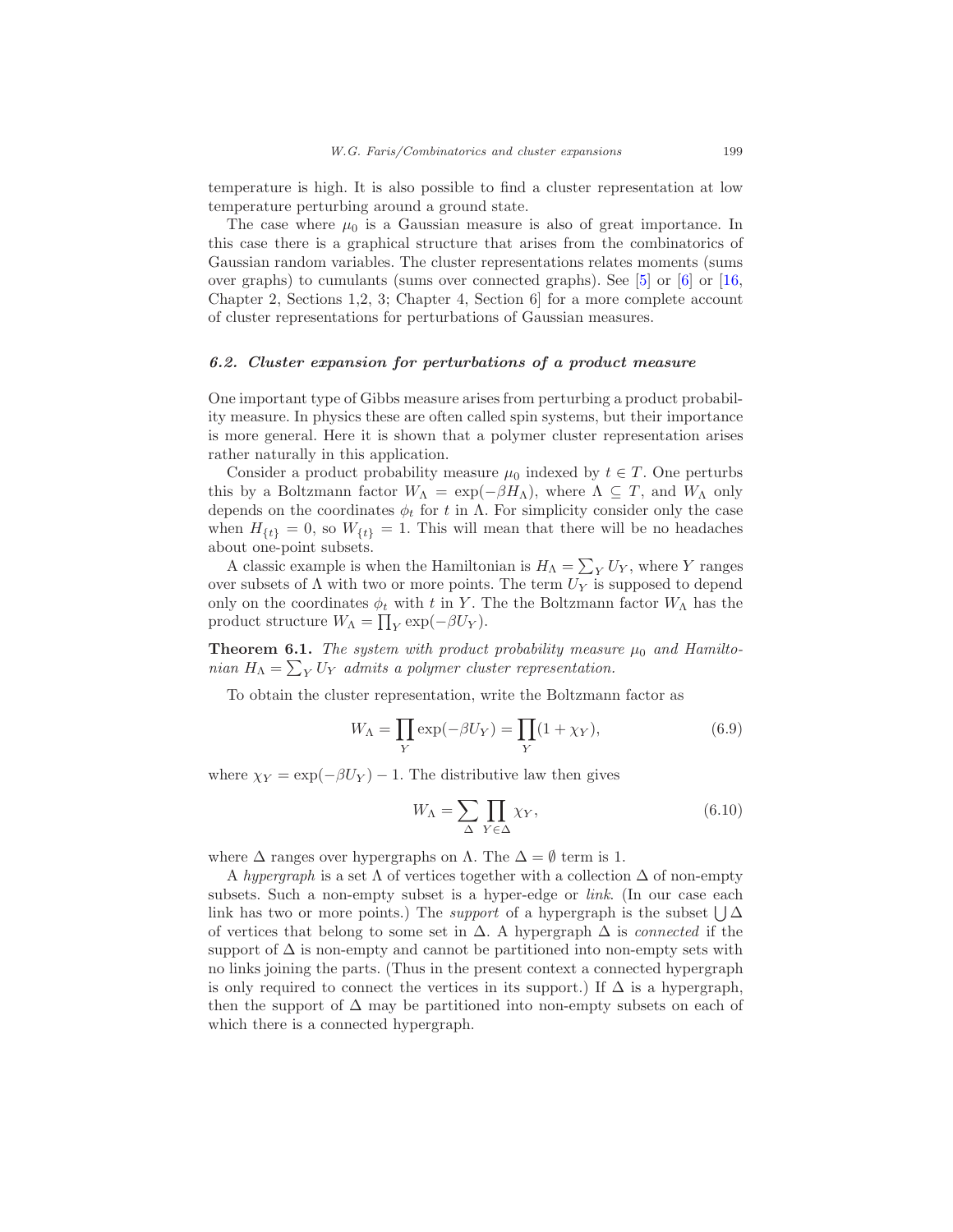If  $A \subset \Lambda$ , define

$$
\alpha_A = \sum_{\Delta_c} \prod_{Y \in \Delta_c} \chi_A,\tag{6.11}
$$

where  $\Delta_c$  ranges over connected hypergraphs with support A.

Lemma 6.2. The Boltzmann factor may be written as sum over products of independent factors in the form

$$
W_{\Lambda} = \sum_{\Gamma} \prod_{A \in \Gamma} \alpha_Y, \qquad (6.12)
$$

where  $\Gamma$  ranges over collections of disjoint subsets of  $\Lambda$ , where each subset has two or more points.

In the representation given by the lemma the  $\Gamma = \emptyset$  contribution is 1. The proof of the lemma begins by breaking hypergraphs into connected parts. The sum over hypergraphs  $\Delta$  is then a sum over collections  $\Gamma$  of disjoint sets and over assignments S of connected hypergraphs to these sets. The S range over functions from  $\Gamma$  to connected hypergraphs with the property that  $S(A)$  is a connected hypergraph with support A. The product over  $\Delta$  is equivalent to the product over A in  $\Gamma$  and the links in the corresponding  $S(A)$ . Hence

$$
W_{\Lambda} = \sum_{\Gamma} \sum_{S} \prod_{A \in \Gamma} \prod_{Y \in S(A)} \chi_Y.
$$
 (6.13)

Apply the distributive law. This gives

$$
W_{\Lambda} = \sum_{\Gamma} \prod_{A \in \Gamma} \sum_{\Delta_c} \prod_{Y \in \Delta_c} \chi_Y, \tag{6.14}
$$

where  $\Delta_c$  ranges over connected hypergraphs with support A. This proves the lemma.

The advantage of the representation in the lemma is that the  $\alpha_A$  are independent with respect to the product measure  $\mu_0$ . It follows that the partition function is also a sum over a product, in the form

$$
Z_{\Lambda} = \mu_0(W_{\Lambda}) = \sum_{\Gamma} \prod_{A \in \Gamma} w_A, \qquad (6.15)
$$

where the cluster coefficient

$$
w_A = \mu_0(\alpha_A) = \sum_{\Delta_c} \mu_0 \left( \prod_{Y \in \Delta_c} \chi_Y \right) \tag{6.16}
$$

plays the role of an activity parameter.

The numerator may be handled in a similar way. Say that  $f$  only depends on the coordinates corresponding to the set  $B$ . Then there are two kinds of terms in the expansion of  $fW_{\Lambda}$  in hypergraphs on the sets A in Γ. In some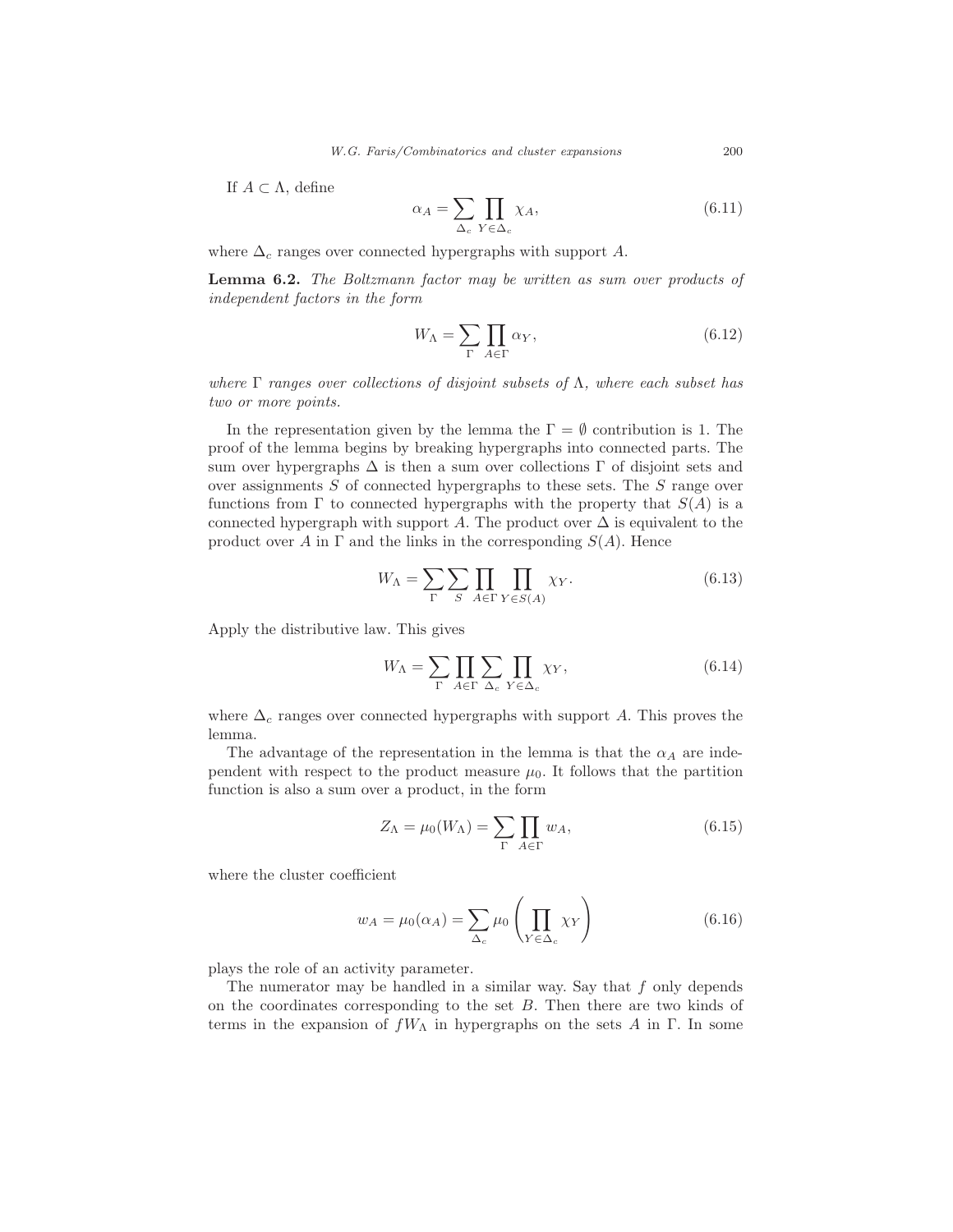of these none of the connected components intersect B. For these one gets a product of f with a product of independent random variables  $\alpha_A$ . For the other terms one decomposes the hypergraph into one connected component that is connected to B and remaining connected components that are not. The result is the representation

$$
fW_{\Lambda} = \sum_{R,\Gamma} \tilde{\alpha}_R \prod_{A \in \Gamma} \alpha_A, \tag{6.17}
$$

where  $R = \emptyset$  or  $R \cap B \neq \emptyset$ , and where  $A \in \Gamma$  implies  $A \cap (B \cup R) = \emptyset$ . Taking expectations and using independence gives a representation

$$
\mu_0(fW_\Lambda) = \sum_{R,\Gamma} \tilde{w}_R \prod_{A \in \Gamma} w_A.
$$
\n(6.18)

# <span id="page-44-0"></span>6.3. Convergence of the cluster expansion

The cluster representation must be accompanied by estimates in order to be able to prove anything about convergence. What follows is a derivation of such estimates.

**Theorem 6.3.** Consider finite subsets  $\Lambda$  of the set T of sites. Consider a product probability measure  $\mu_0$  on the fields indexed by T. Let

$$
H_{\Lambda} = \sum_{Y} U_{Y},\tag{6.19}
$$

where the interactions  $U_Y$  depend only on the fields indexed by  $Y \subseteq \Lambda$  with  $|Y| \geq 2$ . Let  $u_Y = \sup |U_Y|$ , and suppose that for some  $a > 0$  and  $b > 0$ 

$$
\sup_{t} \sum_{t \in Y} u_Y e^{a|Y|} \le b. \tag{6.20}
$$

Let f be a bounded function depending on the fields indexed by  $B \subseteq \Lambda$ . Define the expectation

$$
\mu_{\Lambda}(f) = \frac{\mu_0 (f e^{-\beta H_{\Lambda}})}{\mu_0 (e^{-\beta H_{\Lambda}})}.
$$
\n(6.21)

If βb is sufficiently small, then the cluster expansion for  $\mu_{\Lambda}(f)$  converges, and the estimates are uniform in  $\Lambda$ .

The remainder of this section outlines the proof of this theorem. The hypothesis of the theorem describes a reasonable Banach space for describing the interactions, and the condition of small norm indicates a regime of high temperature or weak interaction. The main task is to obtain an estimate of the Koteck´y-Preiss type. A more detailed account may be found in [\[16,](#page-49-0) Chapter 4, Sections 1,2].

Recall that  $\chi_Y = \exp(-\beta U_Y) - 1$ . Let  $v_Y = \sup |\chi_Y|$ . The main hypothesis of the theorem is that  $\beta b$  is small. In the following we consider a small constant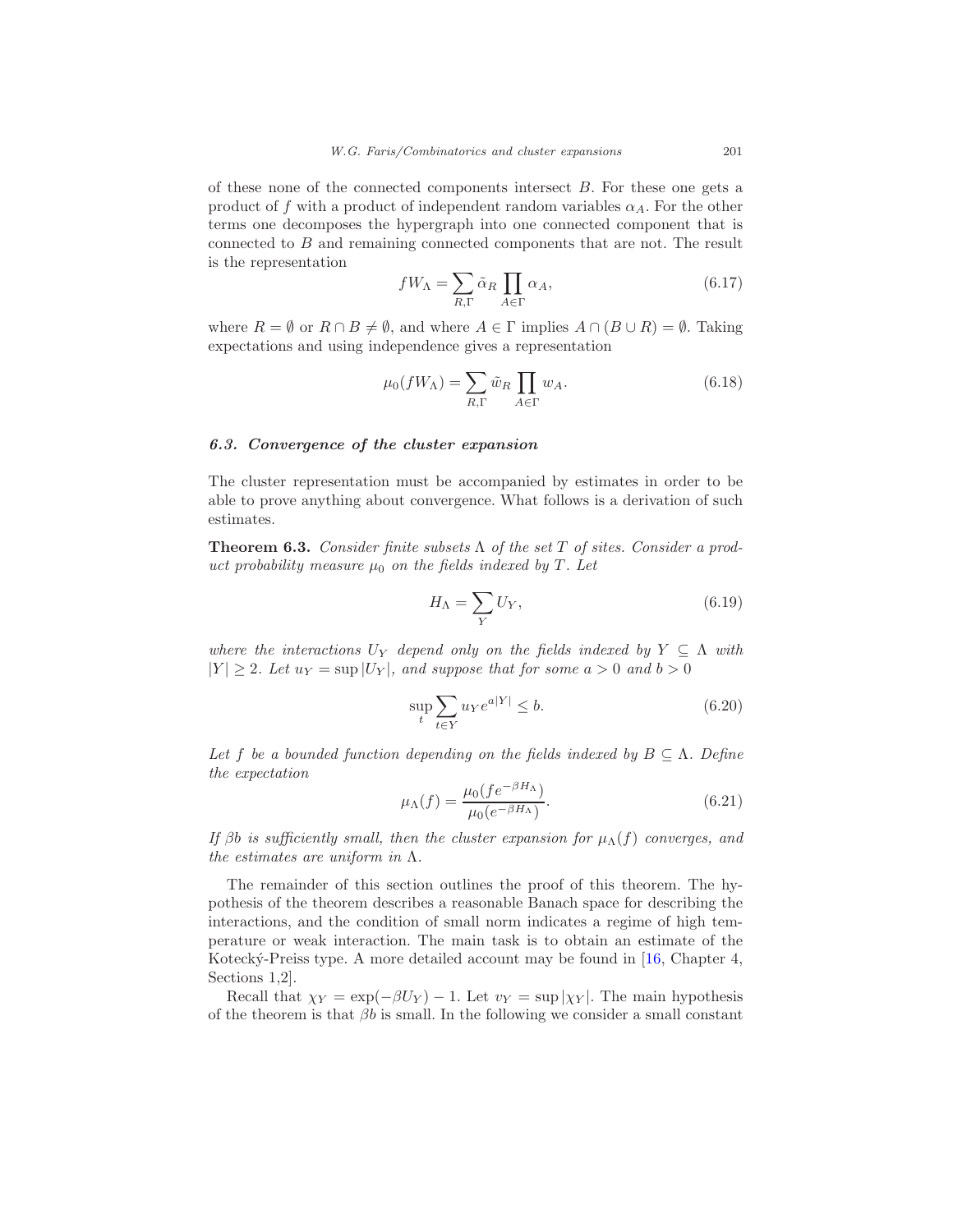$x > 0$  that is controlled by  $\beta b$ . The new starting point is then

$$
\sup_{t} \sum_{t \in Y} v_Y e^{a|Y|} \le x.
$$
\n(6.22)

This condition says that the total interaction with a given point is small. Actually what is used is the consequence

$$
\sup_{t} \sum_{|Y|=m, t \in Y} v_Y \le x e^{-am}.\tag{6.23}
$$

The quantity to be estimated is the cluster coefficient

$$
|w_A| \le \sum_{\Delta_c} \prod_{Y \in \Delta_c} v_Y,\tag{6.24}
$$

where  $\Delta_c$  ranges over connected hypergraphs on A.

**Lemma 6.4.** For each c with  $0 < c < a$  there is a sufficiently small x such that  $the cluster coefficients satisfy a Koteck\acute{v} - Preiss bound$ 

$$
\sup_{t} \sum_{t \in A} |w_A| e^{c|A|} \le c. \tag{6.25}
$$

The proof of this lemma will require two more lemmas. The plan is to use an inductive argument that involves removing one link of size  $m$  from a connected hypergraph with  $n$  links, so that the remaining links comprise a collection of  $r$ connected hypergraphs, for some  $r \leq m$ . Here are the details.

Consider the sum over connected hypergraphs with root  $t$  given by

$$
s = \sum_{t \in \bigcup \Delta_c} \prod_{Y \in \Delta_c} v_Y e^{c|Y|}.
$$
 (6.26)

Since  $A = \bigcup \Delta_c$  implies  $|A| \leq \sum_{Y \in \Delta_c} |Y|$ , we have

$$
\sum_{t \in A} |w_A|e^{c|A|} \le s. \tag{6.27}
$$

All that is required is to show that if the parameter  $x$  that controls the size of the  $v_Y$  is sufficiently small, then s also becomes arbitrarily small. The following lemma shows that the contributions of these connected hypergraphs satisfies a recursive estimate such as one would find in a tree structure.

Lemma 6.5. For  $n \geq 1$  let

$$
s_n = \sup_{t} \sum_{|\Delta_c| = n: t \in \bigcup \Delta_c} \prod_{Y \in \Delta_c} v_Y e^{c|Y|}.
$$
 (6.28)

be the contribution of all rooted connected hypergraphs with n links. Set  $s_0 = 0$ . Take  $0 < c < a$ , so that  $\epsilon = e^{(c-a)} < 1$ . Then for  $n \ge 1$ 

$$
s_n \le x \sum_{m=0}^{\infty} \epsilon^m \sum_{r=0}^m \binom{m}{r} \sum_{n_1 + \dots + n_r = n-1} s_{n_1} \cdots s_{n_r}.
$$
 (6.29)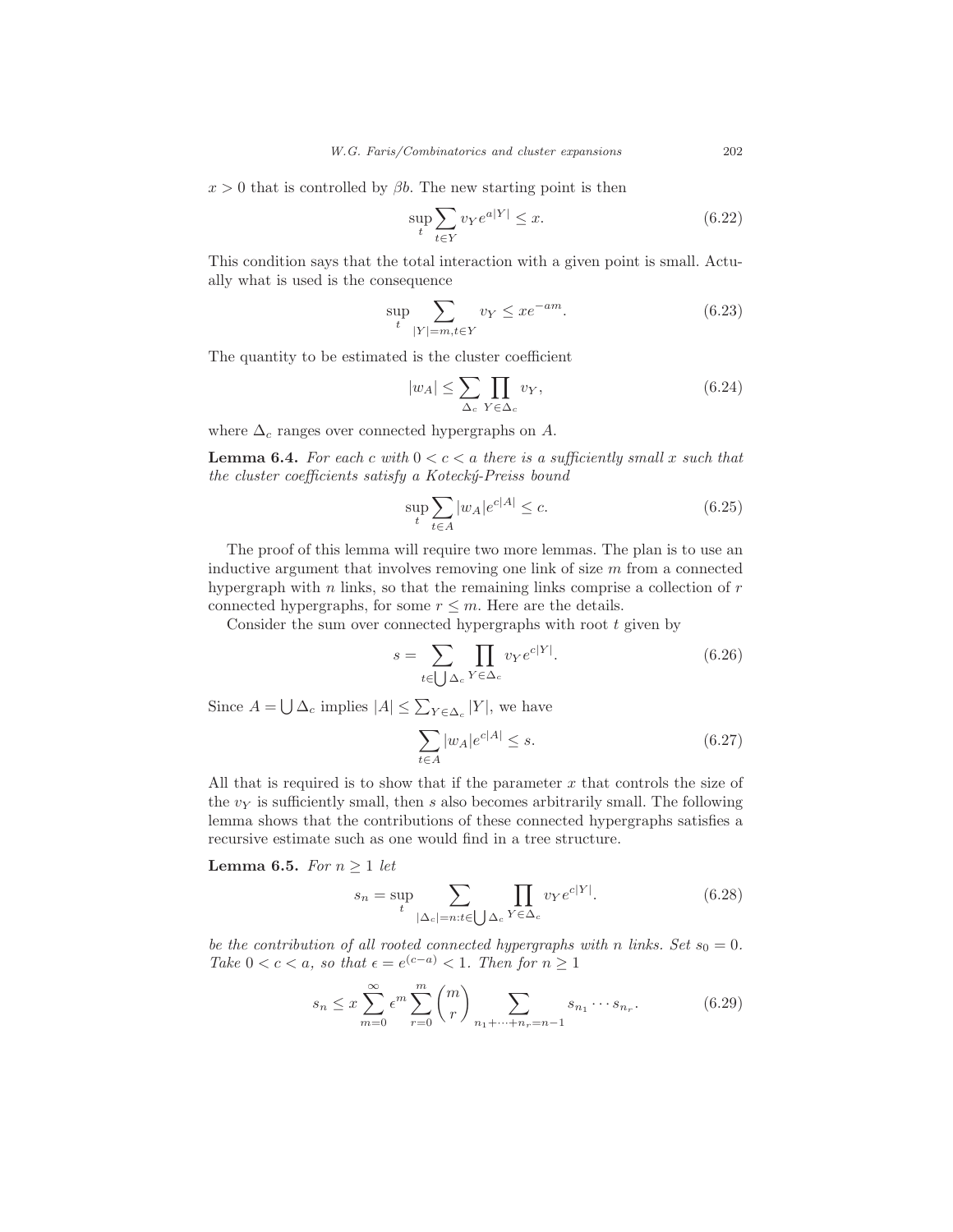For  $n \geq 2$  the right hand side of the inequality only has contributions from  $r \geq 1$  and each  $n_i \geq 1$ . For  $n = 1$  only  $r = 0$  contributes, and the sum over the empty sequence of the empty product gives 1. So in this case the inequality says that  $s_1 \leq x/(1-\epsilon)$ . For the inductive step linearly order the points t in T. Also linearly order the finite subsets  $Y$  of  $T$ . Consider a connected hypergraph  $\Delta_c$  rooted at t with n links. Consider the least Y in  $\Delta_c$  with t in Y. Then  $\Delta_c \setminus \{Y\}$  has  $n-1$  links and is naturally partitioned into connected parts. Let r be the number of such connected parts. Say that  $\Delta'_c$  is one of these connected parts with underlying set  $\bigcup \Delta'_{c}$ . Since Y connects  $\Delta_{c}$ , there is a least t' in  $Y \cap \bigcup \Delta'_{c}$ . Let  $S \subseteq Y$  be the set of such t'. Since the  $\Delta'_{c}$  are separate connected components of  $\Delta_c \setminus \{Y\}$ , the points t' corresponding to distinct  $\Delta'_c$  are distinct. So S has r points. Let m be the number of points in Y. Sum over m and over the corresponding links Y rooted at t. Also sum over the r element subsets  $S \subseteq Y$ . These subsets correspond to the r connected parts of  $\Delta_c \setminus \{Y\}$ . Then sum over the number of links in each part. The contributions factor, and the result is the recursive estimate

$$
s_n \le \sum_{m=0}^{\infty} \sum_{|Y|=m, t \in Y} v_Y e^{cm} \sum_{r=0}^{m} {m \choose r} \sum_{n_1 + \dots + n_r = n-1} s_{n_1} \dots s_{n_r}
$$
(6.30)

where the sum is over all  $n_1, \ldots, n_r$  constrained by  $n_1 + \cdots + n_r = n-1$ . Estimate the sum over Y via the parameter x. This immediately gives the lemma.

**Lemma 6.6.** If x is sufficiently small, then the sum  $s = \sum_{n=1}^{\infty} s_n$  representing the contributions of all rooted connected hypergraphs converges, and the sum approaches zero as x approaches zero.

Majorize the  $s_n$  by a sequence  $\bar{s}_n$  obtained by fixed point iteration, where  $\bar{s}_0 = 0$  and for  $n \geq 1$ 

$$
\bar{s}_n = x \sum_{m=0}^{\infty} \epsilon^m \sum_{r=0}^m \binom{m}{r} \sum_{n_1 + \dots + n_r = n-1} \bar{s}_{n_1} \cdots \bar{s}_{n_r}.
$$
 (6.31)

We can write this via an index shift

$$
\bar{s}_n = x \sum_{m=0}^{\infty} \epsilon^m \sum_{r=0}^m \binom{m}{r} \bar{t}_{n-1},\tag{6.32}
$$

on a convolution sum

$$
\bar{t}_n = \sum_{n_1 + \dots + n_r = n} \bar{s}_{n_1} \cdots \bar{s}_{n_r}.
$$
\n(6.33)

Consider the generating function  $p = \sum_{n=1}^{\infty} \bar{s}_n q^n$ . For the generating function the convolution sum becomes a product  $p^r$ , and the shift of index corresponds to multiplication by q. Therefor  $p$  satisfies a fixed point equation

$$
p = x \sum_{m=0}^{\infty} \epsilon^m \sum_{r=0}^m \binom{m}{r} qp^r = qx \sum_{m=0}^{\infty} \epsilon^m (1+p)^m = qx \frac{1}{1 - \epsilon (1+p)}.
$$
 (6.34)

This fixed point equation has solution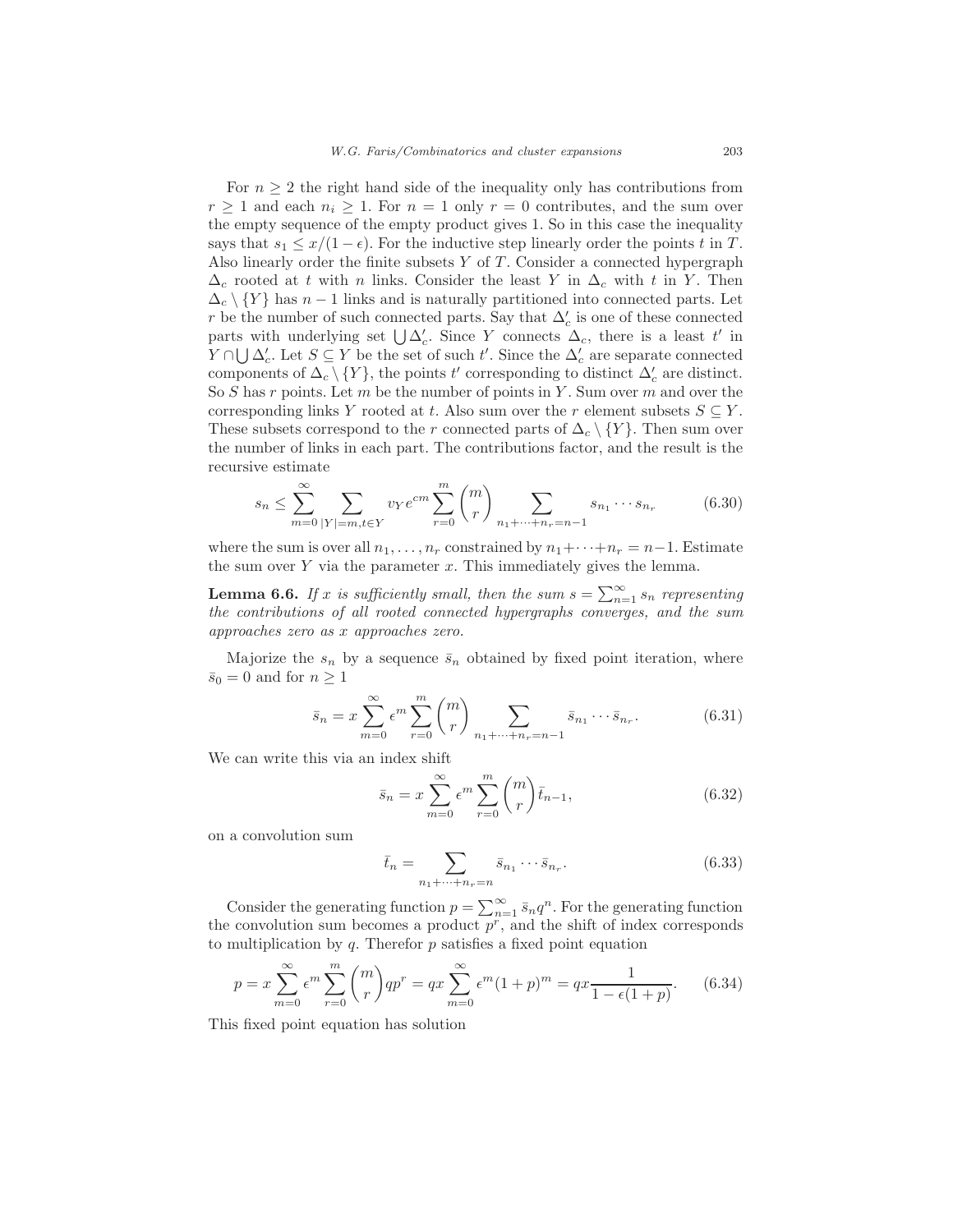W.G. Faris/Combinatorics and cluster expansions 204

$$
p = \frac{2qx}{(1 - \epsilon) + \sqrt{(1 - \epsilon)^2 - 4\epsilon qx}}.\tag{6.35}
$$

For  $q = 1$  and x sufficiently small the fixed point p is small and is given by  $\bar{s} = \sum_{n} \bar{s}_n$ . Therefore  $s = \sum_{n} s_n$  is also small. This proves the bound on the sum over rooted connected hypergraphs, which establishes the lemma.

The last two lemmas finish the proof that the Kotecky-Preiss condition is satisfied. The cluster expansion theorem then gives the bound  $|Z_{\Lambda\Lambda}Z_{\Lambda}| \leq$  $e^{c|A|}$ . The next task is to use this to estimate the expansion of

$$
\mu_{\Lambda}(f) = \sum_{R} \tilde{w}_{R} \frac{Z_{\Lambda \setminus (B \cup R)}}{Z_{\Lambda}},\tag{6.36}
$$

where  $R = \emptyset$  or  $R \cap B \neq \emptyset$ . Then  $\tilde{w}_R$  is a sum over hypergraphs  $\Delta$  with  $\bigcup \Delta = R$ such that  $B, \Delta$  is connected. As a consequence

$$
|\tilde{w}_R| \le \sum_{\Delta} ||f|| \prod_{Y \in \Delta} v_Y. \tag{6.37}
$$

We need to estimate

$$
\sum_{R} |\tilde{w}_R|e^{c|B\cup R|} \le \sum_{\Delta} ||f||e^{c|B|} \prod_{Y \in \Delta} v_Y e^{c|Y|}.\tag{6.38}
$$

Here the hypergraphs  $\Delta$  are such that  $B, \Delta$  is connected.

Remove  $B$ ; the remaining hypergraph breaks up into  $r$  connected components, with  $0 \le r \le |B|$ . So the last quantity is bounded by

$$
||f||e^{c|B|}\sum_{r=0}^{|B|} \binom{|B|}{r} s^r = ||f||e^{c|B|}(1+s)^{|B|}.
$$
\n(6.39)

Since this is finite, the conclusion is that the expansion for  $\mu_{\Lambda}(f)$  is convergent. The fact that this is taking place in the finite set  $\Lambda$  plays no role in the estimates, so the result applies to arbitrarily large systems.

# <span id="page-47-0"></span>7. Conclusion

The combinatorial mathematics of exponential generating functions is closely related to the grand partition function for the equilibrium gas. A ratio related to this grand partition function gives the density of the gas. This quantity has a cluster expansion that has a radius of convergence that is independent of the size of the system.

The classic criterion for the radius of convergence uses a reduction of a sum over connected graphs to a sum over tree graphs. The sum over rooted tree graphs has a recursive structure that is well-known in combinatorics, and the convergence criterion is the condition for the finiteness of the exponential generating function for rooted tree graphs. The entire story provides a remarkable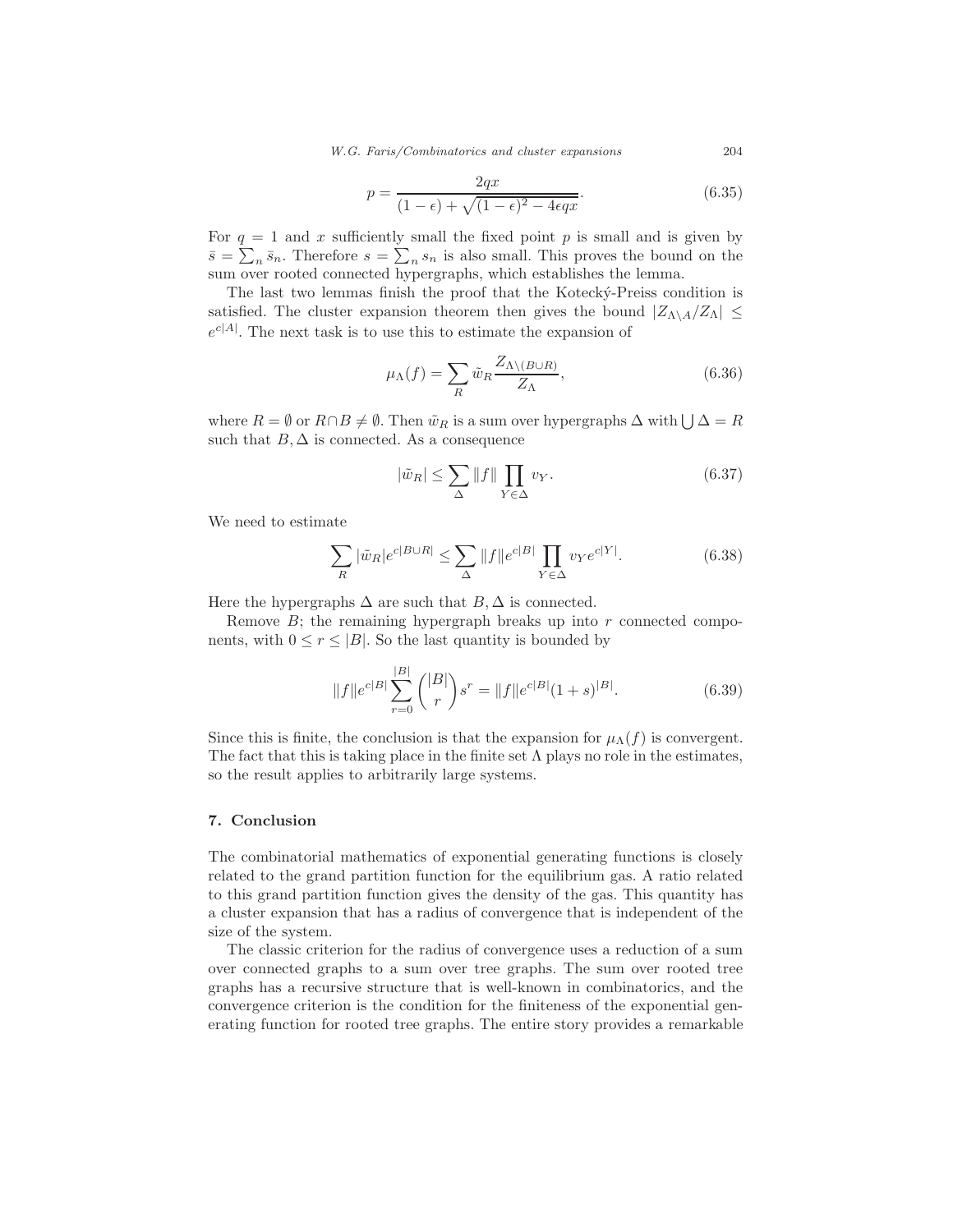connection between the science of enumerative combinatorics and the physics of equilibrium statistical mechanics.

There is another surprise. The gas picture may be specialized to a situation where, instead of describing a particle at a location, it describes the presence of a polymer, a composite object. These polymers arise in the description of interaction terms in the physics of random fields. The cluster expansion thus gives results in areas of physics that have little to do with the equilibrium gas.

# <span id="page-48-0"></span>Acknowledgments

The author benefitted from participation in the 2008 program in Combinatorics and Statistical Mechanics at the Isaac Newton Institute in Cambridge. At the program Alan Sokal displayed a talent for illuminating the big picture; some of his ideas are reflected here. The author thanks Daniel Ueltschi for sharing his thoughts about cluster expansions and Joanna Ellis-Monaghan and Aldo Procacci for comments. Gary Gordon and Elizabeth McMahon also provided input. Mei Yin helped with rough spots in the first version, and Dennis Timmers and Tyler Helmuth caught problems in a later version. David Brydges provided valuable perspective. The author is particularly grateful to the pioneers of the subject, many (but not all) of whom are cited in the references.

# <span id="page-48-6"></span><span id="page-48-1"></span>References

- [1] Abdelmalek Abdesselam and Vincent Rivasseau, Trees, forests, and jungles: A botanical garden for cluster expansions, pp. 7–36 in Constructive Physics: Results in Field Theory, Statistical Mechanics and Condensed Matter Physics, Proceedings of the Conference Held at Ecole Polytechnique, Palaiseau, France, 25–27 July, 1994, (Lecture Notes in Physics 446), ed. by Vincent Rivasseau, Springer, Berlin, 1995. [MR1356024](http://www.ams.org/mathscinet-getitem?mr=1356024)
- <span id="page-48-2"></span>[2] FRANÇOIS BERGERON, GILBERT LABELLE, and PIERRE LEROUX, Combinatorial Species and Tree-like Structures, Cambridge University Press, Cambridge, 1998. [MR1629341](http://www.ams.org/mathscinet-getitem?mr=1629341)
- <span id="page-48-7"></span>[3] ANDERS BJÖRNER, The homology and shellability of matroids and geometric lattices, Chapter 7, pp. 226–283 in Matroid Applications, (Encyclopedia of Mathematics and its Applications 40), ed. by Neil White, Cambridge University Press, Cambridge, 1992. [MR1165544](http://www.ams.org/mathscinet-getitem?mr=1165544)
- <span id="page-48-3"></span>[4] ANTON BOVIER and MILOŠ ZAHRADNÍK, A simple inductive approach to the problem of convergence of cluster expansions of polymers, J. Stat. Phys. 100 (2000), pp. 765–778. [MR1788485](http://www.ams.org/mathscinet-getitem?mr=1788485)
- <span id="page-48-4"></span>[5] David C. Brydges, A short course on cluster expansions, Course 3, pp. 129–183 in Critical Phenomena, Random Systems, Gauge Theories, Les Houches, Session XLIII, 1984, Part I, ed. by K. Osterwalder and R. Stora, Elsevier, Amsterdam, 1986. [MR0880525](http://www.ams.org/mathscinet-getitem?mr=0880525)
- <span id="page-48-5"></span>[6] David C. Brydges, Functional Integrals and their Applications (Notes for a course for the Troisieme Cycle de la Physique en Suisse Romande